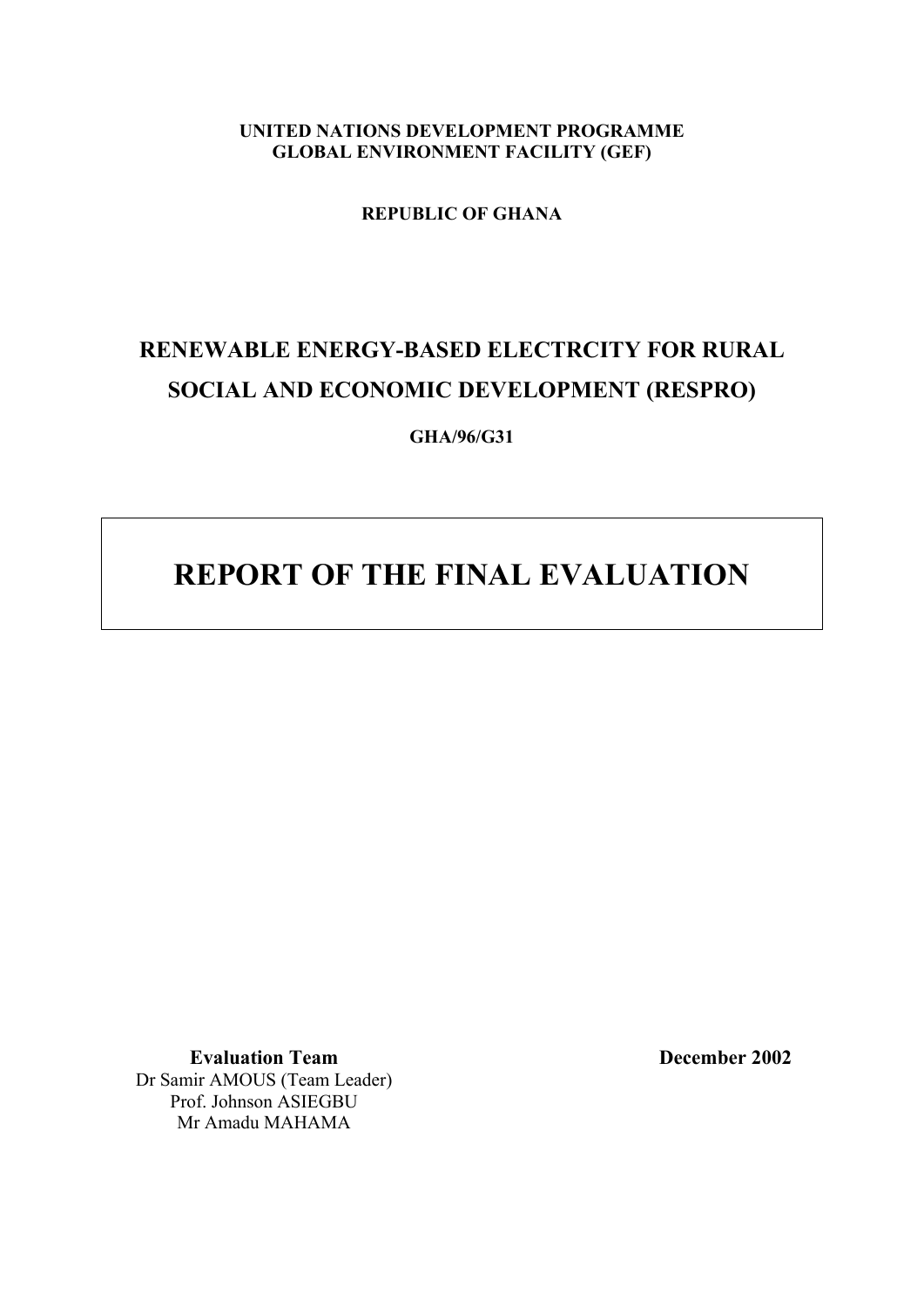# **TABLE OF CONTENTS**

| <b>FOREWORD</b> |                                                                                                                    | $\overline{3}$ |  |  |
|-----------------|--------------------------------------------------------------------------------------------------------------------|----------------|--|--|
| 1.              | MAJOR FINDINGS, LESSONS AND RECOMMENDATIONS OF THE EVALUATION<br><b>MISSION</b>                                    | $\overline{4}$ |  |  |
| 2.              | RELEVANCE OF THE PROJECT TO THE DEVELOPMENT PRIORITIES OF GHANA                                                    |                |  |  |
| 3.              | EFFECTIVENESS OF THE APPROACHES USED TO CARRY OUT THE ACTIVITIES OF<br>THE PROJECT                                 | 10             |  |  |
| 4.              | CAPACITY AND ADEQUACY OF INSTITUTIONAL ARRANGEMENTS FOR THE<br>EXECUTION AND IMPLEMENTATION OF THE PROJECT         |                |  |  |
| 5.              | PRO-ACTIVENESS TO THE CHANGING CIRCUMSTANCES OF THE PROJECT                                                        |                |  |  |
| 6.              | ABILITY OF THE RESPRO TO LEARN FROM OPERATIONAL EXPERIENCE IN EARLIER<br><b>PROJECTS</b>                           | 15             |  |  |
| 7.              | IMPACT OF THE PROJECT IN THE PV MARKET IN GHANA                                                                    | 16             |  |  |
| 8.              | MORE EFFICIENT STRUCTURES AND DELIVERY MECHANISMS TO ACCELERATE THE<br>DEVELOPMENT OF THE PV MARKET IN GHANA<br>16 |                |  |  |
| 9.              | OWNERSHIP OF THE DESIGN AND IMPLEMENTATION PROCESS OF RESPRO BY THE<br><b>GOVERNMENT OF GHANA</b><br>17            |                |  |  |
| 10.             | LINKAGES BETWEEN THE PROJECT AND OTHER RELATED INITIATIVES AT THE<br><b>NATIONAL LEVEL</b><br>18                   |                |  |  |
| 11.             | EFFECTIVENESS OF THE PRODUCTION OF THE PROJECT OUTPUTS                                                             |                |  |  |
| 12.             | <b>SUSTAINABILITY</b>                                                                                              | 24             |  |  |
|                 | <b>APPENDICES</b>                                                                                                  | 25             |  |  |
|                 | APPENDIX 1 TERMS OF REFERENCES OF THE FINAL EVALUATION MISSION                                                     | 26             |  |  |
|                 | APPENDIX 2 OFFICE MEETINGS MADE BY THE EVALUATION TEAM                                                             | 32             |  |  |
|                 | APPENDIX 3 FIELD VISITS UNDERTAKEN                                                                                 | 34             |  |  |
|                 | APPENDIX 4 PROJECT ORGANISATIONAL STRUCTURE                                                                        | 39             |  |  |

[APPENDIX 5 BIBLIOGRAPHY](#page-40-0) 41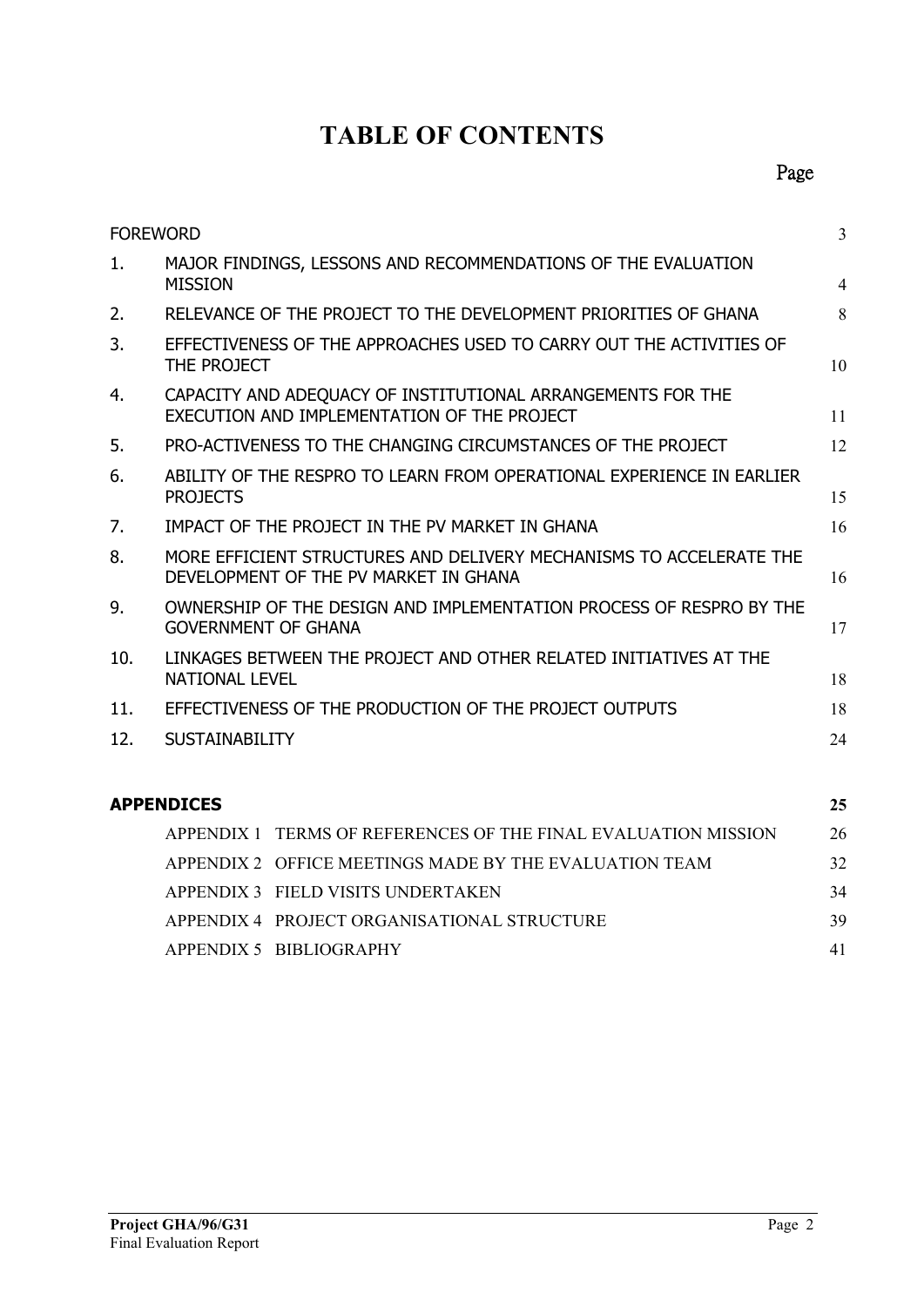# <span id="page-2-0"></span>**FOREWORD**

This report presents the main findings, conclusions and recommendations of the final evaluation mission related to the UNDP/GEF/ GHA/96/G31 project entitled : "**Renewable Energy-Based Electricity for Rural Social and Economic Development**" (RESPRO).

The evaluation is being undertaken in order to assess and document the experience to date with the design, implementation, impact and potential for success of the RESPRO project and to suggest improvements that can be made to the project.

This report covers the whole items included in the terms of reference of the mission (Annex I). Along with the evaluation of all project outcomes and activities, this document also presents the main findings and recommendations directed to the project, as well as to the Government of Ghana in order to sustain the processes that have been launched through the RESPRO project.

The field mission of this final evaluation took place from 21 to 27 October 2002, and involved three independent consultants, Dr Samir Amous (International Consultant-Team Leader), Prof. Johnson ASIEGBU (International Consultant), and Mr Amadu Mahama (National Consultant).

The mission had the opportunity to :

- Meet with the major stakeholders involved in the project and in the decision making process related to the Energy sector in Ghana; (National Agencies, UNDP, NGOs, Private sector representatives, etc.);
- Undertake a field visit to the RESPRO offices, as well as to the major areas and sites targeted by RESPRO.

The mission members do express their thanks to the Ghanaian Authorities, including the RESPRO representatives, as well as to the UNDP-Ghana Office, for their full support and availability to ensure success of this Final Evaluation.

The mission members would also like to express their full thanks to the Ghanaian people, at the grassroots level of the targeted beneficiaries, for their kindness, availability, and full cooperation, in providing the necessary and relevant information to the Evaluation Team, in such a way that they could better understand the project outcomes and performance, and their main concerns and expectations in relation with the fulfilment of their basic electricity needs.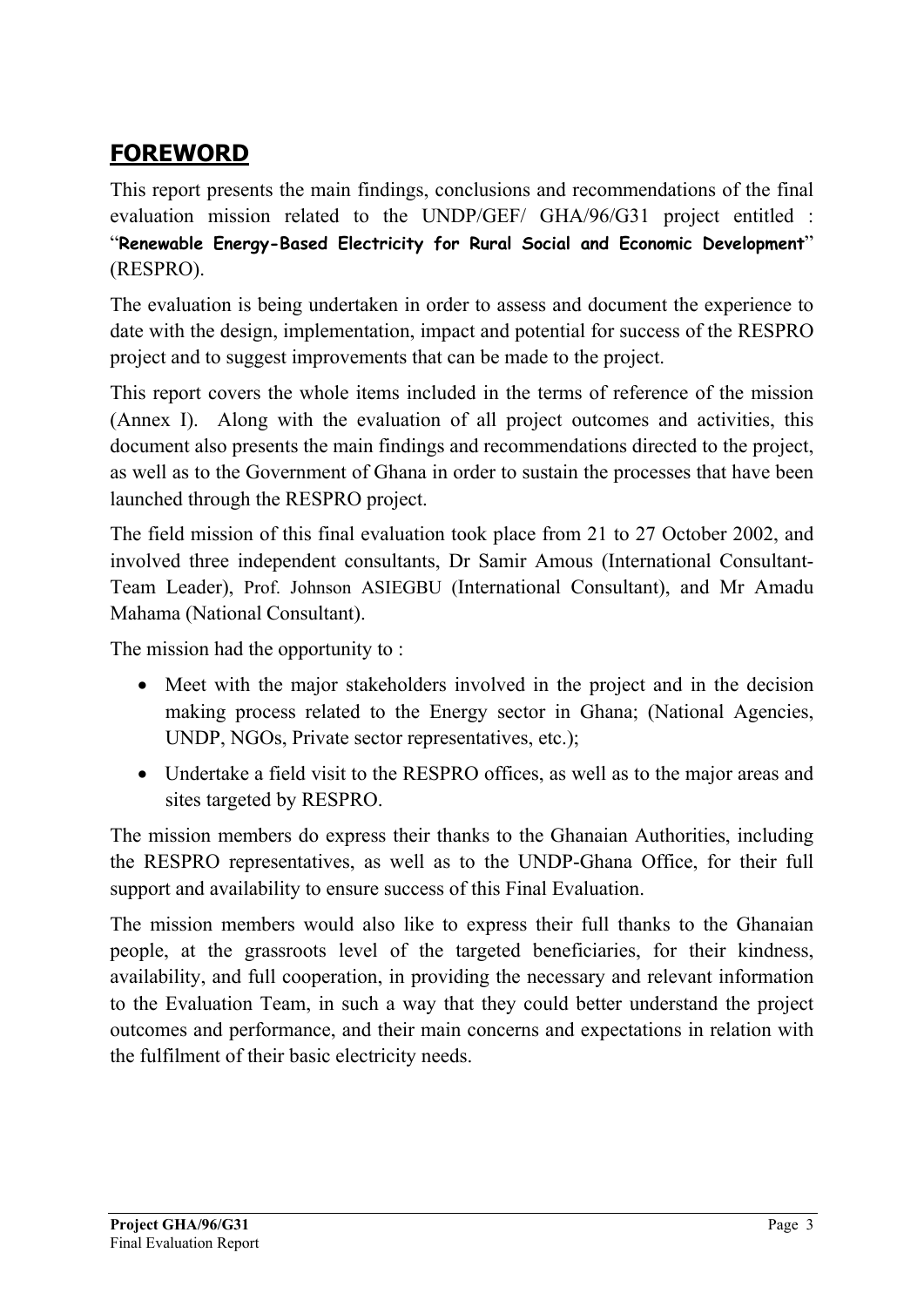## <span id="page-3-0"></span>**1. MAJOR FINDINGS, LESSONS AND RECOMMENDATIONS OF THE EVALUATION MISSION**

1.1. The RESPRO project has been implemented as a means to address the need to find sustainable energy paths for rural social and economic development, while at the same time minimizing the disruption to the local, regional or global environment and maximizing the economic benefits. It has consisted on the development of a PV dissemination process in the Northern regions of Ghana as an alternative to the expansion of the fossil fuel-based rural electrification.

[1](#page-3-1).2. Though the project has resulted in insignificant amount of carbon reduction, $<sup>1</sup>$  due to</sup> the limited number of PV systems disseminated, the RESPRO has remarkably succeeded in the achievement of its development objective. Moreover, by offering new perspectives for the development of carbon-free electricity generation technologies in Ghana, the RESPRO project has demonstrated:

- The social and economic benefits, as well as other important positive side-effects; of the PV dissemination in the remote areas;
- The technical feasibility of the PV systems in Ghana;
- The economic feasibility as compared to the grid-based electricity;
- The capacity of the local population to manage the process of the market development and to ensure a full ownership of such process;

1.3. The RESPRO has also allowed to capitalize a very valuable experience on the approaches and modalities for the development of the PV market, and on the logistical, human and financial resources needed to make this technology a really reliable alternative to the grid for the rural population.

1.4. In addition, despite the short duration of the project, the RESPRO has contributed to convincing the Ghanaian Government of the relevance of such electrification alternative, and of the necessity to fully integrate the PV dissemination within its electrification strategy. The multiple follow-up initiatives, launched by Ghana, aimed at providing new resources for PV development, with possible support from Spain, USA, China, etc., and at establishing adequate institutional framework (e.g. possibly a Renewable Energy Services Trust), provide clear indications and signals of the seriousness that the Government of Ghana is willing to consider the PV technology. Hence the future appears quite bright for the PV system in Ghana after the termination of the RESPRO.

<span id="page-3-1"></span><sup>-</sup><sup>1</sup> No more than a few hundreds of Tons of CO2 equivalent implied by the 1800 PV systems disseminated. However, if we consider the implications of the project, in terms of market transformation for the longer term, the emission reduction would be much more significant.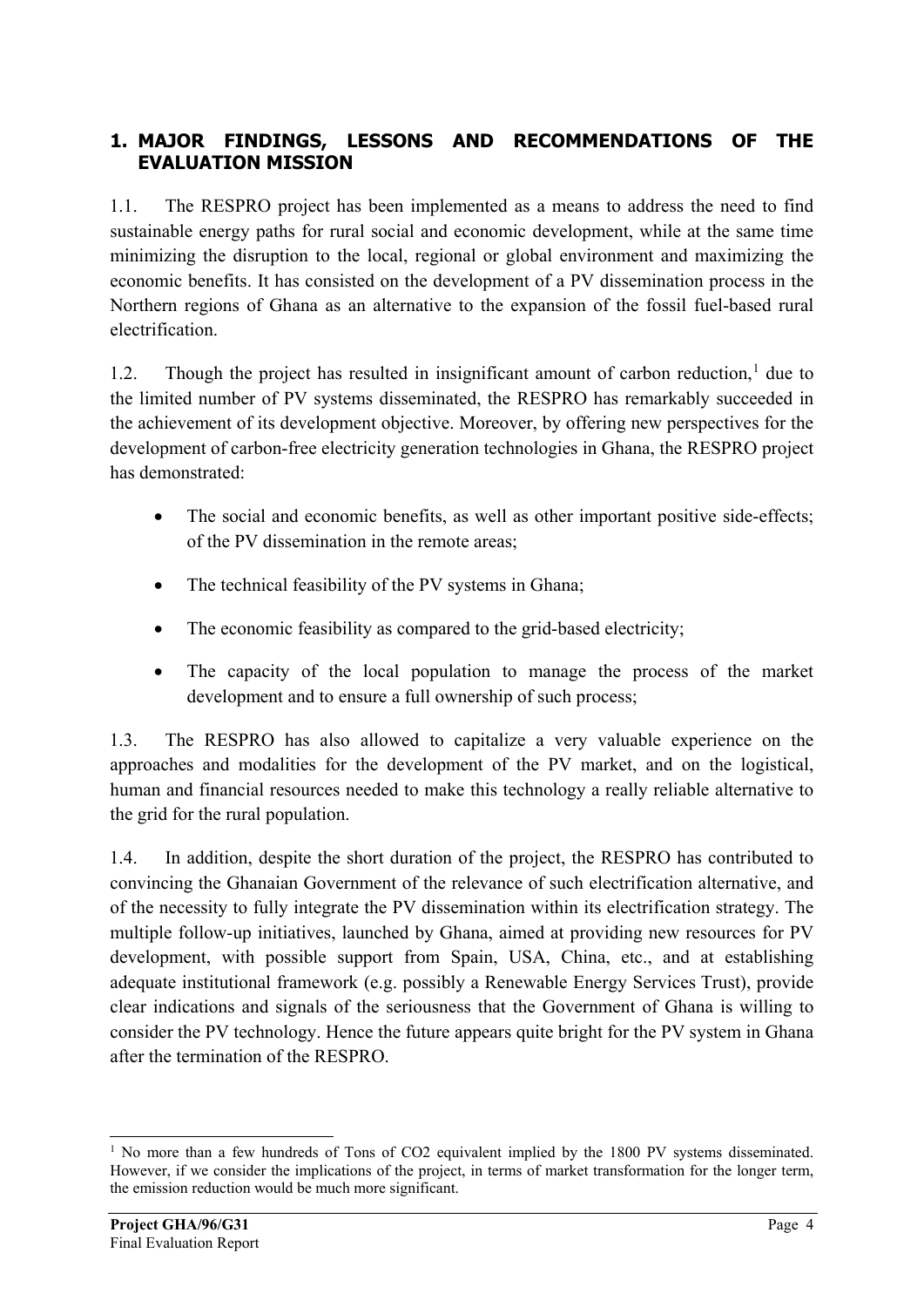1.5. On the other hand, the results of RESPRO's experience can be made more significant, provided that the following priority recommendations are put in place, both at the project and at the Governmental level.

1.6. **Give more visibility to the project outcomes to replication of the PV dissemination experience in other remote regions:** The results of RESPRO's experience can be made more significant, first of all, by giving more visibility to the project outcomes. For instance, a video documentary on the project shown on Ghana Television could raise awareness nationally for other communities and individuals, to appreciate what solar PV can do. This can also arouse the willingness of these communities to acquire such technologies, and of the political representatives at district, community and village levels to replicate the dissemination experience of the PV systems.

1.7. **Promote increased productive uses of electricity by rural enterprises**: This is a pure extension service to build the long-term social capital in the beneficiary communities. RESPRO should take on board one of its initially envisioned roles, that is leading the way in promoting productive uses of electricity for rural transformation. How? RESPRO should aim to establish linkages between existing and potential rural enterprises with sources of credit, technology and business development support, and provide information and guidance on increasing productive uses of electricity. Through arrangements with NGOs, micro-finance institutions, and other entities, information on technology options and costs could be provided to assist and accelerate the process of rural entrepreneurs and small scale enterprises taking advantage of the business development opportunities created by solar photovoltaic.

1.8. **Provide for a better fit into the customer's requirements** : In parallel to the development of bigger systems to fit the needs of the productive commercial or small industrial entities, the RESPRO should also put a better emphasis on the development of much smaller individual systems, to fit the needs of a portion of the population that, because of their financial conditions, are only willing to acquire PV systems that fit their lighting needs only. This will allow this population to have an immediate access to the most wanted social service in the rural context.

1.9. **Bridge the expectations gap**: RESPRO should take urgent steps to bridge the yawning expectations gap between the present service level and the service level that her clients expect, and that the project was supposed to supply. One of the major gaps identified by the Evaluation Team was the omission of the implementation of Low-voltage mini grids to be managed at the community-village level. Such Hybrid systems could then be made to supply special enterprise zones to assist enterprises that require AC power, in particular those linked to the Refrigeration needs, where technical and business solutions could be explored to provide cold storage facilities or ice-making enterprise. The RESPRO is offering a unique opportunity (duly specified as activity 2.2.5 in the project document) to test the technical and financial viability of the PV Hybrid systems for electrifying the Ghanaian remote areas. This opportunity should not be lost as sufficient resources are still available to implement a few cases of life-sized Hybrid-systems.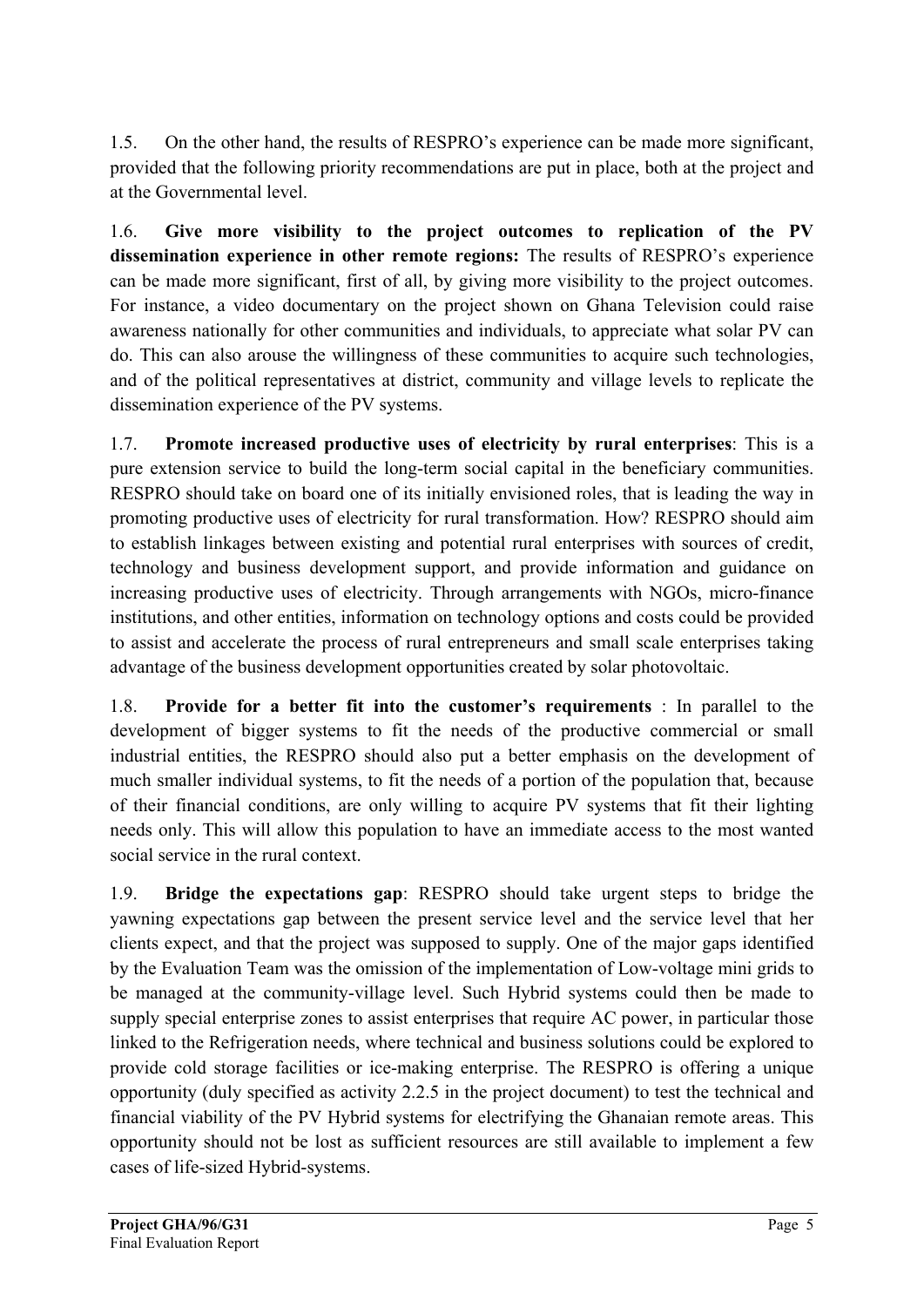1.10. **Reform tariff policy**: Urgent discussions should be initiated with government and the Public Utilities Regulatory Commission (PURC) on a mechanism that will enable the high cost of the PV electricity to be integrated into the national electricity tariff to ensure that the benefits of cross subsidization due to poor rural communities also reaches the clients of RESPRO. The clients feel that the present arrangement, where they are boxed into a high cost electricity market is inequitable and socially unjust. Our attention was drawn to the recent developments in the electricity tariff increases that prompted the President of Ghana to immediately intervene with a social relief for lifeline consumers to be further subsidized at a level that would not place undue stress on the budgets of the very poor. Such social reliefs are probably more important for the clients of RESPRO most of whom fall within the poorest segment of the population.

1.11. **Community Participation**: RESPRO should actively pursue the development of community-based organizations, which could represent the clients and potential clients of RESPRO in consultation with the management and staff of RESPRO. Such an approach could significantly increase goodwill in the community and even assist in improving activities like revenue collection. An Association of Users of Solar PV services has been proposed by some clients, lets go for it!

1.12. **Private sector and associative sector participation**: The RESPRO should actively test the modalities for a gradual involvement of the private sector and of the associative actors in the development of the PV market. Provided that the PV systems are fairly considered as a viable alternative option to the grid and integrated as such into the National Electrification Strategy, it will be important to grant this option a full consideration in the future, as, at a cruising speed, any centralized market development approach will experience serious bottlenecks and thus will significantly hamper the market development potential.

1.13. **Market effectively**: RESPRO needs to develop its marketing and social animation skills to be more effective and appropriate in targeting the poor rural communities, which for the time-being represent the core of the market. A mix of social marketing and commercial marketing approaches should be pursued to ensure that the products and services are packaged to meet the needs of clients better, and that the products will continue to be in demand well beyond the life of GEF funding.

1.14. **Networking**: To achieve greater impact, RESPRO will have to carry its responsibilities beyond the delivery of PV systems. RESPRO should begin to network with other development stakeholders more effectively to ensure that their efforts are combined to achieve the best synergies. Partnerships with local Government, the District Assemblies, the Regional Coordinating Councils, the NGOs, and other civil society groups on specific tasks relating to community development are one sure way to optimise the benefits of PV electrification to the community.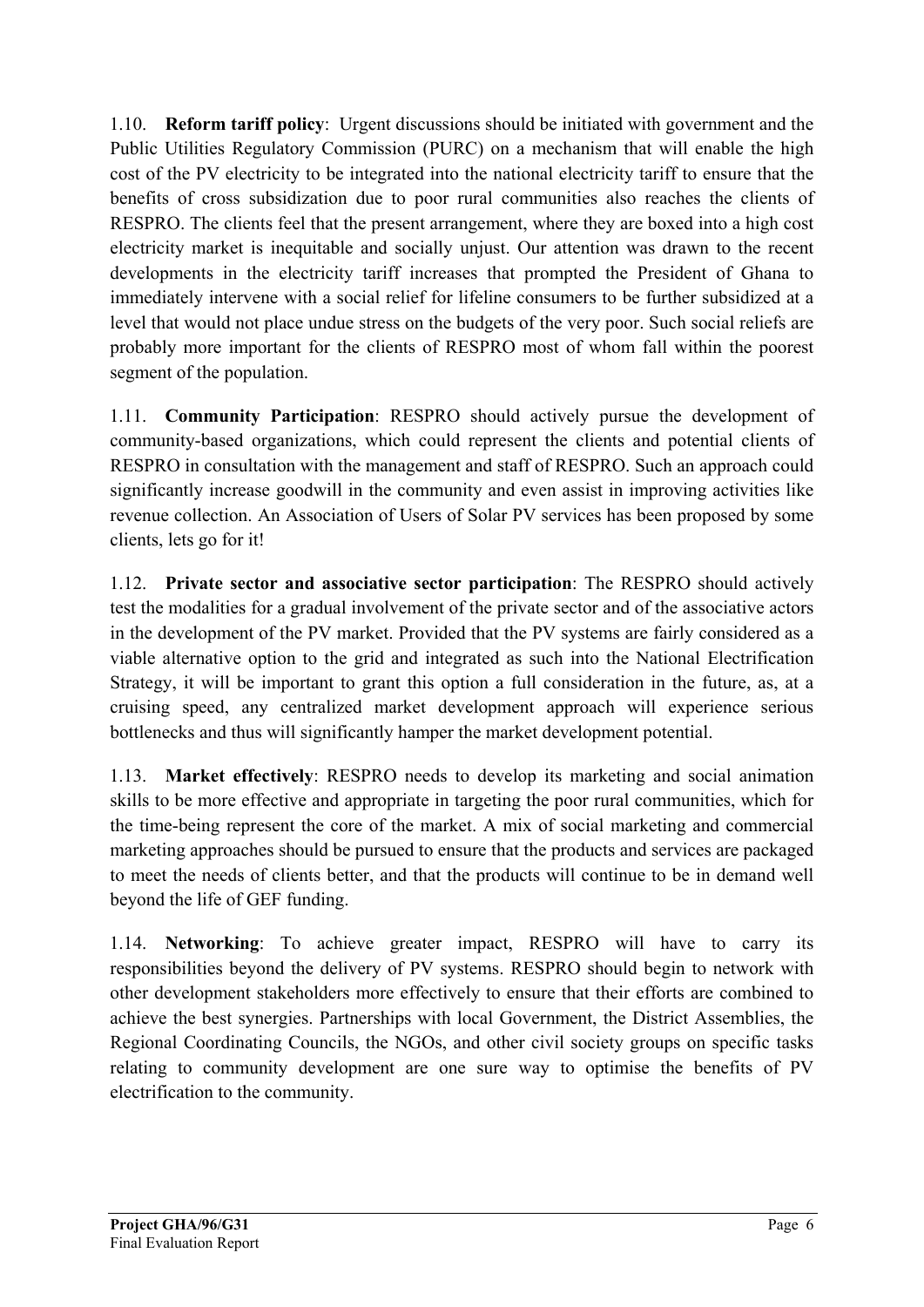1.15. **Project extension** : it is the view of the Evaluation Team that consideration be given to extending the project life by 6 to 9 months, according to the budget availability, in order that important omissions in the project activities can be implemented. These outstanding activities are mainly: (i) the hybrid systems and mini-grid demonstration projects; (ii) Provision of Radio communication facilities for field operation; (iii) Provision of motor cycle or other transport provisions, to enhance the mobility and response of the technical field staff in the target areas.

1.16. The suggested extension will also give the project management the possibility to better understand the problems and lessons to be learnt in the replacement of some components of the PV systems, such as batteries, which are almost due.

1.17. No new funds will be required from GEF during the proposed extension. The activities will be funded from the available project budget US\$[2](#page-6-0)31,735<sup>2</sup> and accrued revenues (US\$ 120,000) from the fee-for-service collection received from clients, over the project period.

-

<span id="page-6-0"></span><sup>&</sup>lt;sup>2</sup> This figure was provided by the project coordinator.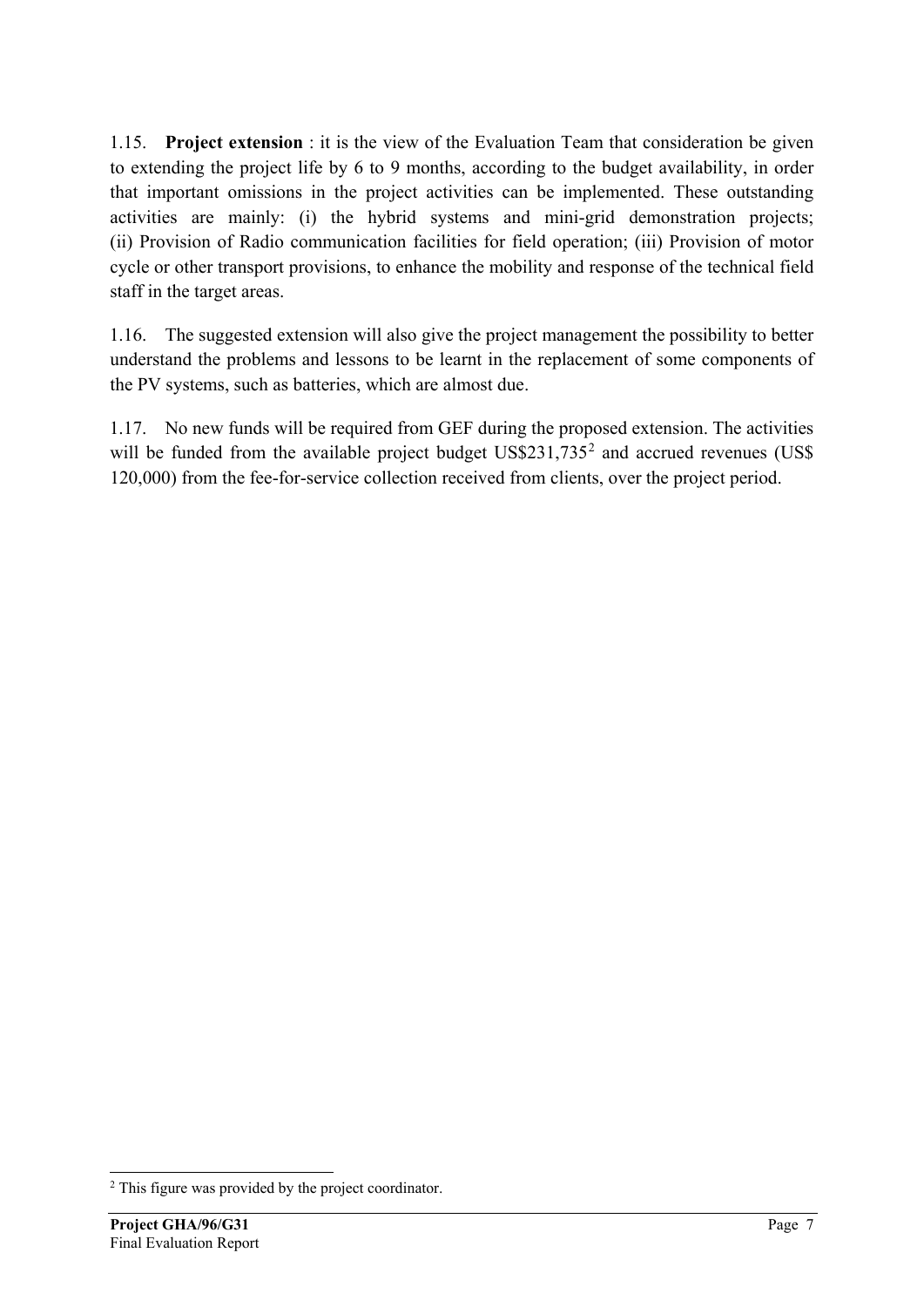## <span id="page-7-0"></span>**2. RELEVANCE OF THE PROJECT TO THE DEVELOPMENT PRIORITIES OF GHANA**

2.1. Rural electrification is one of Ghana's success stories. Nationally, over 35% of the population has access to electricity. However, this access is unevenly distributed, and heavily skewed in favour of the urban population. The access to electricity is also not evenly distributed across the ten regions. For example, the three Northern Regions recorded below national average access to electricity as follows: Northern 16%, Upper East 13%, and Upper West  $9\%$ <sup>[3](#page-7-1)</sup>.

2.2. In 1989 the Government of Ghana formulated a policy on grid extension, and made a commitment to extend the supply of electricity from the national electricity grid to cover all parts of the country by the year 2020. A National Electrification Scheme (NES) was subsequently conceived as the means for realizing this policy. Under the first phase of the project all district capitals in the country were connected to the national grid. Under the second phase of the scheme, villages were considered for connection to the grid on the basis of a well publicized, transparent, and demand driven approach referred to as Self Help Electrification Project (SHEP)<sup>[4](#page-7-2)</sup>. Recent estimates of the achievements of the NES shows that: 1) all district capitals in the country have been connected to the national electricity grid, 2) over 2500 villages across the length and breadth of the country have also been connected under various SHEP programme phases. The NES is a clear demonstration of the commitment of the Government not only to extend the benefits of electricity equitably across all the regions of this country and thereby promote economic development, but also to support the decentralization process at the district level.

2.3. Ghana Vision  $2020<sup>5</sup>$  $2020<sup>5</sup>$  $2020<sup>5</sup>$  was launched in 1997 as the social and economic development blueprint. The Plan is focused on: 1) Reducing poverty, reducing disparities in income and opportunities among the entire population, 2) Increasing productivity in all sectors, particularly agriculture, 3) Promoting rural development by increasing public investment in economic social infrastructure in rural areas, 4) Creating the enabling environment for social and economic development by pursuing reforms in governance and legal frameworks. A recurring theme in the Vision 2020 is the need to pursue vigorously the activity of expanding the access of rural population to modern energy services, particularly electricity<sup>[6](#page-7-4)</sup>.

2.4. On coming into office in the year 2000, the present government decided to join the HIPC debt relief initiative of the World Bank, under which, up to US\$ 200 million dollars a year could be saved in debt service payments[7](#page-7-5) . These savings are to be utilized to reduce poverty. Government has therefore drawn up a comprehensive poverty reduction strategy

-

<span id="page-7-1"></span><sup>3</sup> Ghana Poverty Reduction Strategy, 2002-2004: An Agenda for growth and Prosperity. Page 143, 145

<span id="page-7-2"></span><sup>4</sup> Under SHEP, villages were pre-qualified for participating in the scheme if they met certain preconditions, which included: The village was located within 20 km of existing sub-transmission or distribution network. Procurement and planting of all LV poles required to electrify the village, and also show proof that at least 20% of the houses in the community were wired and ready to take electricity.<sup>5</sup> Ghana Vision 2020. The Medium-term development Plan, (1997-2000).

<span id="page-7-3"></span>

<span id="page-7-4"></span> $<sup>6</sup>$  Ghana Vision 2020. The Medium-term development Plan, (1997-2000), p164-167.</sup>

<span id="page-7-5"></span><sup>7</sup> 2002 Budget Statement.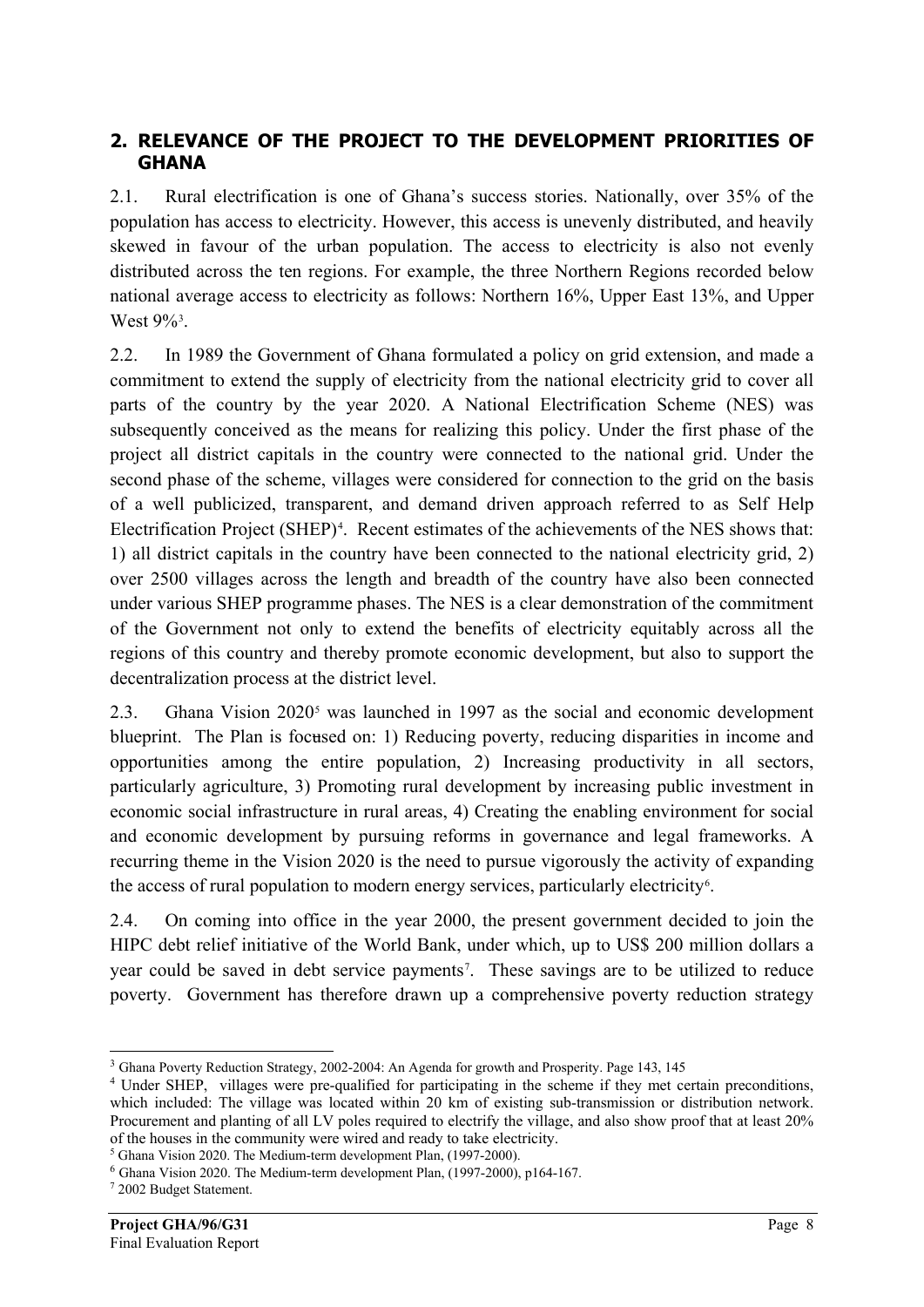document<sup>[8](#page-8-0)</sup>, which in effect represents government's medium-term development strategy as a follow up to the Vision 2020. It is important to note, that the need for improving energy provision for production and social services still remains a central theme in the Ghana Poverty Reduction Strategy document. The strategy calls for among other things, the introduction and support for the development of renewable energy technologies, such as solar photovoltaic, with the view of ensuring that the energy supply is capable of being used for productive purposes, in rural areas and by the poor in particular to foster equitable growth and accelerate agro-industry.[9](#page-8-1)

2.5. The Energy Policy framework in Ghana, is loud and clear on the need to "energize" the wheels of economic and social development, and the pivotal role of Renewable Energy Technologies (RET). Based on the discussions, and the responses given by officials to the many questions and issues raised by the Evaluation Team, it seems quite clear that the Ghana RESPRO Project, despite some teething problems not uncommon with such new pilot projects, may correctly be described as now a project in the front-burner of the new rural electrification policy adopted by the government of Ghana.

2.6. The Government of Ghana has shown a clear determination to develop the PV market as a credible alternative to the grid. A recent policy paper has re-stated the government's RET policy intentions as follow:[10:](#page-8-2)

- Create a level playing field for renewable energy by removing fiscal and market barriers;
- Encourage utility companies to adopt renewable energy in their supply mix;
- Provide government funding to support non-grid connected areas with PV services to support agricultural and social services, such as schools, clinics and potable water;
- Support technological development and cost reduction through pilot demonstration projects and local manufacture of RETs.

2.7. The RESPRO project has sought to demonstrate the viability of photovoltaic technology as a cost effective and complementary strategy to extend electricity to remote and dispersed settlements, particularly in Northern Ghana. In 1999, 39.5% and 26% of the population of Ghana were below the Upper Poverty Line (UPL) and the Lower Poverty Line (LPL) respectively; during the same period, the Northern Region where most of RESPRO's clients are located, showed that as much as 69.2% and 57.4% of the population were below the UPL and LPL respectively<sup>11</sup>.

2.8. The Project is therefore, not only relevant to the development priorities of the Government, but a potential prime mover for many social services in the areas of health, education, and the development of small and medium scale enterprises, so central to the Government's poverty alleviation agenda. The project has also been very precise in targeting the poor, given the geographical location of its core clientele.

<sup>-</sup><sup>8</sup> Ghana Poverty Reduction Strategy, 2002-2004: an Agenda for Growth and Prosperity.

<span id="page-8-1"></span><span id="page-8-0"></span><sup>9</sup> Ghana Poverty Reduction Strategy, 2002-2004: an Agenda for Growth and Prosperity.

<span id="page-8-2"></span><sup>&</sup>lt;sup>10</sup> Energy for Poverty Alleviation and Economic Growth: Policy framework, Programmes and Projects. Ministry of Energy, November 2001, page 15.

<span id="page-8-3"></span><sup>11</sup> GPRS, February 2002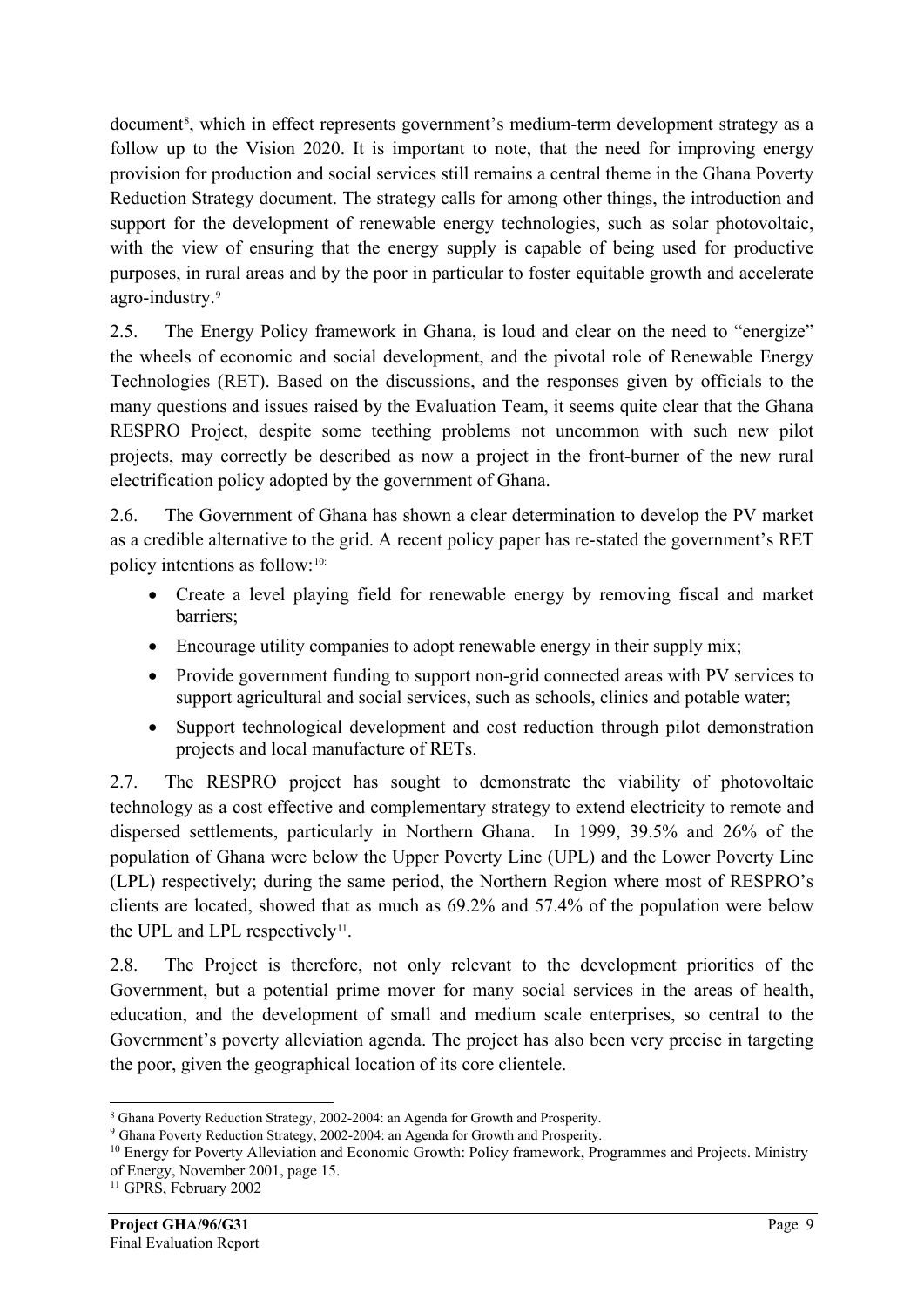## <span id="page-9-0"></span>**3. EFFECTIVENESS OF THE APPROACHES USED TO CARRY OUT THE ACTIVITIES OF THE PROJECT**

3.1. After the VRA withdrawal, the most appropriate option available was to establish an independent project entity responsible for implementing the RESPRO activities. By establishing its headquarters in Tamale, and some local office-bases (Bunkpurugu, Nakpanduri, Bolgatanga), in areas of its field operations, by training its core staff<sup>[12](#page-9-1)</sup> and around 90 locally-based technicians in PV installation skills, the RESPRO has been able to establish the appropriate logistical and organizational framework for the project implementation. Thus, it was able to install a remarkable number of PV systems, to its upcountry customers, and more important, to pave the way for the development of the PV market in the remote areas of Ghana.

3.2. For higher efficiency, the acquisition of transport vehicles (like motorcycles) and the establishment, in future, of radio communication links, with and between its different officebases in different parts of the Northern Districts, will enable RESPRO to provide PV installations as well as maintenance services, still much quicker or faster, to its growing number of rural beneficiaries.

3.3. At the centre of the delivery approach in the RESPRO project is the concept of feefor-service. As a dissemination strategy for PV systems in rural environment, this approach is not entirely new in Ghana. A similar strategy was adopted for Kpasa PV electrification project under the sponsorship of the Ministry of Energy. To a large extent this approach was effective in the East Mamprussi District. The RESPRO project was very innovative in integrating community based structures and private sector players into the revenue collection, bill delivery and outreach programmes, thereby containing the enormous overhead costs that would have been incurred if the project had adopted the approach of employing cashiers and revenue collectors directly.

3.4. What is important to note of this delivery strategy is the customers' perception of some serious inequities in the PV tariffs compared to grid connected customers. During the time of the mission, grid connected life-line customers in Nakpanduri (the nearest gridconnected town to the project area) were paying 9,000 Cedis per month for consumption up to 50 kWh per month, while 100 Watt PV customers were required to pay 25,000 Cedis per month,<sup>[13](#page-9-2)</sup> for a much lower level of service. The wide discrepancy in tariffs under the PV feefor-service system compared to the grid tariffs for rural electrification customers, does not encourage a natural growth in the customer base of PV customers in the long-run, as communities will tend to exert all the social and political pressures to receive the cheaper/heavily subsidized grid option.

<sup>-</sup> $12$  Around 20 persons, of whom 7 are technical graded staff (technical engineer to above).

<span id="page-9-2"></span><span id="page-9-1"></span><sup>&</sup>lt;sup>13</sup> In addition to the 500,000 Cedis required as a connection fee and 150,000 Cedis required as a first instalment fee (6 monthly-payment advance).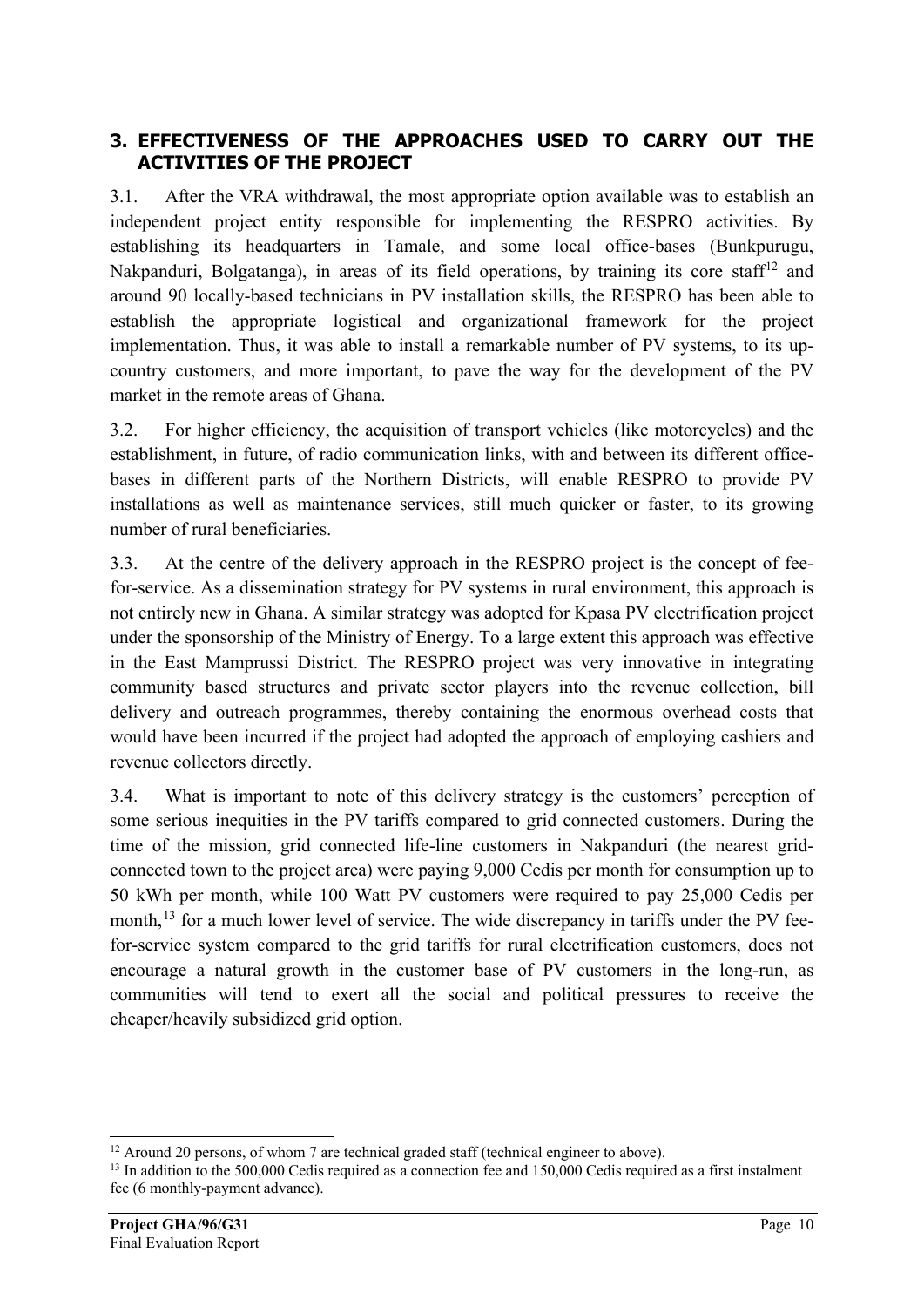3.5. In some cases, inadequate power allocation due to the weak attention paid to the precision of the assessment of the PV capacity needs of the customers were also noted.

3.6. The second dissemination strategy which involved outright sale of complete systems at full cost received a much lower level of patronage than the fee-for-service option. Quite apart from the high costs involved which effectively excluded much of the rural households from choosing this option, the marketing effort in the urban centres was not vigorous enough to create the awareness for a sustained demand for PV systems either as back-up systems for grid connected customers or peri-urban residents who do not have a grid connection

## <span id="page-10-0"></span>**4. CAPACITY AND ADEQUACY OF INSTITUTIONAL ARRANGEMENTS FOR THE EXECUTION AND IMPLEMENTATION OF THE PROJECT**

4.1. The Evaluation Team found that the capacity and institutional structure of RESPRO was appropriate for implementing the project.<sup>[14](#page-10-1)</sup> The Project Steering Committee, which served as the inter-governmental, inter-sectoral group, had oversight responsibility for project implementation. The Committee was sufficiently high-powered, and experienced team who met regularly, and provided clear directions for project execution and implementation decisions.

4.2. The organizational structure was lean yet effective, as every effort was made to maximize the contribution of all team members. There is currently quite significant operational capacity, with five RESPRO offices (including Accra) having some 20 full-time staff; and some trained field technicians, some of whom were also interviewed by the evaluation team at Nakpanduri and Bunkpurugu.

4.3. The Project Staff under the leadership of the National Project Coordinator were technically qualified and comprised highly motivated individuals. The National Project Coordinator is a professional Engineer of many years standing, with experience in utility management and rural electrification. The administrative and support staff consisting of the Accountant, Secretary, and Drivers, complete appropriately the organisational structure of the project.

4.4. The level of proficiency of the project-employed Engineers and Technicians is extremely high. The two Engineers have professional qualifications at the University level, with additional training in solar technology both locally and overseas.

4.5. The technicians are fully qualified (Full Technology Certificate) and received additional training in solar technology at the Kwame Nkrumah University of Science and Technology in Kumasi.

4.6. In addition to the Project Office in Tamale, RESPRO has established four additional field offices at Bunkpurugu, Nakpanduri, Binde, and Navrongo. This arrangement we believe is critical and the minimum necessary for the delivery of efficient PV services to rural clients. Communication between the field offices and the Tamale project office is by radio telephone.

-

<span id="page-10-1"></span><sup>&</sup>lt;sup>14</sup> See the Project organisational structure in Annex 4.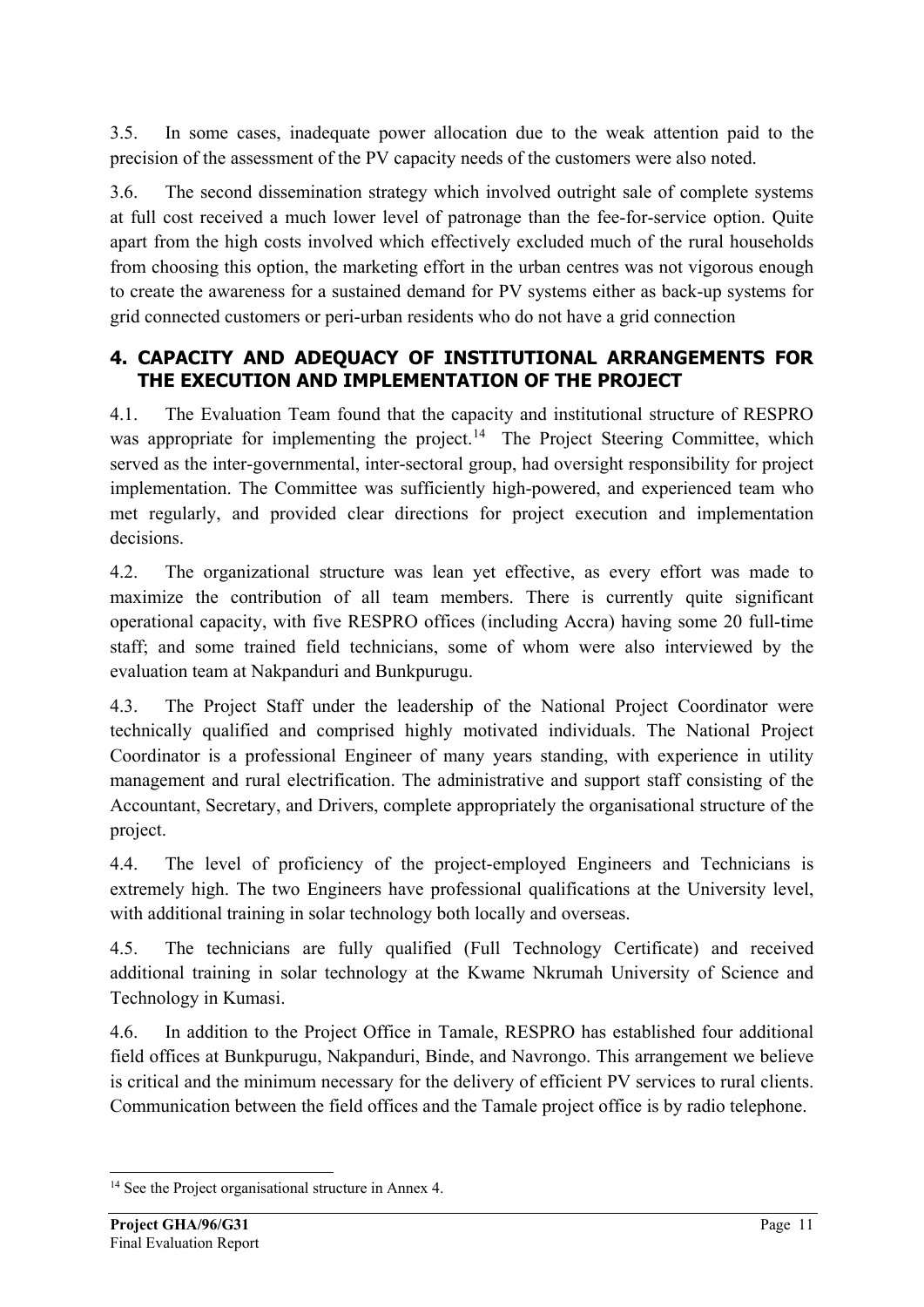4.7. The field technicians located and operating in different parts of the targeted districts, were able to respond to most of the needs of the PV customers. The linkages with the local private sector (village level electricians) proved effective in dealing expeditiously with faults, new installations and customer education at reasonable cost. In some cases, however, some operational gaps and maintenance problems, mainly due to the constraints posed by long rough-road distances to cover, were experienced here and there. As an immediate measure, Radio Communication facilities needs also to be augmented with VHF two-way radio to facilitate communication between technicians in the field and the various project offices.

4.8. The existing vehicle fleet (made up of three pick up trucks, one light truck and one cross country vehicle) appears very inadequate for effective field operations. Currently the project has no motorbikes, this means all movement must be by car. Given the wide geographical coverage of the field operations, the vehicular capacity is inadequate, and a comprehensive analysis of vehicular requirements for effective field operations is needed to ensure optimal investment in transportation equipment for post-GEF operations.

## <span id="page-11-0"></span>**5. PRO-ACTIVENESS TO THE CHANGING CIRCUMSTANCES OF THE PROJECT**

5.1. The sudden opting-out or exit of the VRA, apparently affected the implementation of the Project. Therefore, in-order not to collapse as a project, the RESPRO had to be established as an autonomous project entity, with the necessity of providing those physical infrastructures for which it had fully relied on VRA; e.g. offices, staff, vehicles, etc. Despite the disruption and delays resulting from the disengagement of the VRA, it is the view of the Evaluation Team that the RESPRO project has properly reacted to this unexpected event, and has fully benefited from the operational flexibility that its status as an independent project unit has allowed.

5.2. The unexpected serious collapse/decline in the value of the national currency; the Cedi, administered yet another sudden shock to RESPRO, by invalidating most of the calculations and assumptions regarding the principle of the "Full cost recovery basis" for the payment of the PV services by the beneficiaries. These difficulties were among the many teething problems faced by RESPRO at the inauspicious period of its operational commencement, and caused some delays in the PV dissemination process. While the RESPRO has appropriately revised the tariffs for PV services, as a part of the trade-off that was necessitated to implement the activities aimed at the development of the PV Market, the uncompetitive fees for the PV services, as compared to the traditional grid options,  $15$  has led to increasing the frustration among the targeted population. In many cases, the rural households have responded to this inequity issue by refraining themselves from applying for PV systems, showing their preference for the grid option, despite the much longer time needed to get access to the grid, and the highly varying quality of the electricity provision.

<span id="page-11-1"></span><sup>-</sup><sup>15</sup> Highly subsidized by the Government of Ghana, through its National Electrification programmes.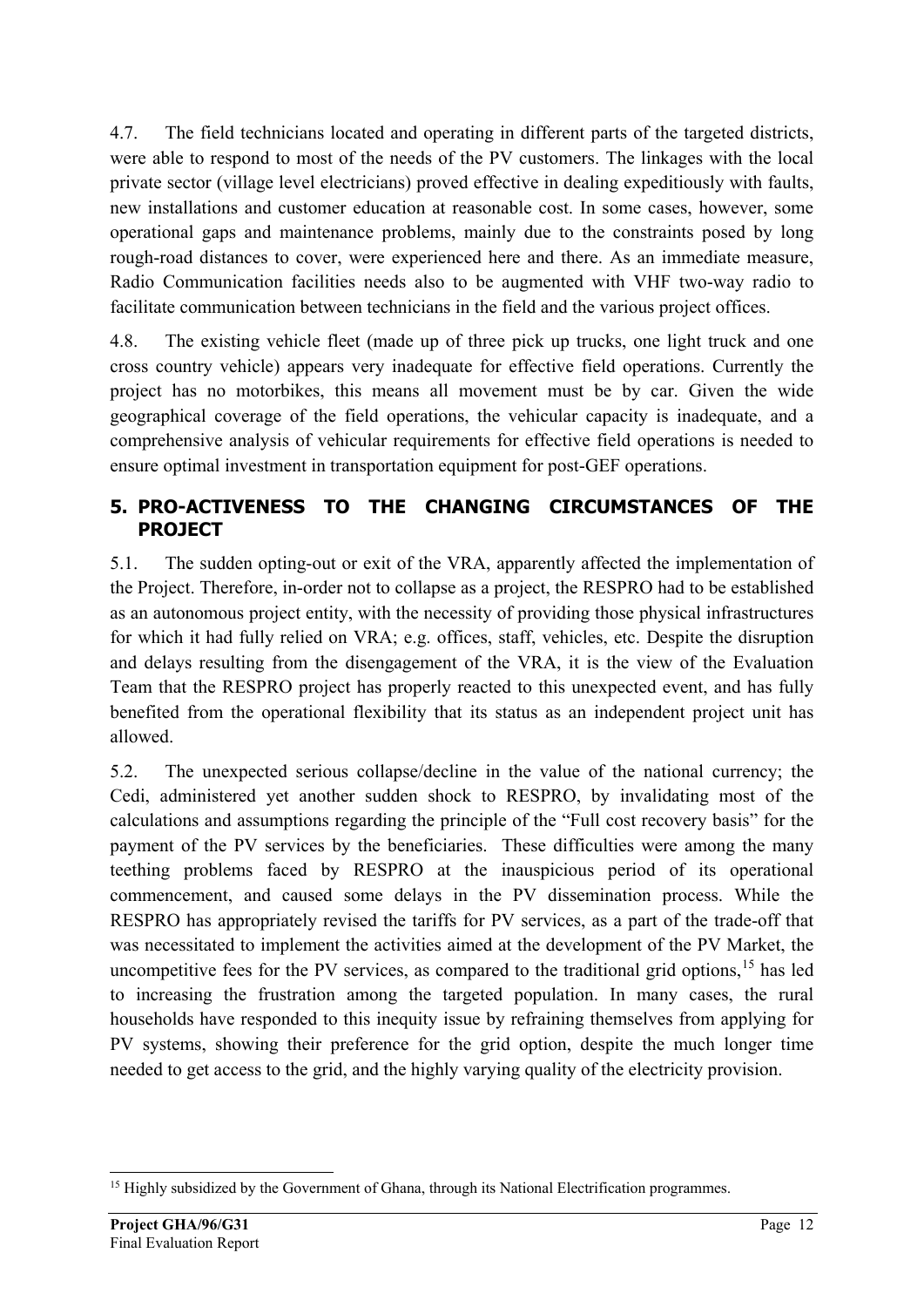5.3. Besides this exchange rate issue, it is worth mentioning that this cost barrier can not be resolved by the project itself, but shall be addressed within the broader scope of the national electrification strategy.

5.4. Given all the realities in the field, the state of the national economy, the environment of the VRA/NED and their grid electricity services to the rest of the public in Ghana even up to the Northern districts, the expectations of the full active involvement of the private sector in RESPRO/PV system marketing, immediately or within the three years period of the RESPRO project, appears to be as ambitious as it was perhaps less than realistic.

5.5. However, should the involvement of the private sector and of the associative actors be gradual, it is important to grant this option a full consideration in the future, provided that the PV systems are fairly considered as a viable alternative option to the grid and integrated as such into the National Electrification Strategy, that the technical, financial and institutional conditions for the PV market development in Ghana are in place.

5.6. As at now, even the cost-recovery approach to the PV systems service to Northern rural Ghana, could have a very rough ride, in any serious or critical analysis or debate about its bonafides, the rationality, logicality or justification of that approach. To the evercalculating, the cost-recovery concept probably smelt foul, in terms of the profit and loss calculations, particularly in relation to the rural target areas, or the poor dwellers of Northern Ghana.

5.7. It is to the credit of the Government of Ghana that, in spite of or despite the teething problems arising at the very inception of the RESPRO Project (the fall of the Cedi; the exit of VRA, the many project implementation delays arising from the cumbersome/bureaucratic tendering bids for the importation of the PV equipment, etc), the Government of Ghana had gone ahead in a spirited search for synergies, new sources of funds, with heart-warming positive results; some loans having since been received from such countries as Spain and Danida (Denmark). These resources were meant for independent PV projects being implemented concurrently with RESPRO. It is the intention of Government for the RESPRO Trust<sup>[16](#page-12-0)</sup> to take over the management of these projects and future ones (expected from USA, Spain and China) after the RESPRO project termination.

5.8. The target groups are taken here to mean the poor rural dwellers in the different districts or widely dispersed village communities in the three Northern Regions of Ghana. At the early beginning of the project, mixed signals coming from the activities of, and some conflicting statements by, national politicians regarding the imminence of the connection to the Grid, its higher reliability and better quality of electricity provision, and its softer financial conditions for the rural people as compared to the PV based electricity. The belief that the PV would exclude any chance to get access to the grid has created such confusion, uncertainty or indecision amongst the target groups as defined above.

-

<span id="page-12-0"></span><sup>&</sup>lt;sup>16</sup> This Trust fund is under creation.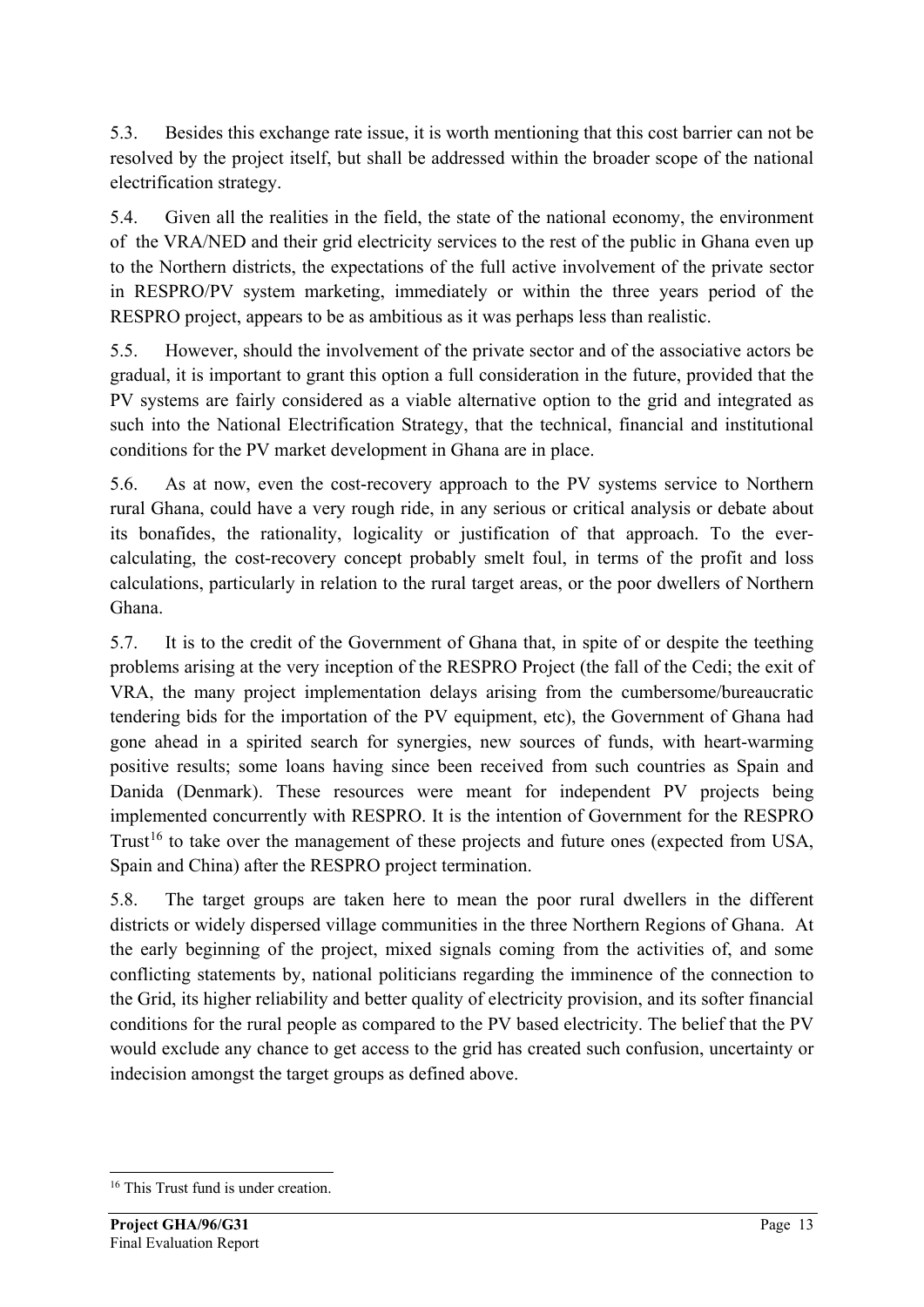5.9. Presently, however, official government policy would appear to have shifted in favour of the PV system or renewable energy-based electricity. Hence the future appears quite bright for the PV system in Ghana after GEF or after 31<sup>st</sup> December 2002. This indication appears quite clear from some important actions or key policy statements by the Government in recent times (e.g. in its NES & the SHEP programmes in respect of PV-based electricity and its official adoption for bringing electricity services to off-grid communities). On the other hand, following the new positive thrusts of official policy regarding PV-based electricity in Ghana, the RESPRO institutional capacity outfits (the offices with the trained staff and the technicians out there in the field), as well as the target groups, the widely scattered or dispersed village communities all over Northern Ghana, all these now appear to have overcome the earlier moods of uncertainty or the 'wait and see' attitude earlier created by apparent contradictions or uncertainties in official policy.

5.10. The visible results of the current situation as above described is quite measurable in the facts that:

- Within  $4<sup>th</sup>$  quarter of 2002 alone the RESPRO field staff has registered greater numbers of PV system customers than it had done in the previous three quarters;
- This upsurge has resulted in some 243 PV customers having paid up in October 2002 alone and are only waiting for RESPRO to install the PV systems for them in their households. The project coordinator indicated that RESPRO is contracting these installations out to the eighty (80) trained technicians in the private sector to satisfy customers by mid-December;
- Whilst there are general or widespread protests or appeals about the 'unjust', 'high or inequitable', tariffs imposed on them for the PV systems, yet everywhere the target groups appear fully to welcome the PV systems energy option. They express the positive impacts made on their quality of life, on their small market shops, socio-cultural lives and interactions at their local market squares, public motor parks many of which are now brightened up with the PV security lightings; and which public security lightings enhance the security of lives and property by checking the nocturnal activities of thieves and other social undesirables within the community.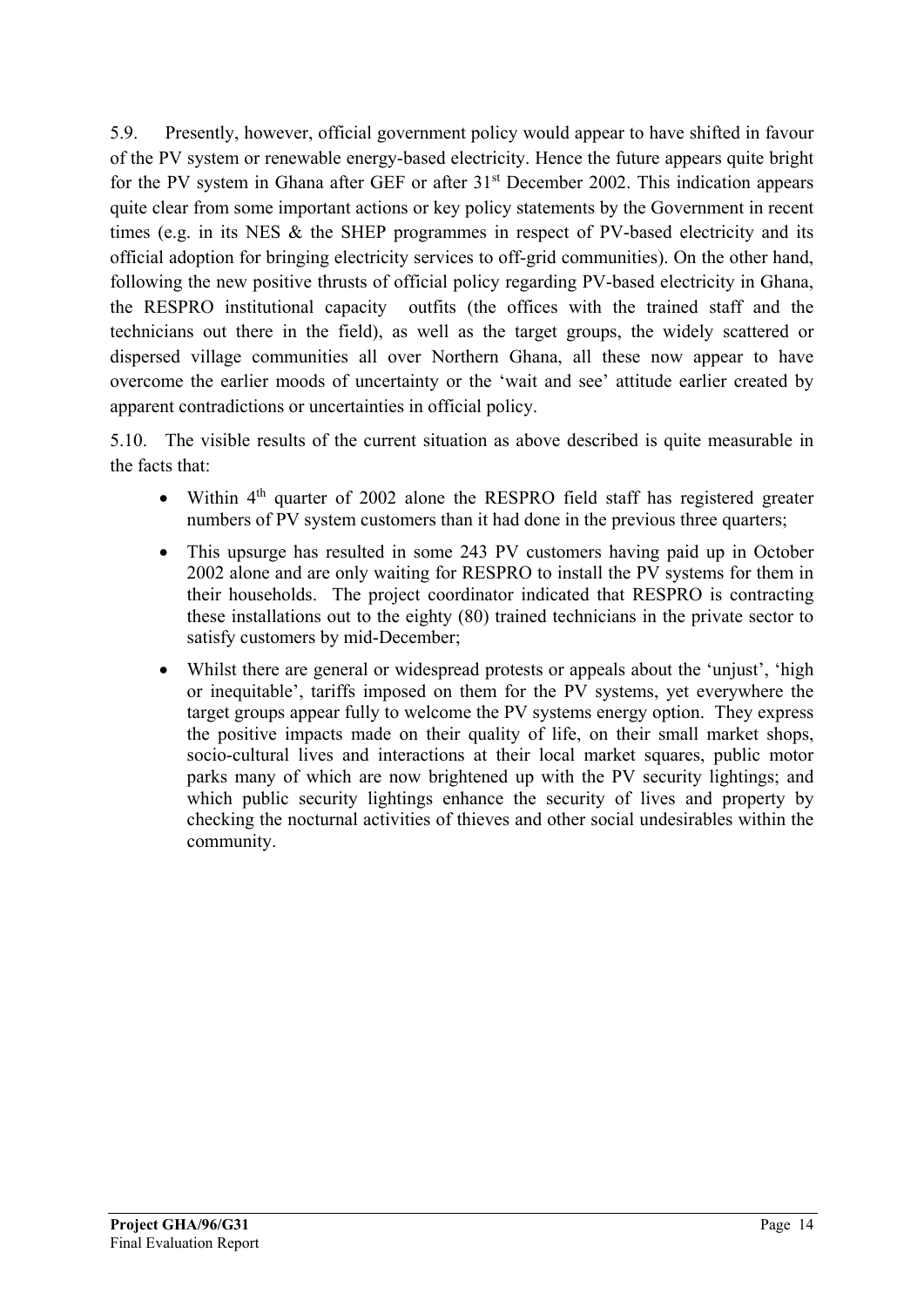## <span id="page-14-0"></span>**6. ABILITY OF THE RESPRO TO LEARN FROM OPERATIONAL EXPERIENCE IN EARLIER PROJECTS**

6.1. On the local scene, RESPRO has benefited from the experience of the Ministry of Energy's implementation of the Wechiau solar pilot project in the Upper West Region, and the Spanish funded Solar project in the Volta Region. Both projects recognized the need to use community-based structures to carry out revenue collection and routine maintenance. RESPRO took this concept a bit further by establishing bonded cashiers in strategic locations to privatise the activity of bill distribution, revenue collection, and the response to minor faults. While much effort is needed to refine this important business process, particularly the need to address the questions of security of cash collected, and dealing with issues of remuneration and motivation of the bonded cashiers and contract technicians, the project's commitment to privatising these functions is efficient and strategically important for creating goodwill in the communities and reducing operational costs.

6.2. On the international scene, RESPRO has also benefited from the experience of PV projects in South Africa where the impact of lack of coordination of PV investments and grid extensions has resulted in quite a number of failed PV investments, primarily because the grid arrived shortly after the PV projects were initiated. In fact, RESPRO has experienced a similar situation in the targeted region, and as a response, has extended the project coverage to other areas in the North to avoid any overlapping with the grid, while initiating a positive dialogue with government and other stakeholders on the need to define the parameters for grid connections and PV concessions to avoid such duplications in the future.

6.3. On the other hand, unlike the South African experience, where there were two separate programmes: one was the programme to provide basic electricity services for un-electrified communities and other was the Schools programme for which the Government provided separate funding, RESPRO did not put enough emphasis on social service programmes, though these were duly mentioned as a part of the project activities (see activity 2.2.3 of the project document). Thus it missed to take advantage of their massive socio-economic benefits to the entire community, and of their positive boosting effect to the PV market. However, RESPRO has recently identified a large number of rural clinics and schools to electrify on a priority basis. Separate funding is being sought for these.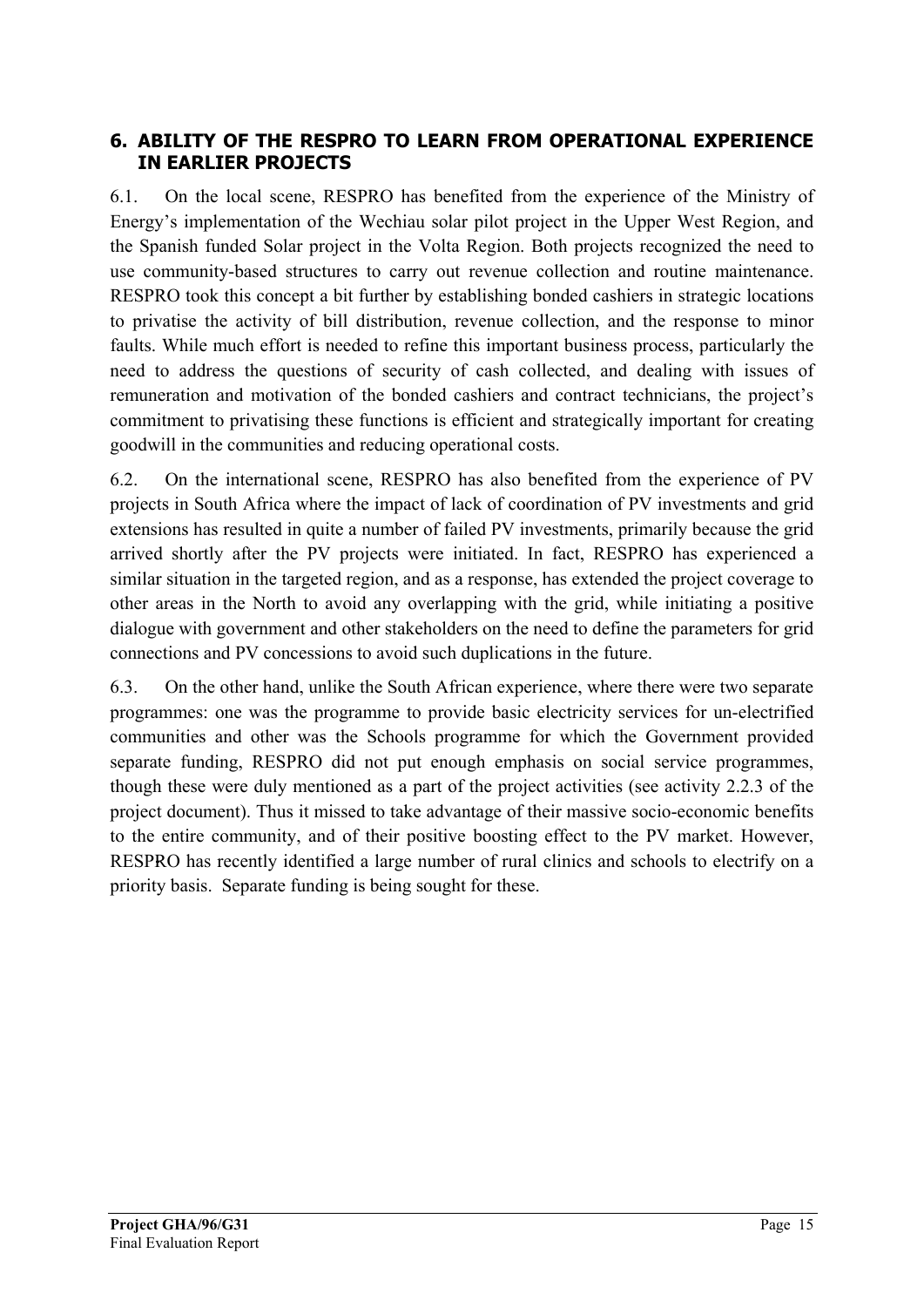## <span id="page-15-0"></span>**7. IMPACT OF THE PROJECT IN THE PV MARKET IN GHANA**

7.1. The project has had a very level impact on the local PV market. Aside from the opportunity to supply and install some equipment, the sheer size of the awareness creation activities of RESPRO is having a spill-over effect, and generating opportunities for sale of PVs all over Ghana. This stimulation in demand, though still in its infancy, can pave the way for an emerging private initiative to develop the Market.

7.2. The impact of the project also appears significant through the role that the PV technology is being granted by the Ghanaian authorities, within the electrification strategy, the future establishment of a specific framework aimed at promoting the PV market, and the exploration and provision of new resources for such development.

7.3. Furthermore the private sector welcomes the opportunity being created by the project, to bring constantly to the attention of policy-makers the unique problems of the solar PV industry. The participation of a private sector representative on the Steering Committee of RESPRO is seen as a positive gesture from Government, and the sector is genuinely excited about this inclusive approach.

## <span id="page-15-1"></span>**8. MORE EFFICIENT STRUCTURES AND DELIVERY MECHANISMS TO ACCELERATE THE DEVELOPMENT OF THE PV MARKET IN GHANA**

8.1. In the next phase of the PV Market development, consideration should be given to increasing the scope of participation of beneficiaries in the project management, for example by:

- Increasing the number of beneficiaries in the Steering Committee, as to allow the target population to better reflect their opinions and expectations;
- Better exposing these new members to the field achievements and constraints;
- Formation of Solar Committees at the community level, and formally transferring the ownership and management of Community Facilities (e.g. Street Lights, School and Clinic installations, water pumping systems), to these Committees for operation and maintenance.

8.2. The project needs to move towards developing and enforcing more formal contract of service spelling out more clearly the rights and obligations of RESPRO and the Clients, respectively.

8.3. In the perspective of an effective development of the PV market, and in order to respond properly to the growing needs for the deployment of logistical and personnel resources, and to the increasing geographical coverage, the RESPRO should also seriously put emphasis on the involvement of the private sector, in particular the local actors at village level, when developing the PV market. This involvement should not only include the maintenance, but the whole PV service cycle; i.e. : identification of the beneficiaries, contractual arrangements, installation of the systems, collection of the fees for services, monitoring and maintenance, etc.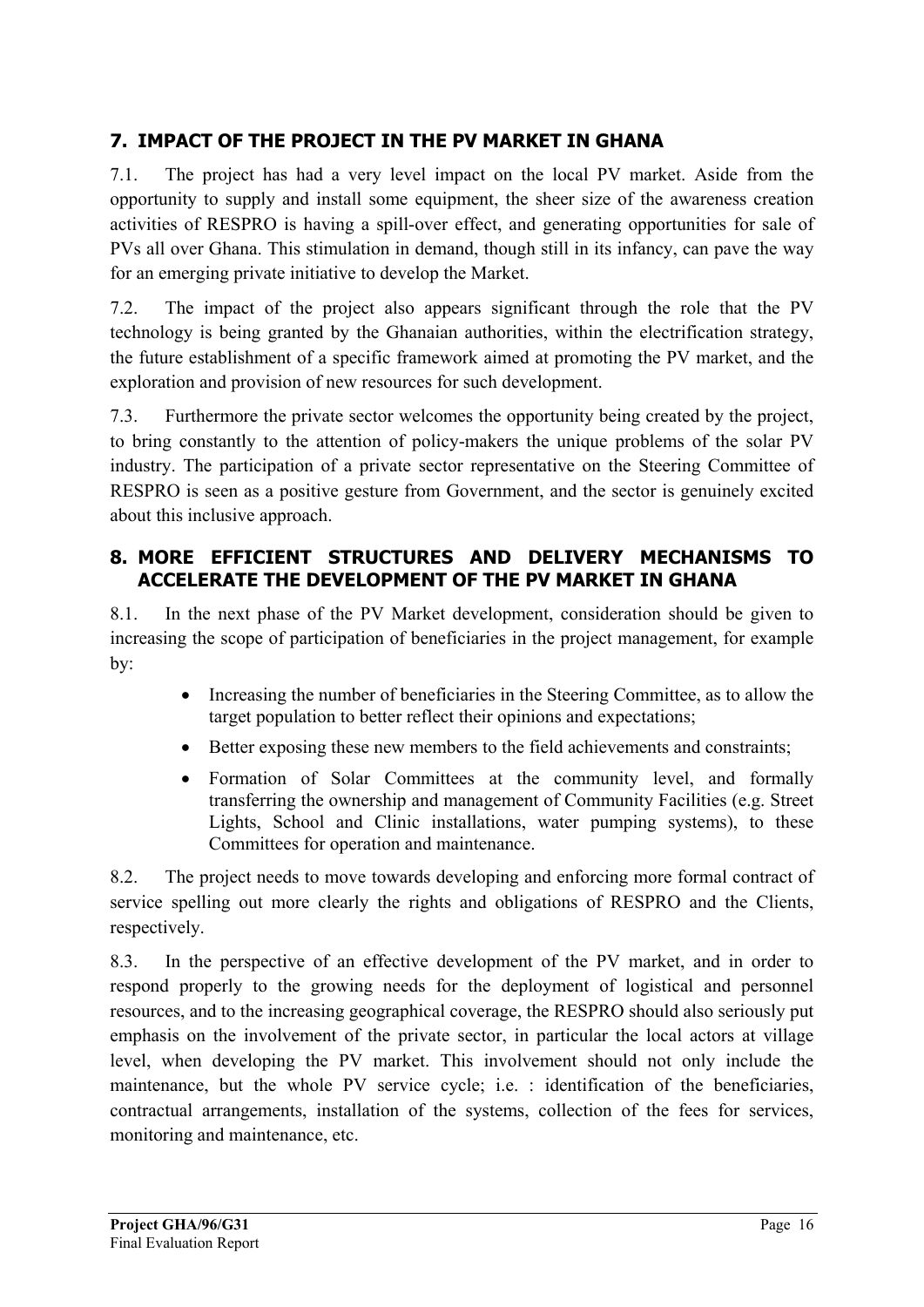8.4. The full participation of the private sector in the development of the PV market is a very challenging approach, but it is certainly the most appropriate approach to create a competitive market, and to ensure the flexibility and the dynamism of the State operational entity that is being established to drive the PV Market development process.

## <span id="page-16-0"></span>**9. OWNERSHIP OF THE DESIGN AND IMPLEMENTATION PROCESS OF RESPRO BY THE GOVERNMENT OF GHANA**

9.1. Throughout the project cycle, active participation and control by the Government of Ghana through the Ministry of Energy has been prominent. The Steering Committee which had oversight responsibility over the affairs of the project was composed of very senior staff members of the relevant ministries, together with representatives of the beneficiaries through their elected assembly man from the District Assembly.

9.2. The government, through the Steering Committee has demonstrated full control over the design and implementation process by effecting important changes to the project design and implementation at various stages in the project life to ensure that the project was responsive to the needs of the target groups. The Government has also demonstrated ownership of the process by proactively dealing with the issues relating to post-GEF funding, and the institutional arrangements necessary to transition the project for future private-public participation.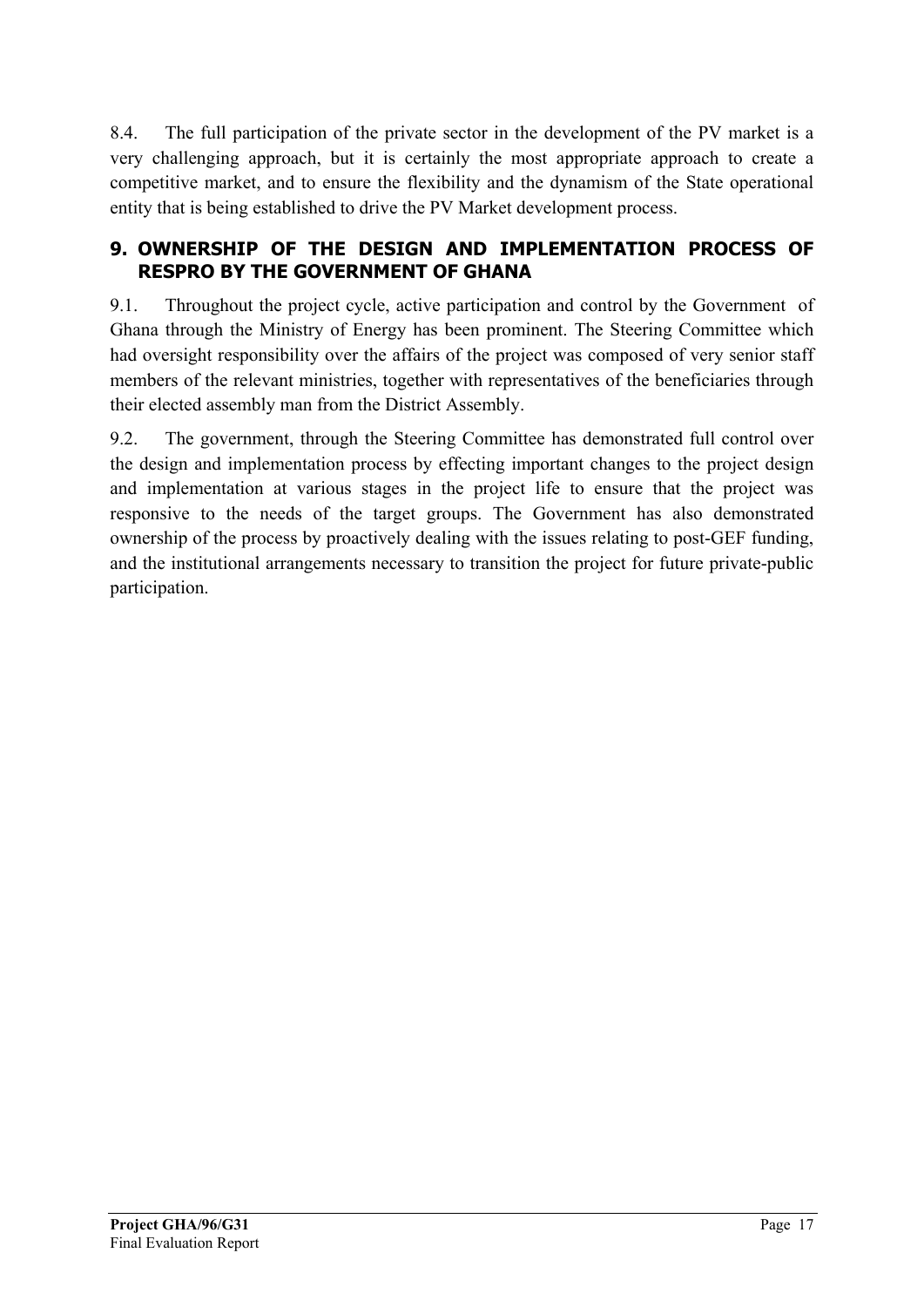## <span id="page-17-0"></span>**10. LINKAGES BETWEEN THE PROJECT AND OTHER RELATED INITIATIVES AT THE NATIONAL LEVEL**

10.1. At the national level, several government and private sector initiatives will have direct and indirect linkages with the RESPRO project, some of these are activities to be funded directly from the HIPC savings, and include:

- Intensive program to increase the access of rural communities to electricity for productive uses from 15% to 20% by 2004;
- Incentives for the expansion of renewable energy services, particularly to the poor;
- Support for the establishment of 50 agro-processing plants in the northern region and coastal savannah. PV services can be used to energize some of the proposed enterprises in the project area;
- Incentives to attract entrepreneurs into modern, irrigated agriculture and agroprocessing, are underway. PV services from RESPRO can support irrigated agriculture, in several irrigation projects, particularly at Tono, Vea, and Bontanga irrigation dams in the Northern and Upper East regions;
- The Schools Electrification Programme, under the Education Sector Support Project proposes to electrify 350 rural schools through PVs before the end of 2002;
- The upgrading of Health Centres in rural areas. There is currently on going, a massive programme of constructing new clinics and refurbishing and equipping existing clinics. In many cases, as a result of its cost-effectiveness and reliability, PV electrification of these clinics is being considered as the only viable option for lighting, vaccine refrigeration, laboratory investigations, and similar services.

10.2. These programmes could create a sustained market for RESPRO, and benefit from the human capacity that has been developed by RESPRO for both installations and maintenance.

## <span id="page-17-1"></span>**11. EFFECTIVENESS OF THE PRODUCTION OF THE PROJECT OUTPUTS**

### **Achievement of the Development Objectives of the project**

11.1. The RESPRO has been pursuing a number of development objectives :

11.2. **First**, the project contributes to meeting the priority needs of Ghana, related to sustainable economic and social development and poverty alleviation, through a better access to new environmental-friendly and carbon-free technology applications, such as PV systems, to the benefit of rural population.

11.3. Through testing various approaches and models for widespread dissemination of PV systems in Ghana, the project also provides a unique opportunity to establish an adequate framework for large-scale dissemination of PV systems technologies, in the future. On a longer term, this will allow for significant reduction of the growth in greenhouse gas emissions, in comparison with a business as usual option consisting of fossil-fuel based electricity generation models.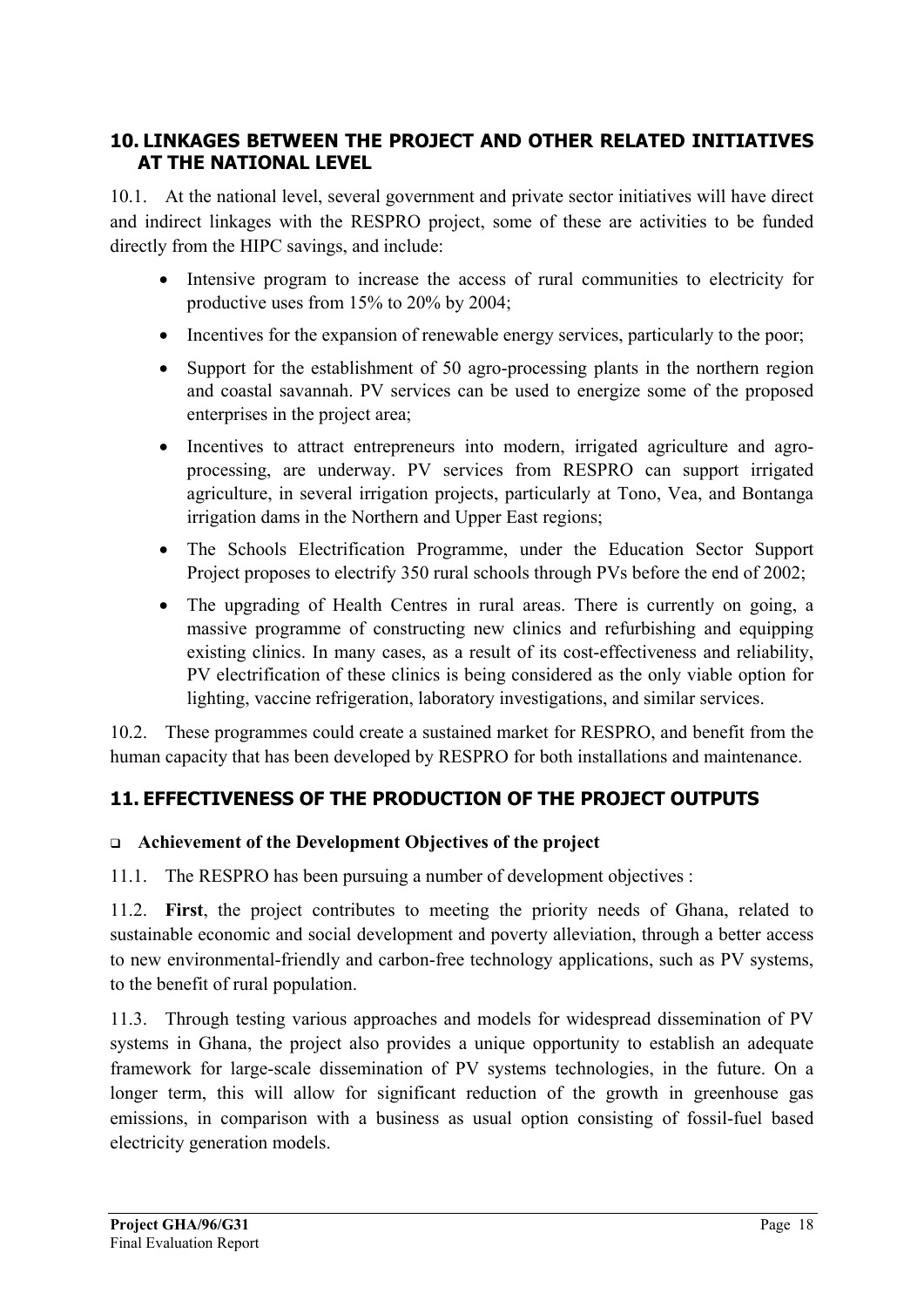11.4. **Second**, while the project itself doesn't lead to significant direct CO2 emission reductions, given the limited number of households to be directly equipped by the project, it would, at a longer term, and with the development of the PV market, have much more significant global environmental impact, in particular when taking into account the likely growing contribution of the fuel-based facilities in electricity generation mix Ghana, at the expenses of the hydro-power facilities.

11.5. As the project is building a large consensus among the decision makers, and among the target beneficiaries, on relevancy and appropriateness of the development of PV market in Ghana, it is the view of the Evaluation team that the project will have a valuable contribution to push the development of PV systems to the up-front priority agenda in the electrification strategy targeting the remote areas in Ghana.

11.6. Through the demonstration of the reliability of the PV technologies, and the effectiveness of the market development, the project will also help catalyze similar processes elsewhere in the region and in the world.

11.7. **Third**, despite the "teething" problems faced by the project, and regardless of the management approaches of the process, this project demonstrates the feasibility and sustainability of providing decentralized renewable energy electricity services targeting rural communities, while ensuring high level performance. While the project demonstrated the limited ability of the target beneficiaries to pay the PV services, on a full cost-recovery basis, this ability to pay should increase dramatically in the future given the important economic, and social side effects implied by accessing to electricity services.

11.8. The project has put into evidence the cost-effectiveness of the electrification of the rural areas through PV systems, in comparison with grid connection. Moreover, the PV development is not only to be seen as a pre-electrification measure, but also as a viable longer term electrification option, providing effective economic, social and cultural benefits to large target groups in rural areas.

### **Achievement of the Immediate Objectives of the project**

11.9. The project has four immediate objectives, the achievement of which should contribute to the development objectives of the project:

- **Immediate Objective 1** : Increase the Government of Ghana's understanding of the technical requirements, equipment options, and capital and operating costs for use of PV-based energy systems, both as stand-alone units and in hybrid power systems, for rural electric power delivery;
- **Immediate Objective 2** : Demonstrate the technical, economic, institutional, and social feasibility of sustainable large-scale diffusion and application of small-scale PV units and hybrid power systems to the people of Ghana, government officials, the private sector, and the international development community – Implement Field Activities;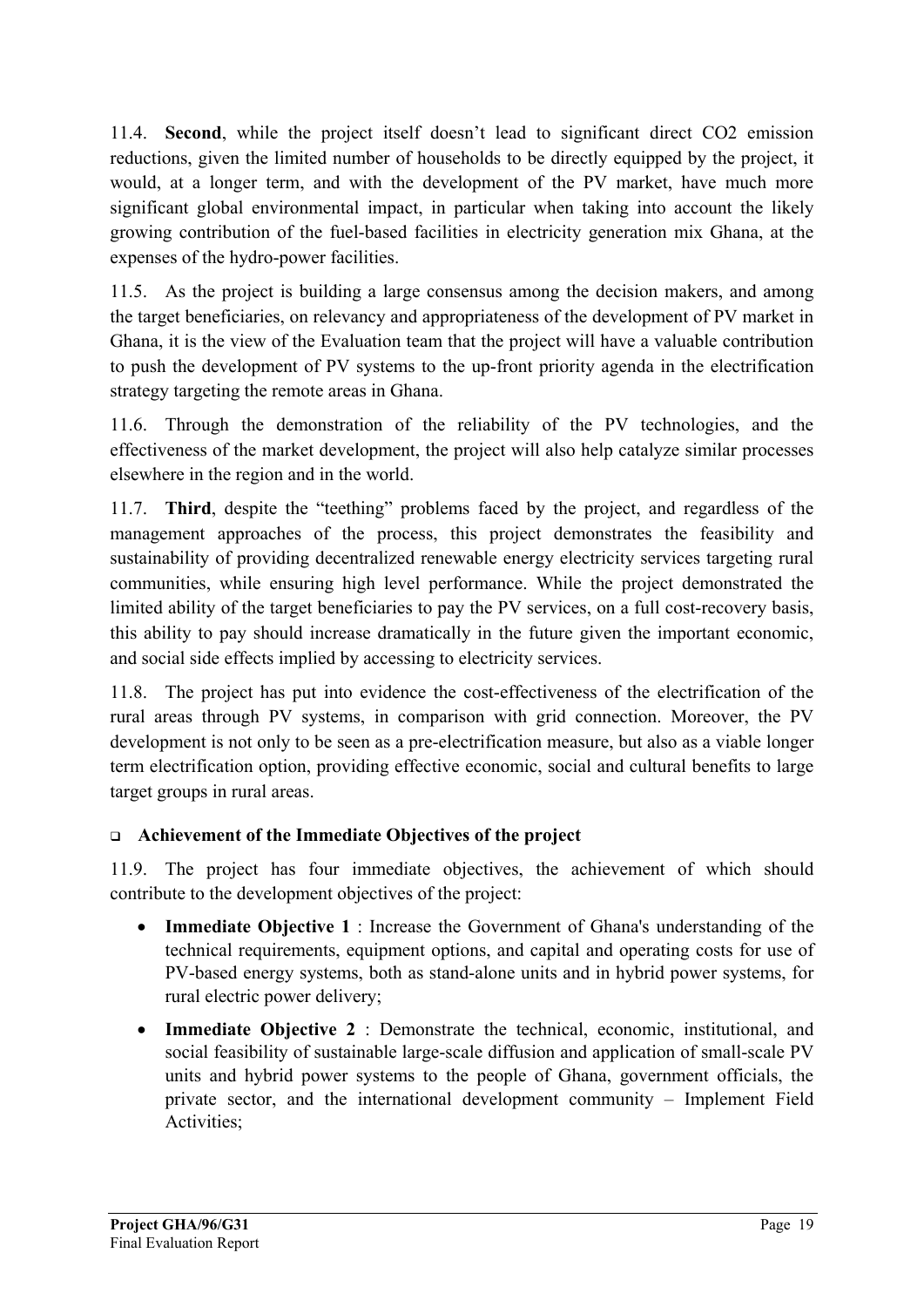- **Immediate Objective 3** : Communication, Education, Training and Outreach;
- **Immediate Objective 4** : Preparation of Post-GEF commercial operations and expansion
- **Immediate Objective 1** :

11.10. Except for some outstanding activities, RESPRO was able to implement almost all the activities planned under this Immediate Objective1.

11.11. The project has established a Project Unit totally dedicated to the project implementation, with an Office based in Tamale. The project has also established an appropriate staffing structure, with 20 persons fully working on the project activities, supported by some five technical staff. The project Inception Meeting took place in February 1999, and the programme and budget plan released subsequently.

11.12. Regarding the activities 1.2.1 to  $1.2.5$ ,<sup>[17](#page-19-0)</sup> the project was supposed to receive full support from NREL. However, NREL did not identify or assist RESPRO to establish any communication links with any other relevant international programmes despite several reminders from the project coordinator. In the final analysis, RESPRO had established by its own contacts with similar projects for organizing its study tours, and had to get assistance from Isofoton SA of Spain to arrange training for project technicians. Isofoton SA also assisted RESPRO to obtain International Standards especially E.U standards for PV equipment and free-standing systems. The RESPRO Website is ready and was being operated in November 2002.

11.13. It is indeed regrettable that the collaboration with NREL did not take place as the RESPRO would have certainly taken benefits from such collaboration, with better interactions and exchange with other PV dissemination experiences, and more international exposure and visibility of the Ghanaian project.

11.14. To some extent, the project was also able to establish a training, Evaluation, and Qualification Facility at the RESPRO level, and had undertaken multiple numbers of training and awareness initiatives. In addition, the project coordinator had the opportunity to undertake a Study Tour to Uganda, Kenya, Zimbabwe and South Africa, in order to learn from their experiences. It is the view of the Review Team that other personnel from the project could also participate in some international fora and to training workshops, in particularly in Spain. Other planned Study Tours, mentioned in the project document have not been yet undertaken. These study tours were not undertaken because at the time they should have been undertaken, the procurement process for materials had delayed so much, that the obvious priority became to sort out the daily tasks, and start immediately with the dissemination activities.

-

<span id="page-19-0"></span><sup>&</sup>lt;sup>17</sup> Namely : Activity 1.2.1. Communication with relevant programmes elsewhere, Activity 1.2.2. Commercial Renewable Energy Equipment Database and Assessment, Activity 1.2.3. International Standards – PV Technologies, Activity1.2.4. Technical standard – Hybrid Power Systems, 1.2.5. Electronic Communication Network and Web Site.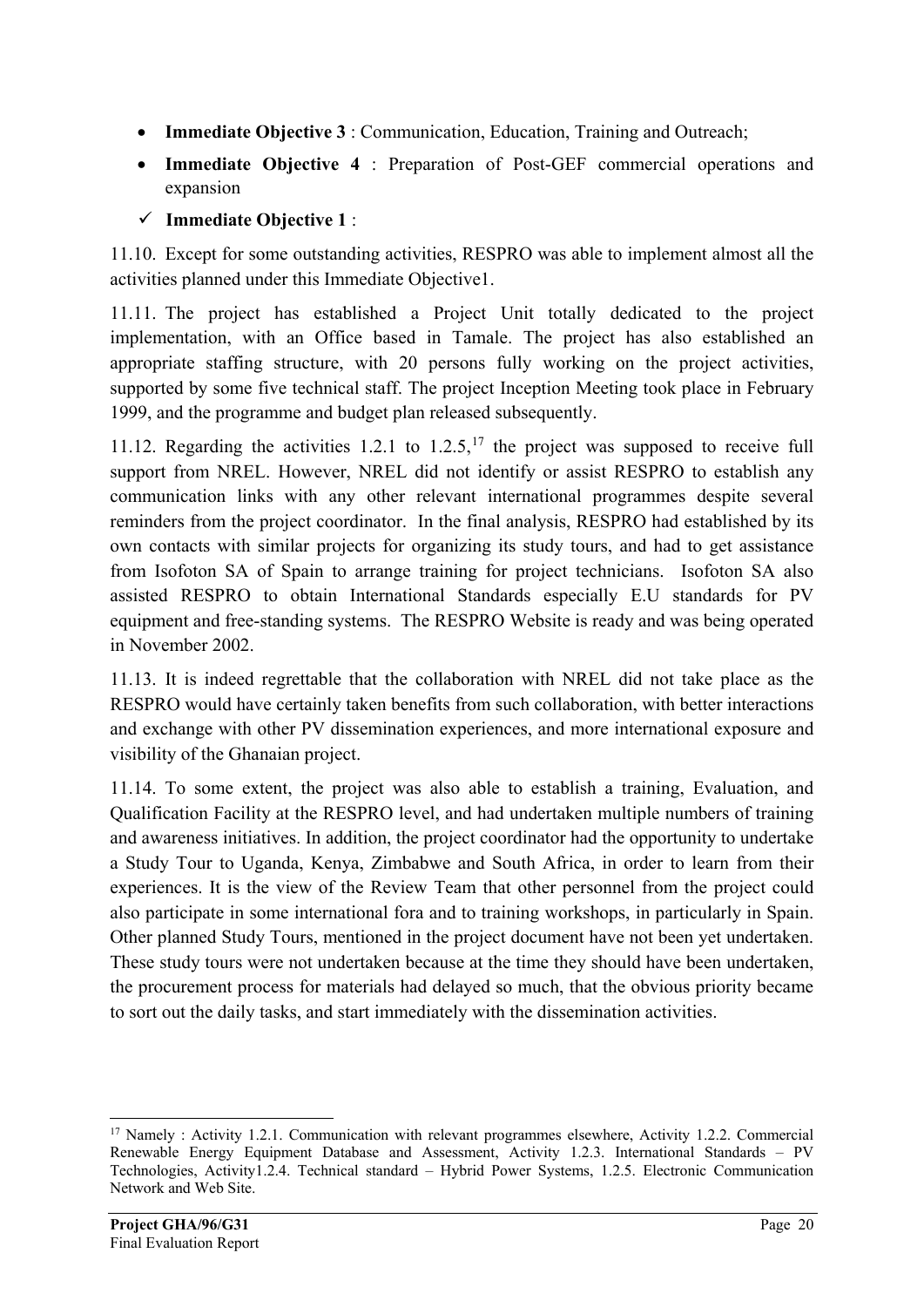11.15. The project was also able to make equipment procurements to facilitate personnel training, PV testing and installations as well as other field activities. There was some limited procurement of solar equipment with accessories for community-based applications.

11.16. RESPRO has also undertaken rural energy surveys and community outreach activities. The report of these surveys is available at the RESPRO offices.

## **Immediate Objective 2** :

11.17. The project has demonstrated the technical, economic, institutional, and social feasibility of sustainable large-scale diffusion and application of small-scale PV units. At the moment, however, the installation of hybrid power systems and of low-voltage mini-grids has not taken place. According to the project coordinator, this has not taken place because of the very dispersed nature of the houses in the communities.

11.18. Up to September 2002, almost 1800 PV systems were reported by RESPRO as having been installed in the target regions for the beneficiaries (some households, some clinics, and some schools in the Secondary and tertiary education sector, etc.). Two monitoring stations for collecting meteorological measurements have also been installed by the project.

11.19. These equipment have been installed with the support of the three field facilities established at the early stages of the project implementation (at Nakpanduri, Binde and Bunkpurugu).

## **Immediate Objective 3** :

11.20. As stated by the Project Document, RESPRO had undertaken a number of collaborative activities with relevant NGOS and Universities. In addition, communicationrelated and outreach activities have been carried out during the course of the project.

## **Immediate Objective 4** :

11.21. Activities included under this Objective were partly launched. Market Survey and Market Entry Assessment are still outstanding. RESPRO is currently in the process to preparing the Business Plan and a Financial Plan for the post-GEF development programme.

11.22. In particular, RESPRO is presently discussing with the Ministry of Energy for the establishment of a Non-profit Trust as a post GEF organization, to carry forward the development of PV market in Ghana. Currently, there is a Cabinet Memo under discussion at the highest governmental level.

11.23. In addition to the above cited efforts, the Government of Ghana is currently engaged in high level inter-governmental discussions with SPAIN, CHINA and USA for the purposes of sourcing fund, for the post-GEF RESPRO-Trust PV activities. There are very positive expectations coming from these partners. As a matter of fact, SPAIN has already expressed some positive interest in contributing to the future development of the PV market in Ghana.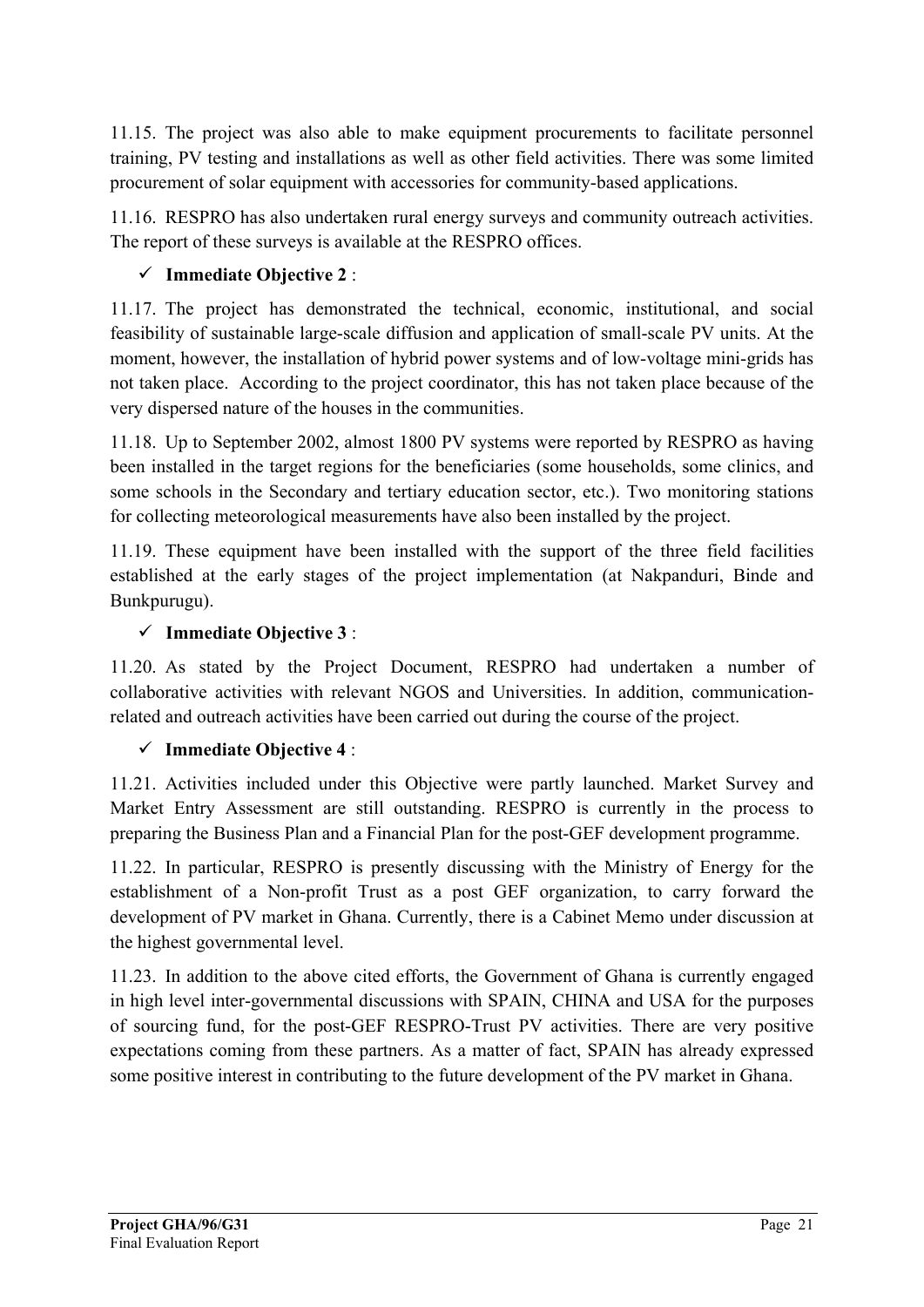### **Effects of project activities with respect to target groups**

11.24. The evaluation team inspected and interviewed members in those village communities now equipped with PV lighting in their village schools, or with a water pumping mechanism powered by the PV system. These new developments are clearly having remarkable impacts on the people's lives; those involved in small trading activities and other commercial enterprises (marketing of petroleum products, sale of local drinks – Pito – sales of tapes and video cassettes, barbing salons etc) are facing life with renewed hope and confidence with the great sense of belonging with those in the metropolis in one country as all Ghanaians and citizens of one country.

## **Significance of the project results for the targeted region and for country**

11.25. The RESPRO project has been appropriately described as a pathfinder project. A pathfinder in the search for appropriate energy solutions to rural poverty. The project has not only demonstrated the technical viability of PV systems as an optimal solution to the energy needs for small loads: lighting and the operation of small appliances, but it has also shown that this option is the most cost-effective for remote, and dispersed settlements such as in East Mamprussi district or the Tengzuk area which is difficult to reach because of surrounding hills. Such locations are many in Ghana, for example the whole of the Upper West Region, Afram plains district in the Eastern Region, and the many islands on the Volta river, are all sites with similar geographic, demographic and settlement characteristics which justify the use of PV for electrification rather than the grid as both more cost effective, more rational and logical.

11.26. RESPRO has demonstrated that stand alone PV services can revolutionize rural health service delivery by making water pumping feasible, enabling laboratory investigation, task lighting, vaccine refrigeration and surgical operations to be performed efficiently. In the Northern region alone, there are 45 un-electrified rural clinics. Similarly, 100s of rural schools, and water points can all be electrified using PV to improve the quality of life of rural inhabitants. These project results could be replicated on a big scale in the region, and indeed in the country as a whole. The political will exists for such replication and up scaling (See GPRS, 2002). What is needed is the institutional and regulatory framework that will ensure that PV energy services can be integrated fully into the energy development and investment program in the country.

11.27. On the down side, the project experience has revealed that, any attempt to promote in the rural areas, a commercial, full-cost recovery basis solar PV program in a country like Ghana, (with an extensive rural electrification program based on the grid, and an established pricing policy that subsidizes low consuming grid connections) will lead to inequities and further deepen the disparities of benefits derived by consumers from grid and PV connections. A commercially-oriented PV program will also lead to the virtual exclusion of the poor, given that, the penetration rate in some of the target communities is less than 20% even under the currently subsidized tariff.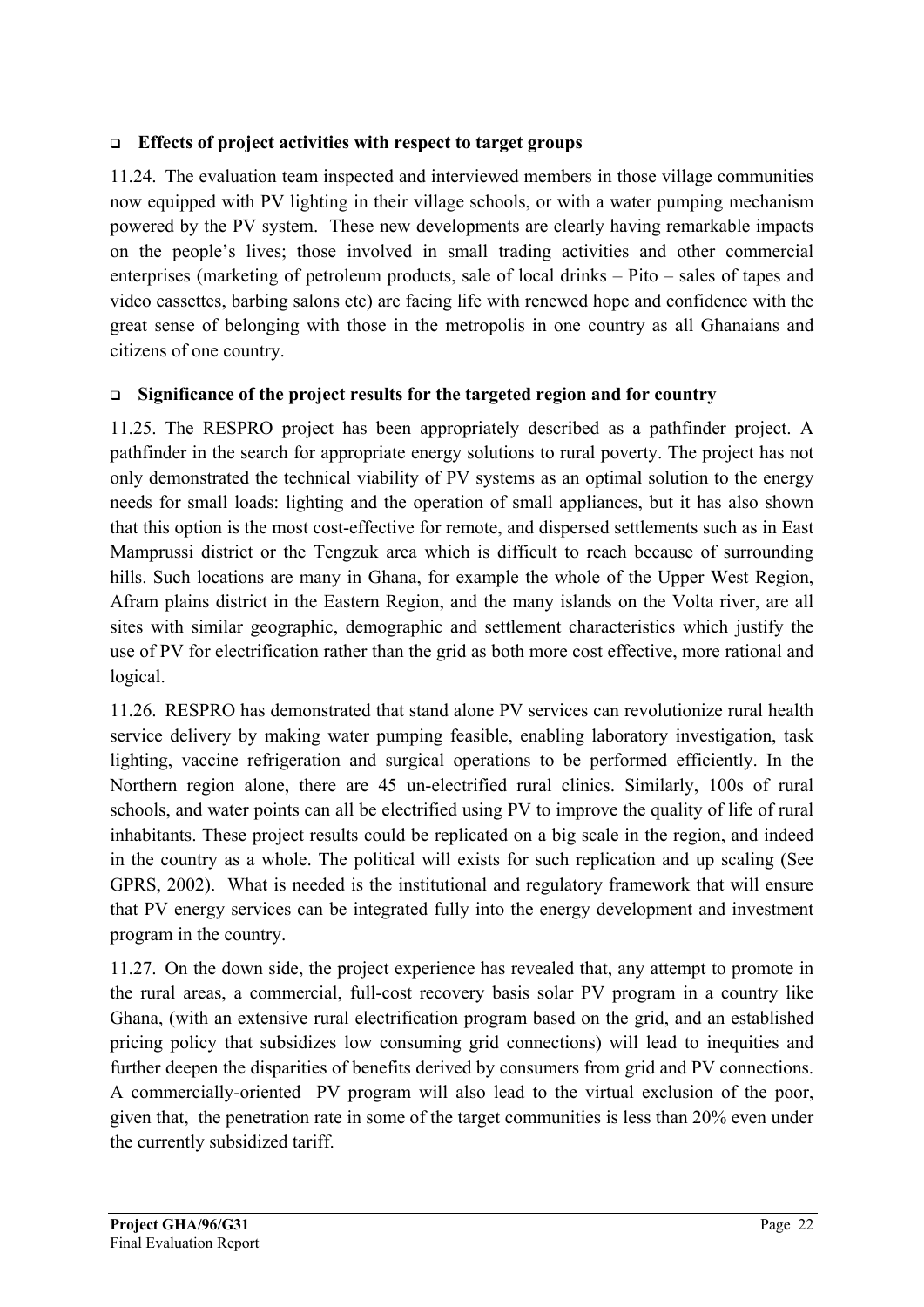### **Possibility to obtain more significant results**

11.28. The RESPRO could, without any doubt achieve more significant results, provided that full consideration is given to address two major issues: (i) equal treatment of the two technical options for electrifying the remote areas; i.e. the PV systems and the grid based system; (ii) parallel interest to social needs, such as healthcare and schools.

11.29. First, it's important to create a more level playing field in the matters of electricity bills paid by the Grid-electricity consuming metropolitan Ghana citizens and their ruralvillage based fellow citizens fed on the PV-based electricity. The Northern based citizens of Ghana complain that they face more than enough hardships or handicaps arising from the nature of their peculiar environment, and therefore ought not to be further burdened selectively with the cost-recovery concepts, in the PV electricity services.

11.30. The Northern region, and the Ghanaian Nation as a whole will begin to reap greater benefits of PV based electricity, when the same programme is extended and used (within the current official philosophy of NES, SHEP and GPRS) to reduce many of the persisting, but avoidable, national losses of Ghanaian motherhood and the greatest natural wealth resource, the children and youths who needlessly die prematurely.<sup>[18](#page-22-0)</sup> Inadequate reproductive health services compounded by the shortage of requisite personnel and logistics, including the electricity services, were among the killer-constraints cited. By no doubt, the access to electricity would substantially contribute to improve the situation, and thus to increasing the overall welfare of the population.

11.31. The good results already achieved by the RESPRO project in different parts of rural Northern Ghana will, without any doubt, become much more significant in the socio-cultural and economic terms if the Government (through its NES & SHEP programmes) mandates the installation of hybrid PV systems in as many schools and clinics/hospitals as can be rationally done, while taking into account the population densities in the neighbourhood of these social/cultural facilities.

### **Project Completion**

11.32. The project completion was programmed for the end of march 2001. From all accounts, the evaluation mission think it possible **to improve the project outcome significantly**, if some measures are taken, provided that the project is allowed for an extension by a few months. These measures don't entail additional activities, they only aim to exploit the project results already achieved to date.

<span id="page-22-0"></span><sup>-</sup><sup>18</sup> A recent publication in one of the Ghana news media "Death in Pregnancy and Childbirth is preventable: Act now" (see Daily Graphic Newspaper of Friday 25th October 2002) bears quoting at this juncture; "The Northern region continues to record the highest incidence of maternal anorbidity and mortality rates in the country. The region recorded about 4000 deaths out of the 100,000 live births in 2001 (In the contrast, the national mortality rate is estimated at only 200 per 100,000 live births ), and about 500 pregnant women also died during delivery.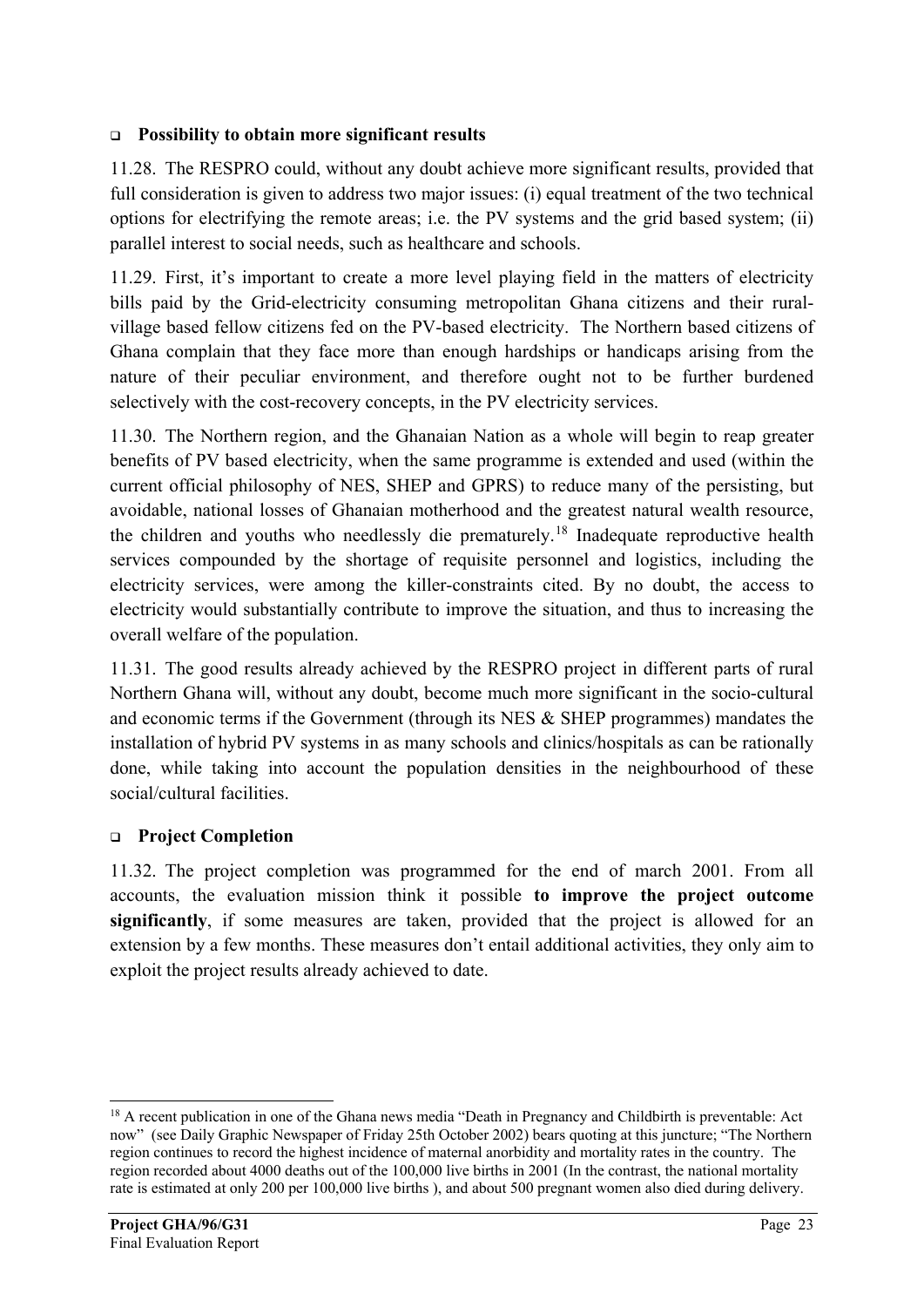## <span id="page-23-0"></span>**12.SUSTAINABILITY**

12.1. The RESPRO project has demonstrated the social and economic benefits, as well as the technical feasibility of the PV systems in Ghana. Besides the evidence acquired regarding the cost-effectiveness of the PV option in remote areas as compared to the grid-based electricity, the RESPRO has also allowed to capitalize a very valuable experience on the approaches and modalities as well as on the logistical, human and financial resources needed for the development of the PV market.

12.2. In addition, despite the short duration of the project, the RESPRO has contributed to convincing the Ghanaian Government of the relevancy of such electrification alternative, and of the necessity to fully integrate the PV dissemination within its electrification strategy. The multiple follow-up initiatives, launched by Ghana, aimed at providing new resources for PV development, with possible support from Spain, USA, China, etc., and at establishing adequate institutional framework (e.g. the possible establishment of a RESPRO TRUST), provide clear signals of the Ghanaian intentions for the development of the PV technology.

12.3. Thus, the Ghana Government can surely very successfully ensure the sustainability of the process implemented so far, through its current strategy. The Government of Ghana may also consider reviewing the inequitable cost-recovery burden on PV systems to maximize the chances of success of the disseminating initiatives. It can quite usefully take on board the PV system into its NES/SHEP, as already spelt out in some of the key official policy documents published in very recent times.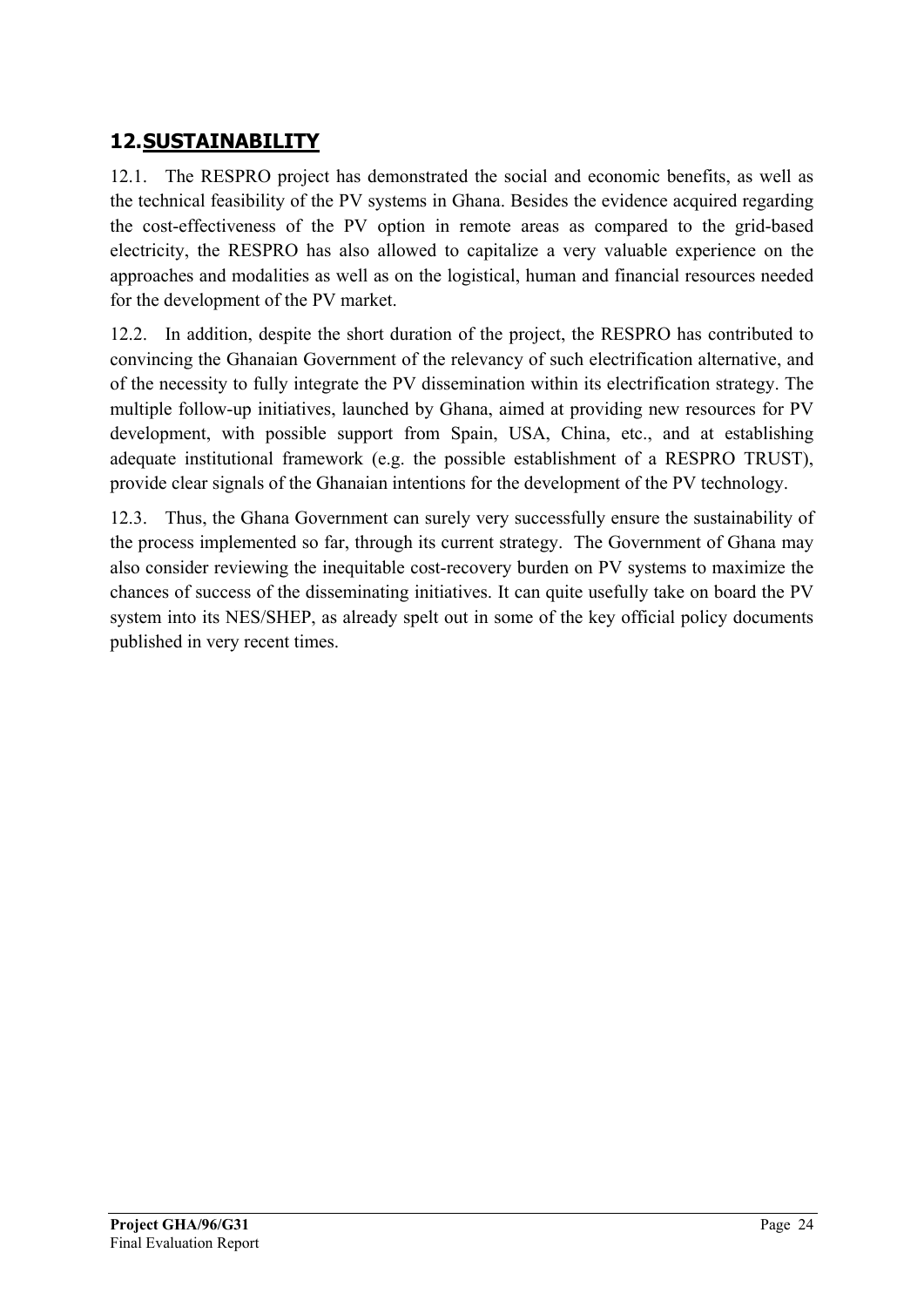# <span id="page-24-0"></span>**APPENDICES**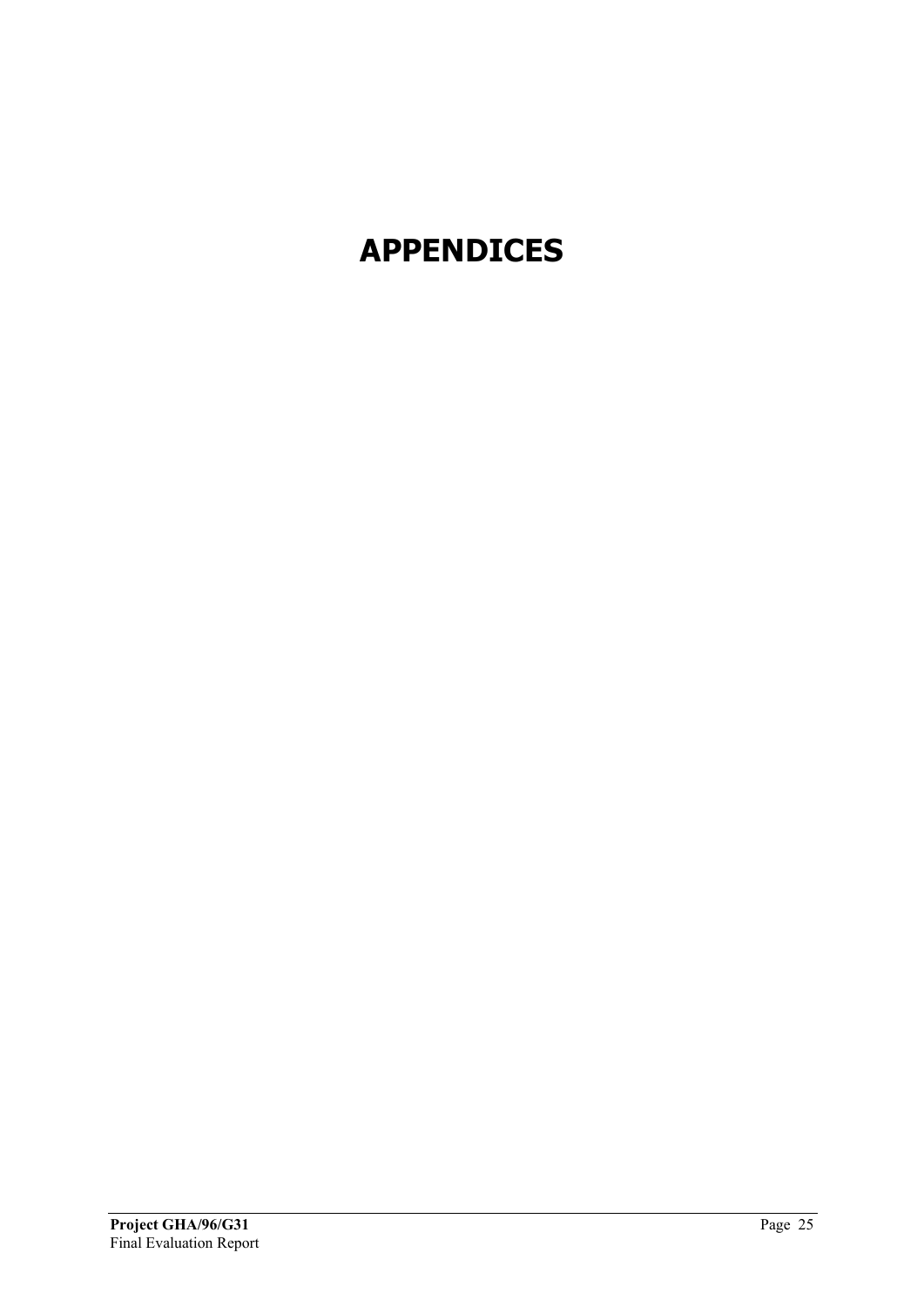## **APPENDIX 1**

## <span id="page-25-0"></span>**TERMS OF REFERENCES OF THE FINAL EVALUATION MISSION**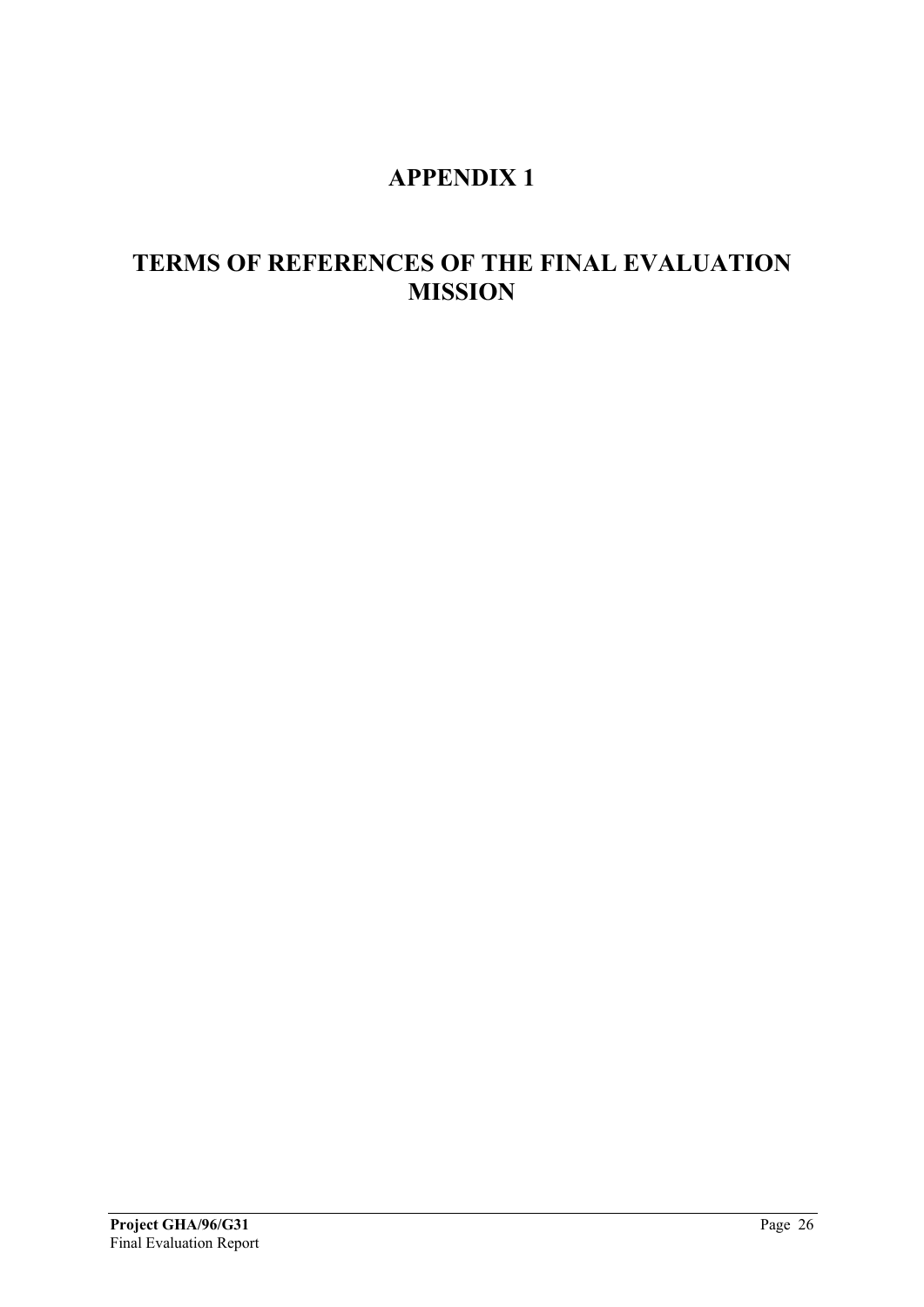#### **UNITED NATIONS DEVELOPMENT PROGRAMME**

#### **GLOBAL ENVIRONMENT FACILITY**

#### **TERMINAL PROJECT EVALUATION**

*--------------------------------------------------------------------------------------------------------------*

The Ghana Renewable Energy Project (RESPRO), started in February 1999, and is being implemented by the Ministry of Mines and Energy through Renewable Energy Services Project unit on the basis of what is known as "National Execution". The Government of Ghana and The Global Environment Facility (GEF) fund RESPRO with technical support from the National Renewable Energy Laboratory of the US Department of Energy. The project phase is three years after which the lessons learned will enable a public sector company to efficiently provide rural energy services. The project addresses the need to find sustainable energy paths for social and economic development that can use renewable energy based electricity and fuel supply technologies in place of fossil fuel-based electrification Specific objectives of the project are (1) to increase the Government of Ghana's understanding of the technical requirements, equipment options, and capital and operating costs for the use of photovoltaic (PV) energy systems, both as stand-alone units and hybrid power plants, for rural electric power delivery; (2) to demonstrate in Ghana the technical, economic, and institutional feasibility of sustainable large-scale diffusion and application of small-scale PV units and hybrid power systems to the people of Ghana, government officials, the private sector, and the international development community; (3) to enable the Volta River Authority/Northern Electricity Department (VRA/NE-D) to integrate the use of renewable energy systems into its ongoing rural electrification activities; (4) to provide electricity to thirteen off-grid communities in a remote area of Ghana; and (5) to catalyze large-scale use of these technologies in the country. With privatization of NED, it expected that this operation will be incorporated into the private sector activities of NED in providing rural electricity services with and without "the wire".

 $-+++++++$ 

#### **B.2 Expected End-of-Project Situation**

At the end of the three-year project, it is expected that PV-based electricity services will be reliably available throughout the pilot region, and that there will be in place a private profitable rural energy services company established as a division of the privatized Northern Electricity Department (refereed to here as "NED, Ltd."). At that time the costs and technical, personnel, institutional, and socio-cultural requirements for launching and operating a successful rural electricity services enterprise will be established, and the framework will be in place in Ghana to attract wide private sector investment in companies to provide rural energy and related rural infrastructure services. In some of the larger communities there will be PV/engine hybrid power units powering low-voltage (220 VAC) 4-wire minigrids to supply electricity for commercial and community operations in village "micro-enterprise zones", with electricity services provided on a fee-for-service basis.

Specific expected achievements include the following:

- (a) As a result of the presence of a commercial infrastructure for providing reliable decentralized electricity services, co-investments in socially and economically productive activities will have been made, enhancing the value of the electricity, and contributing to sustainable social and economic development throughout the District. There will be increased levels of literacy and education -- for children and adults -- through the use of educational media such as TV/VCRs and computers;
- (b) Commercial firms, including (and perhaps dominated by) international/Ghanaian joint-venture companies, will be actively establishing rural energy and infrastructure services companies throughout northern Ghana.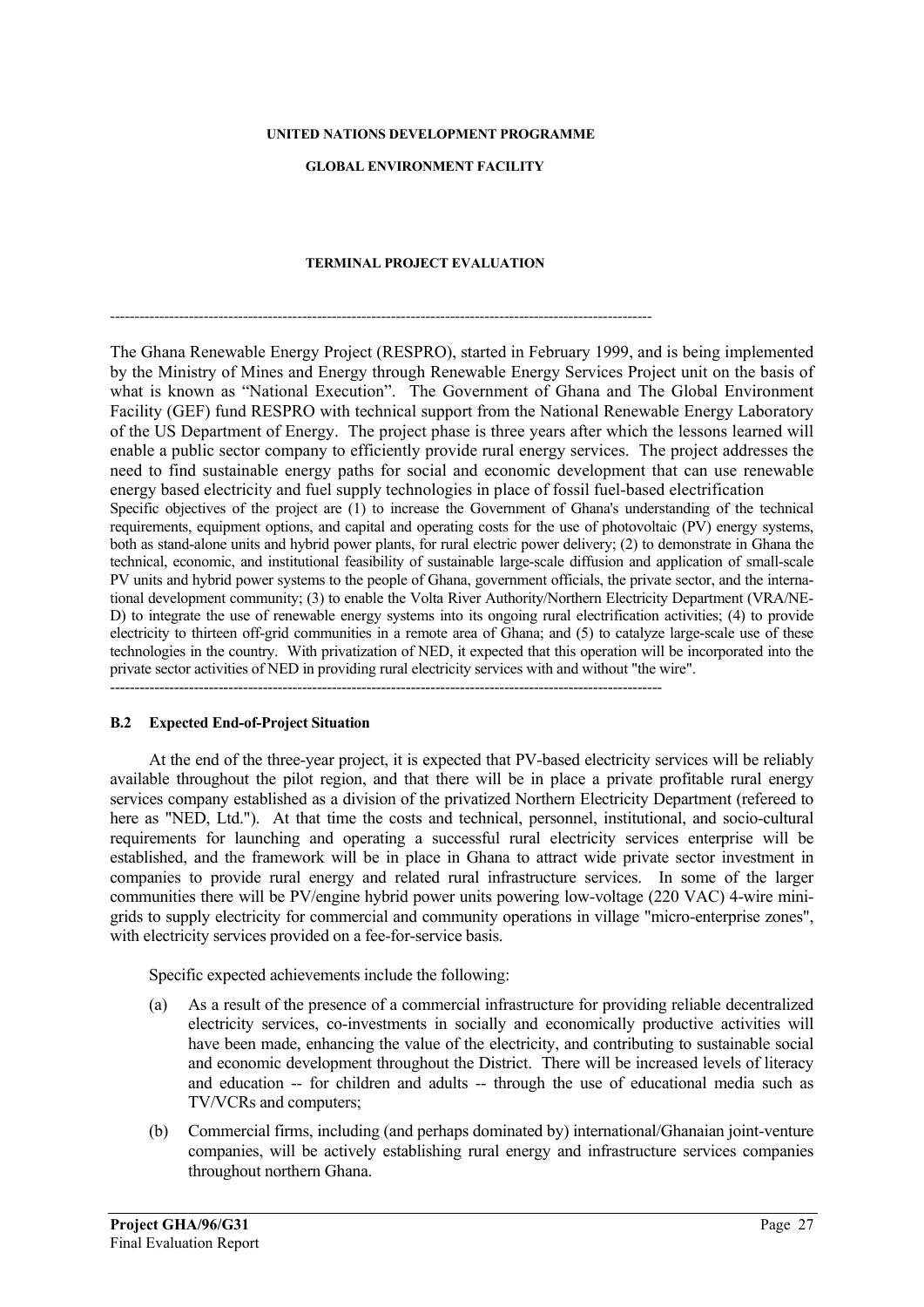- (c) The World Bank, through the Solar Development Corporation, and other international financial institutions (IFIs) will be providing initial capitalization and support to many of these new rural services enterprises.
- (d) The Government of Ghana, taking advantage of the availability of reliable high-quality electricity services in previously unelectrified regions of the country, will (through the ministries responsible for health, water, education, and agriculture) make investments in upgrading schools, health posts, water supply facilities, and support for small-scale farmers. The electric school house will begin emerging as a new standard for rural Ghana, using satellite educational television and videocassettes, and computers to bring information, literacy, and education into rural Ghana. Health posts will be upgraded substantially, and increasingly, boreholes will have PV water pumping and continuous disinfection systems operating, to assure safe water and to promote good health.
- (e) A new indigenous industry will emerge to supply new products for the village power market, including specialized lights, small energy-efficient refrigerators, TV sets, small power tools, grain millers, sewing machines, vacuum packing units for agricultural products, etc.
- (f) Commercial suppliers of PV equipment and related appliances will emerge, probably as adjuncts to existing companies, with ties to international suppliers, to supply the needs of rural energy and infrastructure services organizations.
- (g) The UNDP will increasingly incorporate sustainable energy technologies into its country programs for poverty alleviation, micro-enterprise development, agriculture, water supply, and education.
- (h) Rural communities in the pilot region will experience new economic growth, improvements in public health, and greater well being.

In addition to these end of project conditions, the eventual widespread use of photovoltaic systems for small scale and community energy needs in Ghana is expected to:

- Reduce the use of kerosene in rural areas;
- Reduce the growth of thermal power generation for rural electricity services;
- Support improvement in rural medical and educational services;
- Reduce indoor and outdoor air pollution;
- Reduce emissions of carbon dioxide, particulates, NOx, and SOx;
- Support the establishment of economically productive activities including handicrafts, cottage industries, higher output farming, and food processing.
- Provide greatly superior electric lighting at costs comparable to present expenditures for kerosene lighting.
- Provide access to community micro-grid electrification services at costs comparable to present total expenditures for kerosene, dry cells, auto batteries, and battery charging services.
- Stimulate the establishment of an indigenous PV industry;
- Stimulate North/South and South/South cooperation and collaboration in PV technology and applications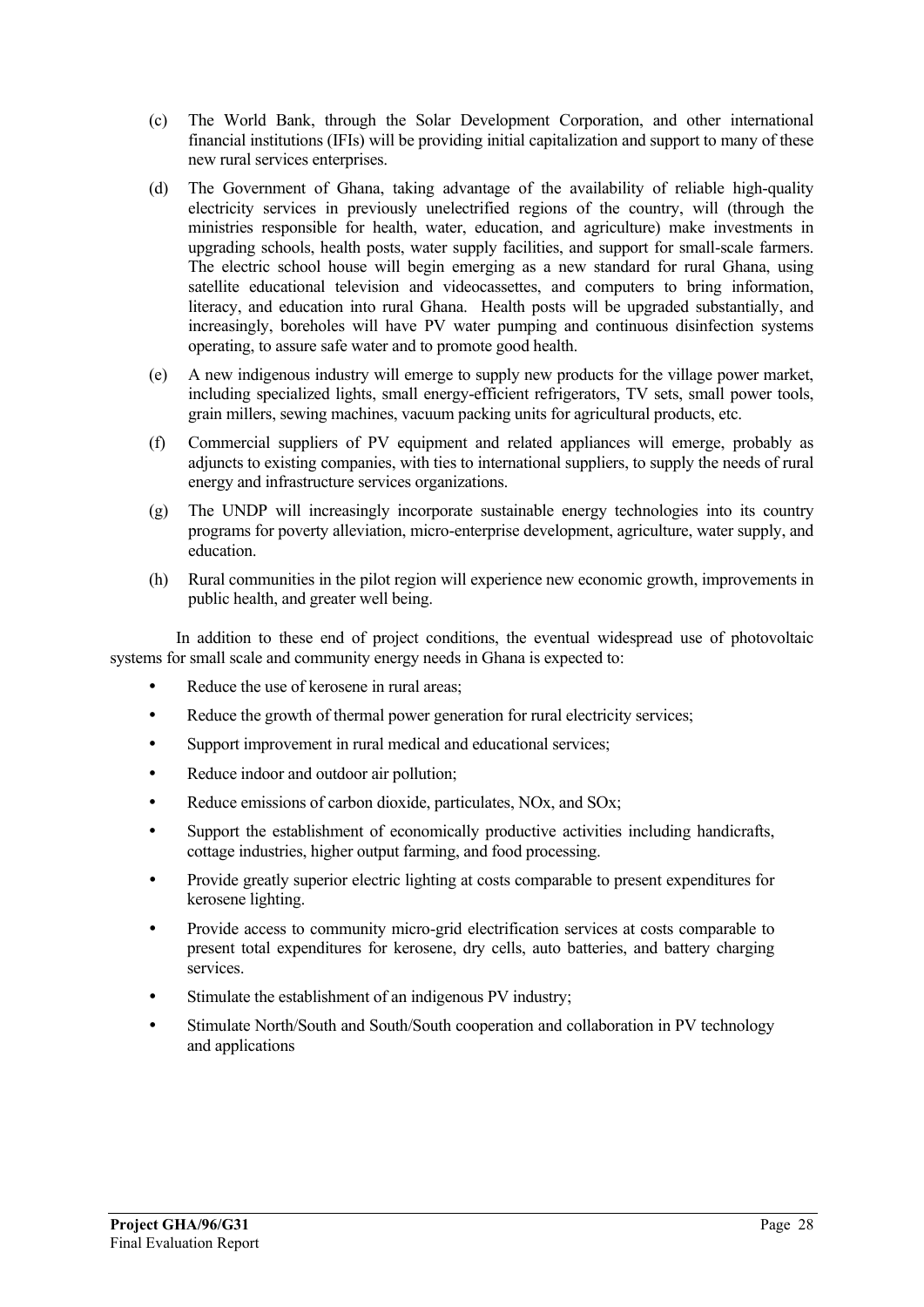#### **I. Objectives of the Evaluation**

The UNDP CO has initiated the evaluation in compliance with the provisions of the project document

The evaluation is being undertaken in order to assess and document the experience to date with the design, implementation, impact and potential for success of the RESPRO project and suggest improvements that can be made to the project.

Specific objectives of the evaluation are to:

- 1. Identify elements and characteristics of project design, implementation, government policy and the local context which have had an impact on project performance to date;
- 2. Assess how the project has been implemented and if optimal use has been made of the available human and material resources provided;
- 3. Assess the sustainability and replicability of the achievements of the project to date;
- 4. Analyze and document the roles played by different stakeholders in different parts of the project cycle and their impact on project performance;
- 5. Estimate the potential impacts of the project on global efforts to reduce greenhouse gas emissions;
- 6. Make specific recommendations regarding project structures and delivery mechanisms so that implementation can be accelerated during the remainder of the project.

The main stakeholders of this evaluation are the Government of Ghana, specifically the Department of Energy in the Ministry of Energy and Minerals Development; Ghana Renewable Energy Association; participating financial institutions and NGOs; UNDP and GEF.

#### **II. Scope of the Evaluation**

The evaluation will cover aspects of the project including:

- 1. Key constraints to PV market development in Ghana;
- 2. Project structure, linkages to Government, private sector and other stakeholders;
- 1. Operational efficiency of the project structure and the suitability of present staffing;
- 2. Equipment procured under the project including office and communication facilities;
- 3. Stakeholder involvement in project implementation;
- 4. Delivery mechanisms;
- 5. Credit mechanisms;
- 6. Targets and types of capacity building;
- 7. Development of codes of practice and equipment standards;
- 8. Marketing and consumer awareness programs.
- 9. The pilot nature of the project
- 10. The geographic/regional coverage of the project
- 11. Time and planned duration of the project

#### **III. Issues to be Addressed by the Evaluation**

- 1. Assess the relevance of the project to the development priorities of Ghana.
- 2. Based on limited operational experience, analyze the effectiveness of the approaches used to carry out the activities listed above.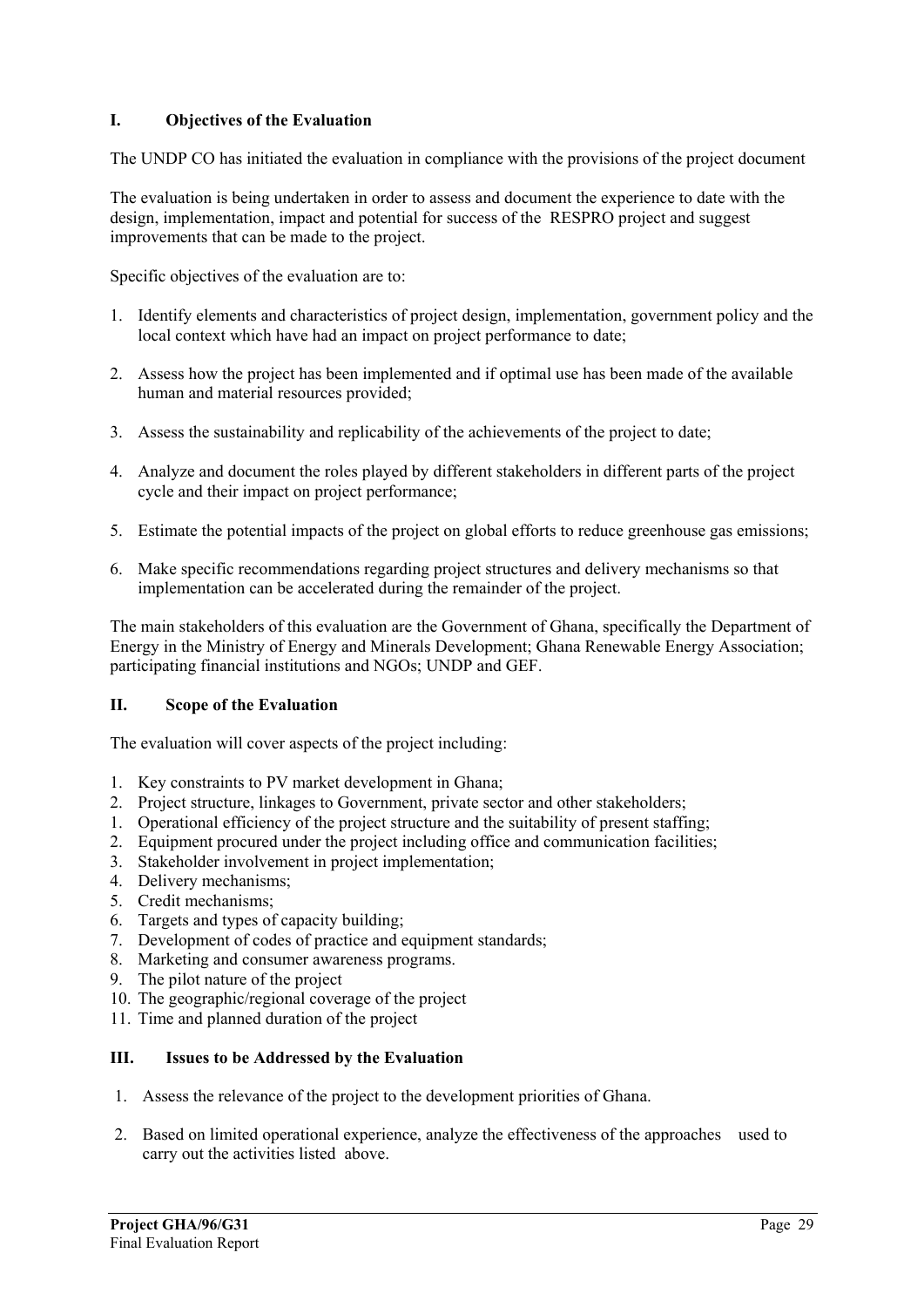- 3. Assess the capacity and evaluate the adequacy of institutional arrangements for execution and implementation including monitoring and evaluation functions.
- 4. In which areas and in which manners has the project reacted to changing circumstances including the elimination of the NEX unit, instability in the Ghanaian financial community, requirements for Government approvals, etc.
- 3. Analyze whether learning from operational experience in earlier projects is reflected in the implementation of the RESPRO
- 4. Document the impact the project is beginning to have on the market for PV in Ghana.
- 5. In which ways can the structures and delivery mechanisms of the Project be altered in order to accelerate implementation.
- 6. Address the question of whether the design and implementation process are owned by the government.
- 7. Look at the linkages between the project and other related initiatives at the national level.
- 8. The type of outputs being produced. Is the project effective in the production of outputs?
	- Are the outputs likely to achieve immediate objectives?
	- Can surplus be improved?
	- Has there been an impact on Greenhouse Gas emissions?
	- Are the effects of project activities positive or negative with respect to target groups?
	- Are the results of any significance for the country or region as a whole?
	- Could the results be made more significant?
- 9. Sustainability
- The mission is expected to address the issue of sustainability of the project. The main focus here is the extent to which the project is supported by the Government and the degree to which the project is integrated into national programme. The issue of sustainability is related to what happens post-GEF, particularly the prospect of its being transformed into profit making oriented entity.
- 10. Lessons Learned
- The mission should review broad lessons learned from project development and implementation.
- Specifically,
- (a) how could impacts/results have been achieved more effectively or efficiently?
- (b) what should be done differently in a similar project?
- (c) what should not have been done because of its negative or insignificant impact on the overall objective of the project.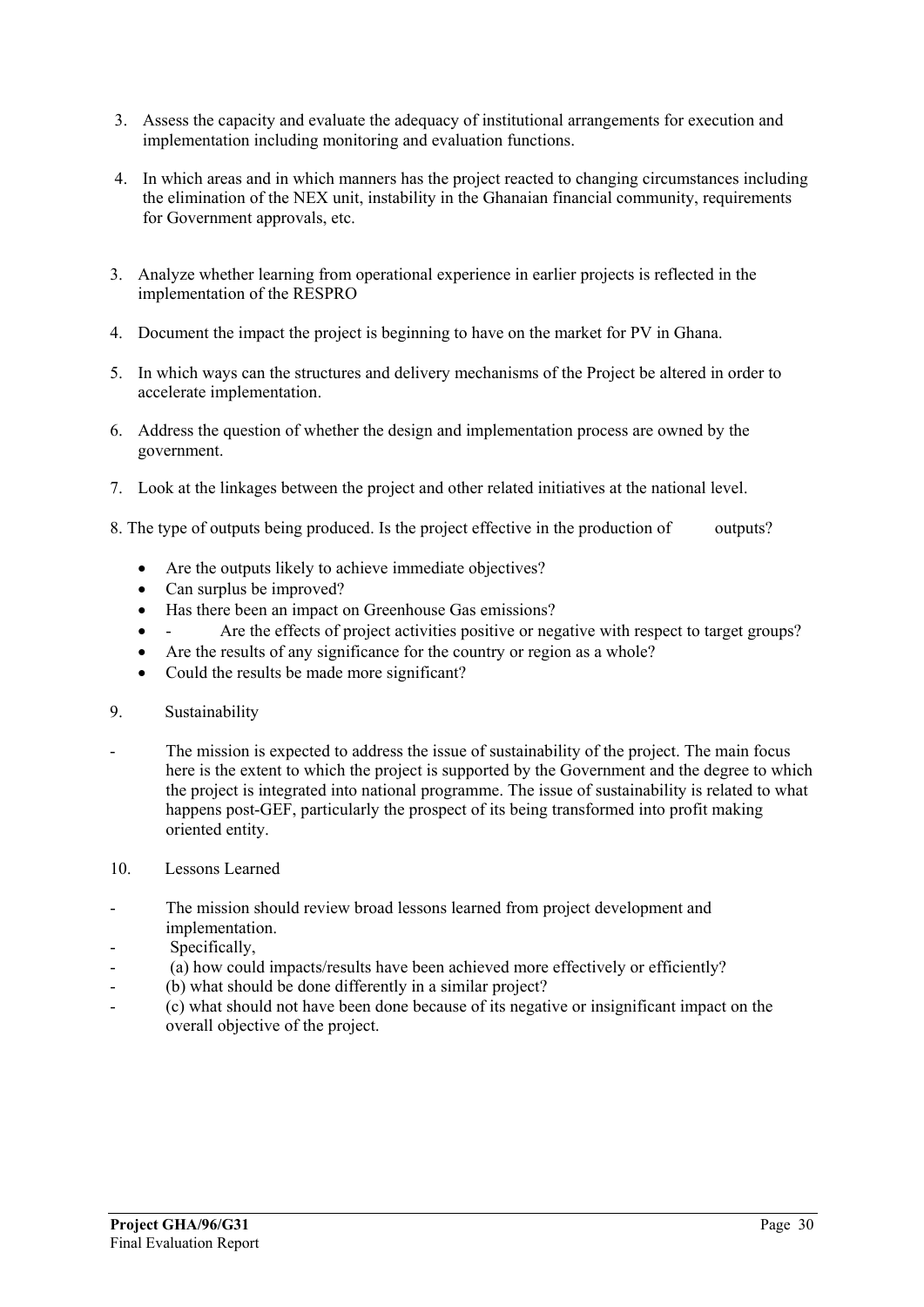#### **IV. Products Expected from the Evaluation**

The evaluation mission will determine the extent to which the project has so far met its objectives and draw lessons based on the implementation of the project. The evaluators will also make recommendations and conclusions reflecting the objectives listed above and the best way forward.

#### **V.. Composition and itinerary of the mission**

In order to preserve the independence and integrity of the mission, no member of the mission should have participated in the formulation or execution of the project.

The mission will be composed of:

An independent team of consultants will undertake the evaluation. The team will be composed of three members - two international consultant ( a PV expert who is the Team Leader and has a substantial experience on the design and implementation of renewable energy and global environmental change and a Socio-economic expert who is highly experienced in evaluation of developmental impacts of projects) and one national consultant. All the three consultants must in addition have a wide experience with the United Nations system.

-The duration of the mission will be 8 days ( 4 days in the field and 4 days for finalizing report).

- The mission will commence in the third week of October.

-The mission will maintain close liaison with UNDP Resident Representative in Accra and relevant Government Ministries.

- The UNDP, Accra, will provide necessary advice and assistance on any pertinent matter.

#### **Preparation of the evaluation report**

-The Preliminary Results and recommendations of the evaluation will be discussed with the Government and UNDP-Accra.

-The final report shall be submitted to UNDP-GEF no later than two weeks after the field visit.

#### **Tripartite Meeting**

A Tripartite meeting will take place after the evaluation to discuss the results and recommendations.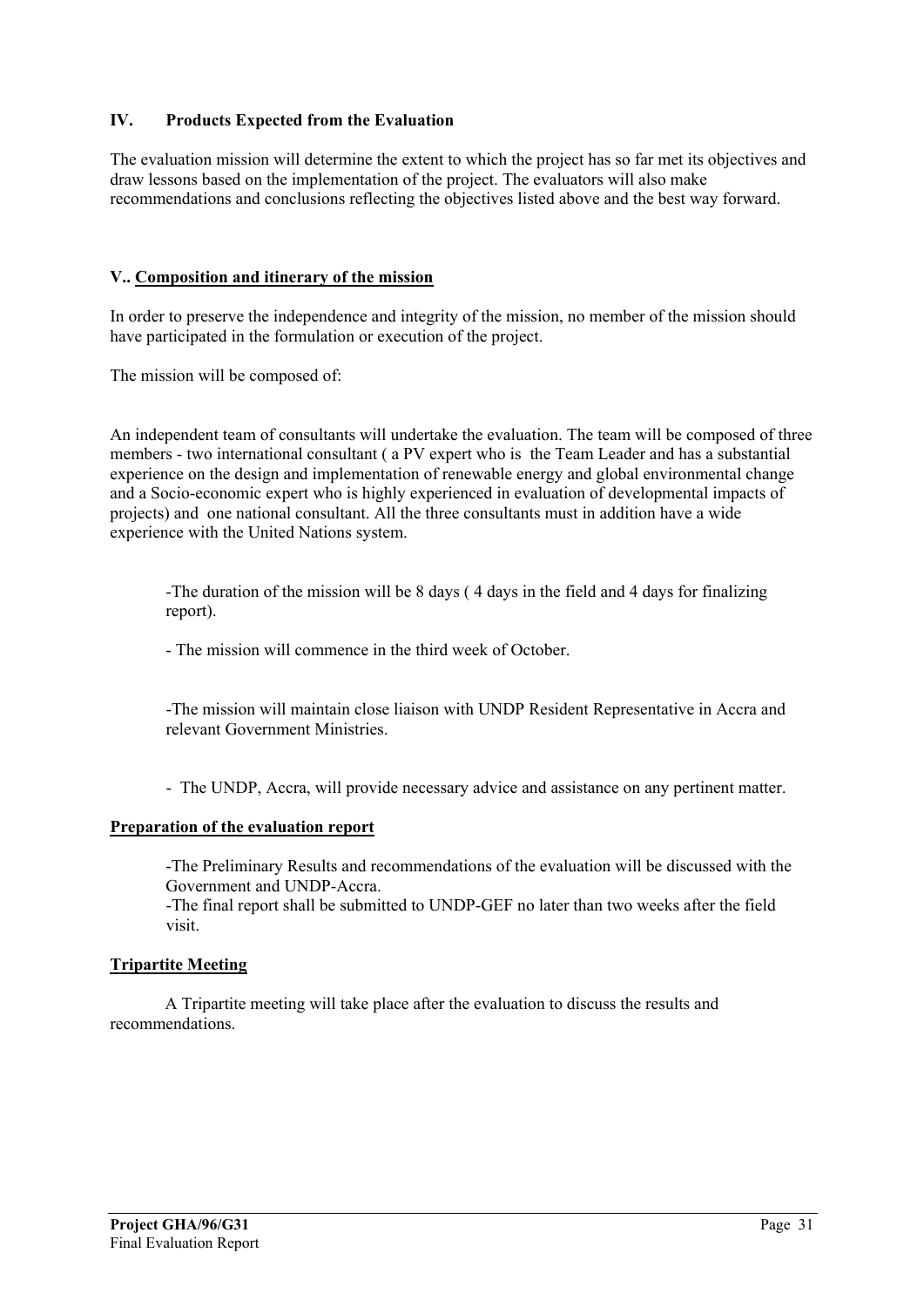## **APPENDIX 2**

## <span id="page-31-0"></span>**OFFICE MEETINGS MADE BY THE EVALUATION TEAM**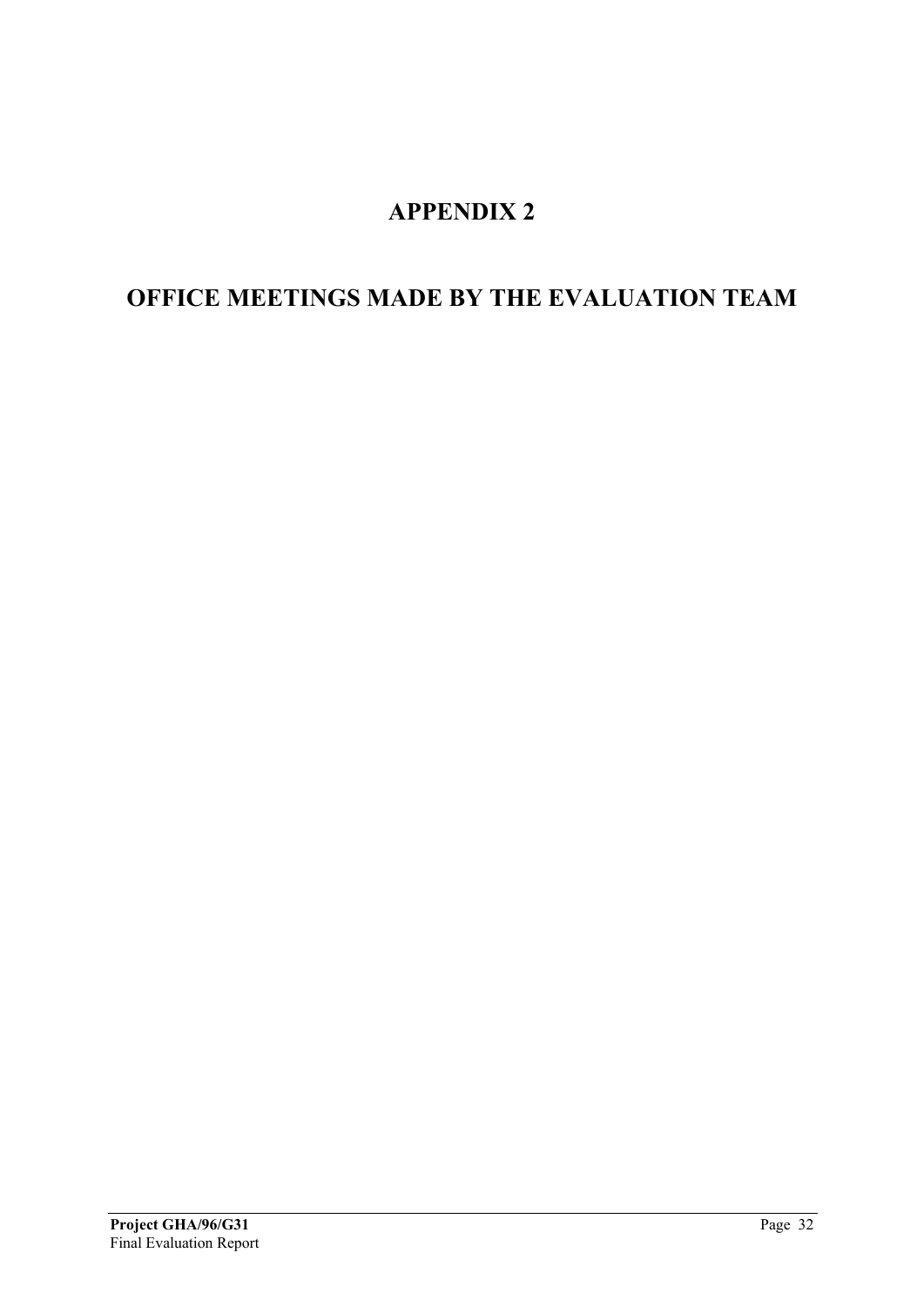The evaluation mission commenced on the 21st of October 2002 in the Capital city of Accra, Ghana, with series of meetings and discussions between the Evaluation Team and the different cadres of well informed management staff of the government ministries, as well as between the Evaluation Team and officials at the UNDP. The offices visited included:

- The Ministry of Finance: meeting and discussions with the Director of External Resource Mobilisation (ERM);
- The Ministry of Energy: meeting and discussions with the Energy Policy Advisor;
- Meeting and discussions with members of the RESPRO Steering Committee headed by the Director of ERM;
- Two meetings with officials at the UNDP office on the 21<sup>st</sup>, and again on the 22nd October.

The discussions in each of these meetings centred on the activities and experiences of RESPRO since its inception about July 1999; some assessment of its operational problems, and the future prospects of the RESPRO Project in Ghana after 31st December 2002.

The details of the office meetings are listed below:

| Date            | <b>Meeting with:</b>                                                                                |
|-----------------|-----------------------------------------------------------------------------------------------------|
| 21 October 2002 | <b>UNDP</b>                                                                                         |
| 21 October 2002 | Ministry of Finance – the head of the External<br><b>Resource Mobilization Unit</b>                 |
| 22 October 2002 | Ministry of energy – The Adviser of the<br>Minister, the Head of the Renewable Energy<br>Department |
| 22 October 2002 | Members of the Steering Committee                                                                   |
| 24 October 2002 | RESPRO Office - Tamale                                                                              |
| 26 October 2002 | UNDP                                                                                                |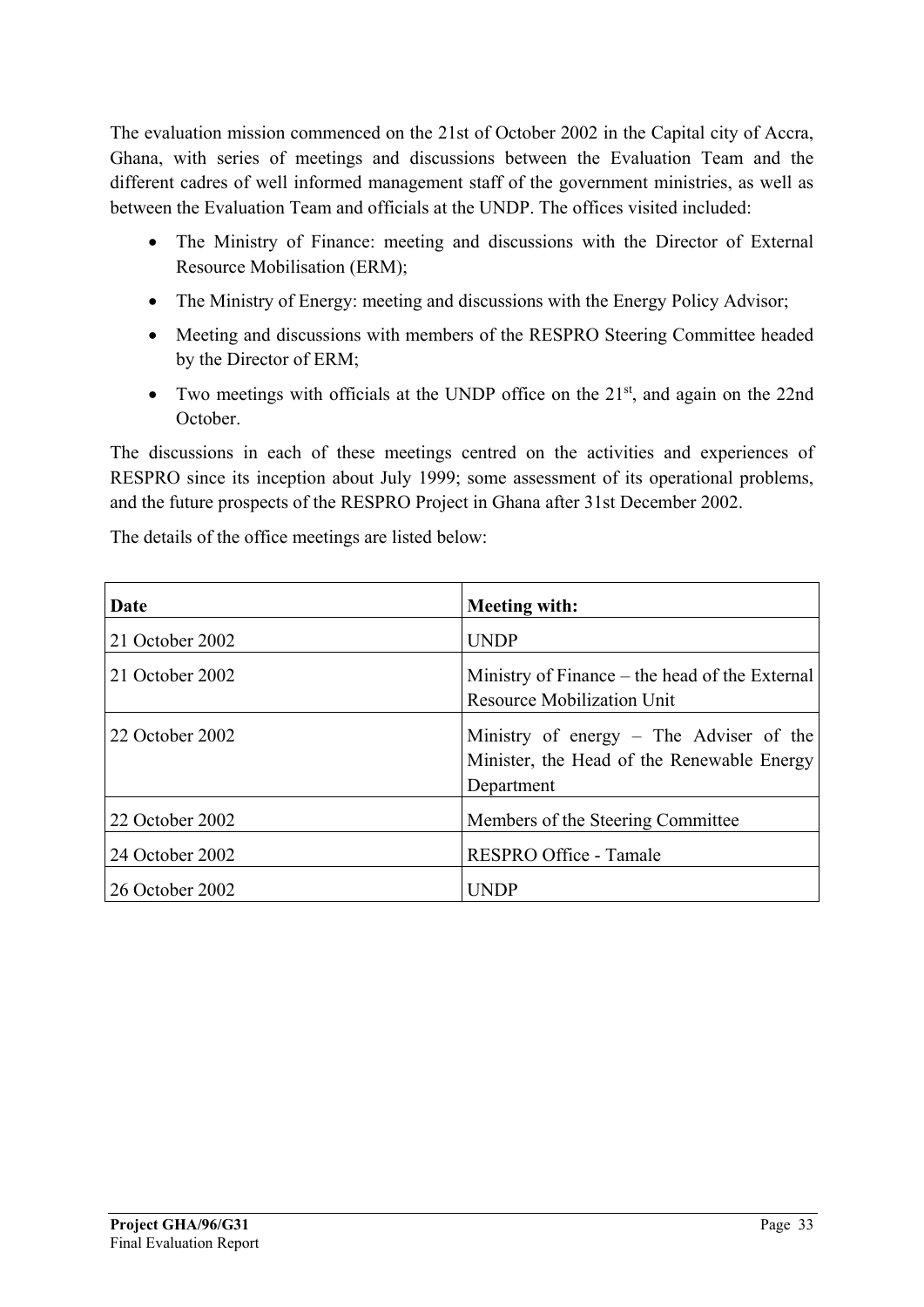# **APPENDIX 3**

# <span id="page-33-0"></span>**FIELD VISITS UNDERTAKEN**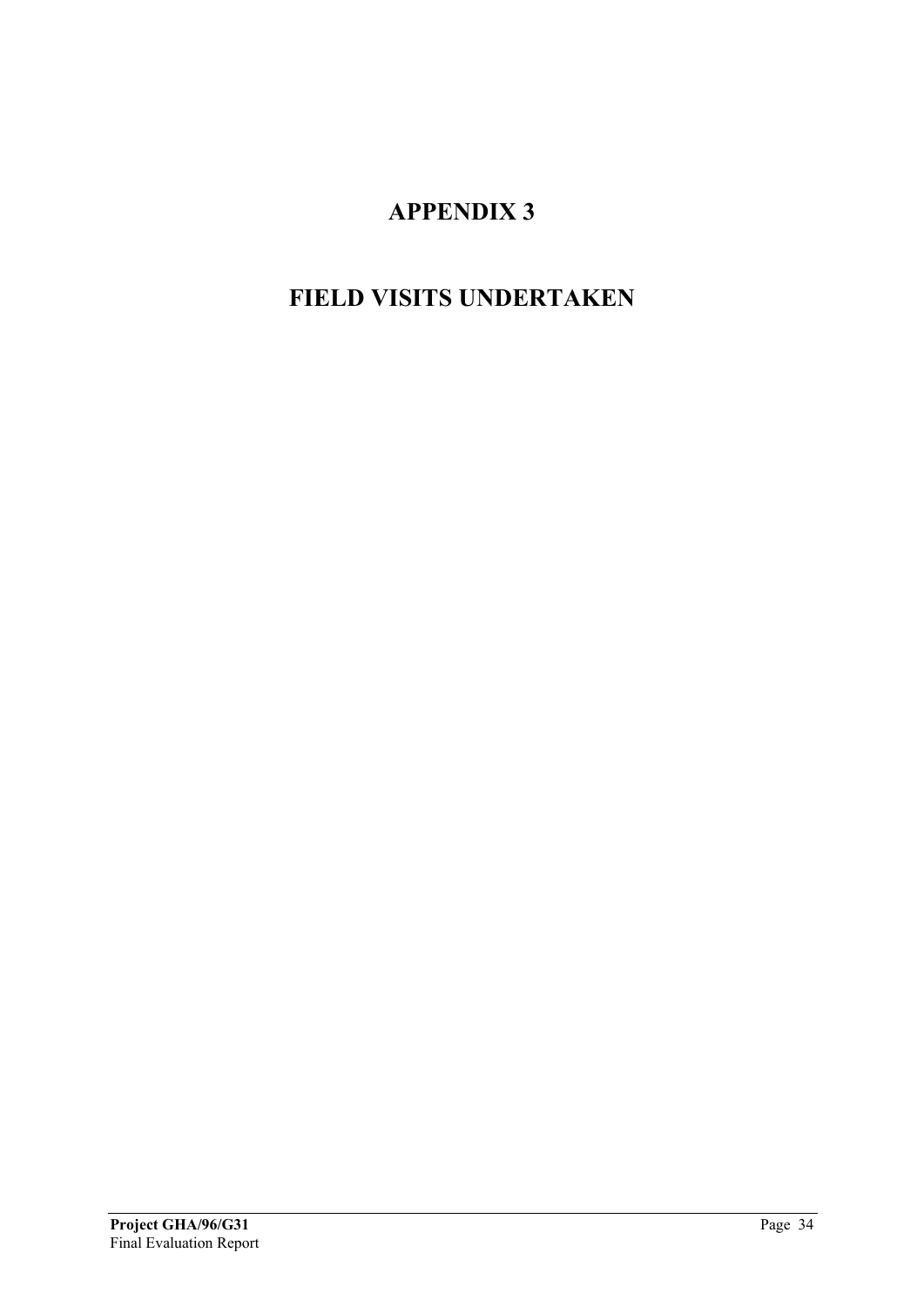On conclusion of the series of discussion meetings in Accra with the main stakeholders involved and interested in the process of PV systems dissemination (see Annex 2), the evaluation mission next moved to the field of RESPRO activity in the Northern Districts/Regions of Ghana.

It may not be very necessary to list the names of all rural places and visited by the team and all the persons interviewed in their widely dispersed cultural/indigenous living patterns. However, the description of the field visit below may give a good appreciation of the level of geographical coverage and the variety of circumstances that the Evaluation mission had the possibility to perform.

In three days of field tours by road, covering some 2000 km, the Evaluation Team had the opportunity to visit more than twenty PV installations and to interact very closely with clients/customers of the PV systems, mainly equipped by the RESPRO. The Evaluation Team had also the possibility to interview a number of potential users, of which, some have already applied for a PV systems and are waiting their installation, and some others are unable to have access to the PV systems, due to financial reasons.

The Evaluation Team returned to the RESPRO headquarters at Tamale on the night of Friday 25th October, and then went into detailed discussions on many issues, requiring further data and information arising from the upcountry tours to the rural dwellers. The discussions lasted some four hours, ending about 10:30pm with a visit by the evaluation team, in company of the RESPRO field coordinator to inspect the four large warehouses housing substantial quantities of the PV systems products, equipment and spare parts etc.

| Date     | <b>Place</b>                                                               | <b>PV</b> System<br><b>Installed</b>            | Person(s) interviewed                                                                                                                                                                                                                                                                                                                                                                                                                                                                                                                                                                                                                                                                                                                                                                                                                                                                                                                                                 |
|----------|----------------------------------------------------------------------------|-------------------------------------------------|-----------------------------------------------------------------------------------------------------------------------------------------------------------------------------------------------------------------------------------------------------------------------------------------------------------------------------------------------------------------------------------------------------------------------------------------------------------------------------------------------------------------------------------------------------------------------------------------------------------------------------------------------------------------------------------------------------------------------------------------------------------------------------------------------------------------------------------------------------------------------------------------------------------------------------------------------------------------------|
| 23/10/02 | Bimbagu<br>Junior<br>Secondary School<br>(JSS)<br>6 teachers<br>108 pupils | 250 Wp<br>PV system<br>installed for 2<br>years | i) School Teachers including the Headmaster Mr.<br>Konlan J. Dubik<br>ii) A class of the students in JSS 3<br>Teachers and clients reported positive impacts of the PV<br>systems on the learning environment. Children were<br>using the classrooms at night for private studies, while<br>teachers could arrange extra classes at night to prepare<br>students sitting the Basic Education Certificate<br>Examination. The head teacher pointed out the<br>availability of PV lights in the school building was one<br>important contributory factor to the improvement in the<br>performance of his students in Basic Education<br>Certificate Examination in the recent times. The same<br>classrooms were being used some nights of the week for<br>adult literacy classes for the village.<br>Mr Konlan J. Dubik also mentioned that he would vary<br>much like to install a PV system at home, but due to<br>financial reasons, he can not afford such system. |

## **Details of the field visits**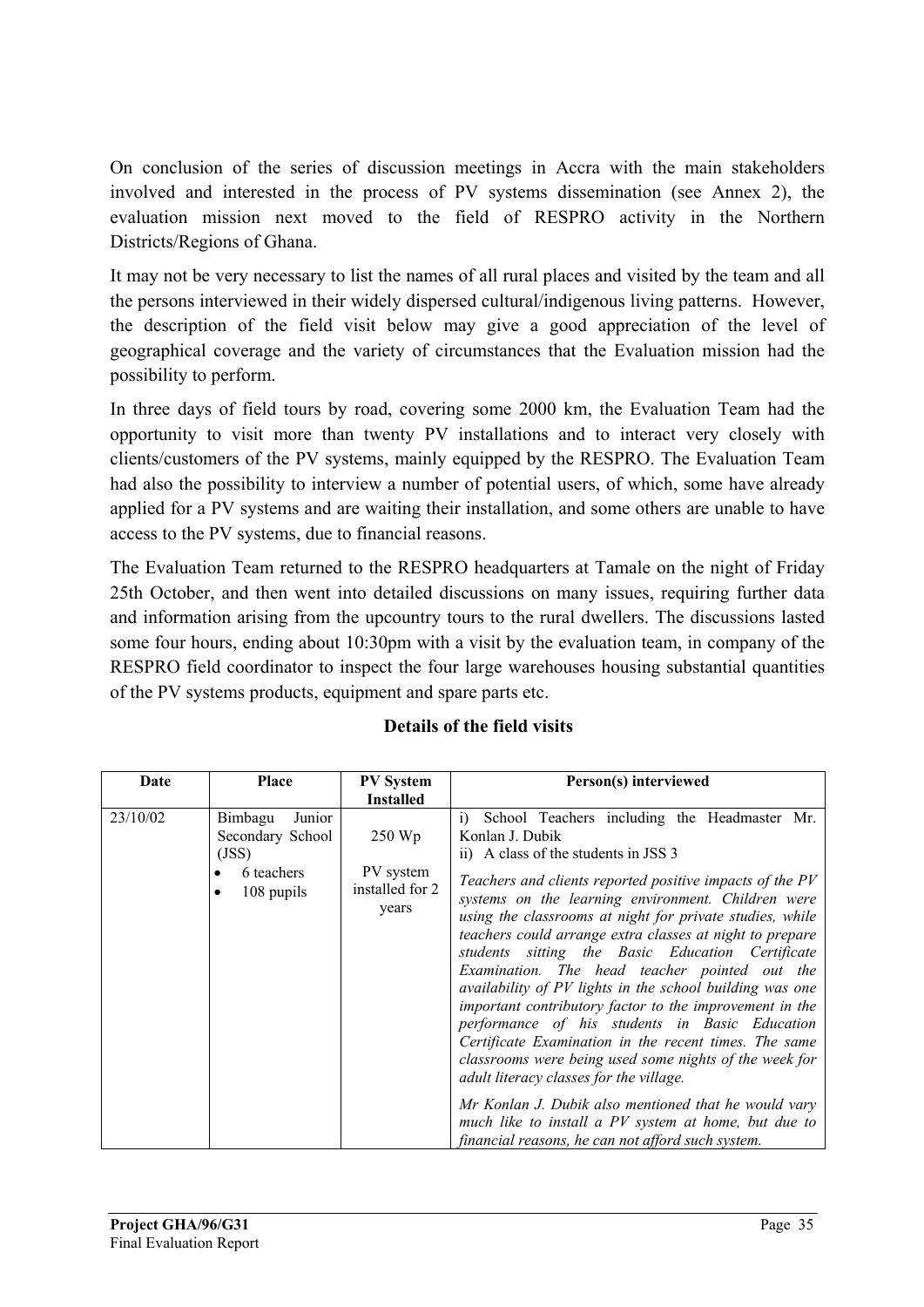## **Details of the Field visits (continued)**

| 23/10/02 | Navrongo                                                              | 300 Wp                                                                   | Dan Luguzuri, businessman into Ostrich bird farming, cashew<br>nut farming and environmental conservation projects.                                                                                                                                                                         |
|----------|-----------------------------------------------------------------------|--------------------------------------------------------------------------|---------------------------------------------------------------------------------------------------------------------------------------------------------------------------------------------------------------------------------------------------------------------------------------------|
|          |                                                                       |                                                                          | Originally connected as a fee-for-service client, as back-up to a<br>grid supplied household. Customer is very satisfied with the<br>functioning of the system, and has offered to pay outright for the<br>system.                                                                          |
| 23/10/02 |                                                                       | $100 \,\mathrm{Wp}$                                                      | Mrs. Nazifat Mohammed                                                                                                                                                                                                                                                                       |
| 23/10/02 |                                                                       | $100 \,\mathrm{Wp}$                                                      | Mrs. Kasela Anyama and son Mr. Benjamin Anyama                                                                                                                                                                                                                                              |
| 23/10/02 | Binde<br>Health<br>Centre<br>a<br>Catholic<br>Mission Owned<br>Centre | 200<br>watt<br>with inverter                                             | Dr. John Alberti/Rev Fr. Bonnet. The clinic is a 45-bed ward<br>now being upgraded to 75 bed hospital, with water, two vaccine<br>and laboratory refrigerators, water pumping facility, laboratory<br>computer. The health center is equipped with PV systems since<br>1995                 |
|          |                                                                       |                                                                          | The health centre is able to render very efficient medical<br>services thanks to a well functioning pv system which supports<br>all the critical medical equipment.                                                                                                                         |
|          |                                                                       |                                                                          | RESPRO is intending to contribute to upgrading the PV system<br>to meet the growing needs of the centre                                                                                                                                                                                     |
| 23/10/02 | Visit<br>the<br>to<br><b>Binde Village</b>                            |                                                                          | Discussion with Paul Mamara - fee-for-services collector                                                                                                                                                                                                                                    |
| 23/10/02 | <b>Binde</b><br>Water                                                 | 200 Wp                                                                   | Paul Mamara                                                                                                                                                                                                                                                                                 |
|          | Pump site                                                             | PV system<br>installed for<br>2 years                                    | Paul Mamara is the pump supervisor. Trained by RESPRO this<br>gentleman performs many roles in the community. He<br>supervises the operation and maintenance of the solar water<br>pumping system, collects revenue, and reports faults to<br>RESPRO for action.                            |
|          |                                                                       |                                                                          | Due to the success of the operation, RESPRO is intending to<br>equip 3 additional water pumping sites with PV systems                                                                                                                                                                       |
| 23/10/02 | Binde                                                                 | <b>Street</b><br>lighting                                                |                                                                                                                                                                                                                                                                                             |
| 23/10/02 | Najong                                                                | 100 Watts                                                                | Mr. Dipaaba Kombong                                                                                                                                                                                                                                                                         |
|          | Village I                                                             | Installed<br>since<br>December<br>2001<br>$3$ bulbs + 1<br>tape recorder | Another satisfied customer ! Only complaint was high tariffs. A<br>close examination of installation and use pattern revealed that a<br>50 Watt system would meet his essential needs just as well.<br>Customer was advised to consider downsizing his system by<br>discussing with RESPRO. |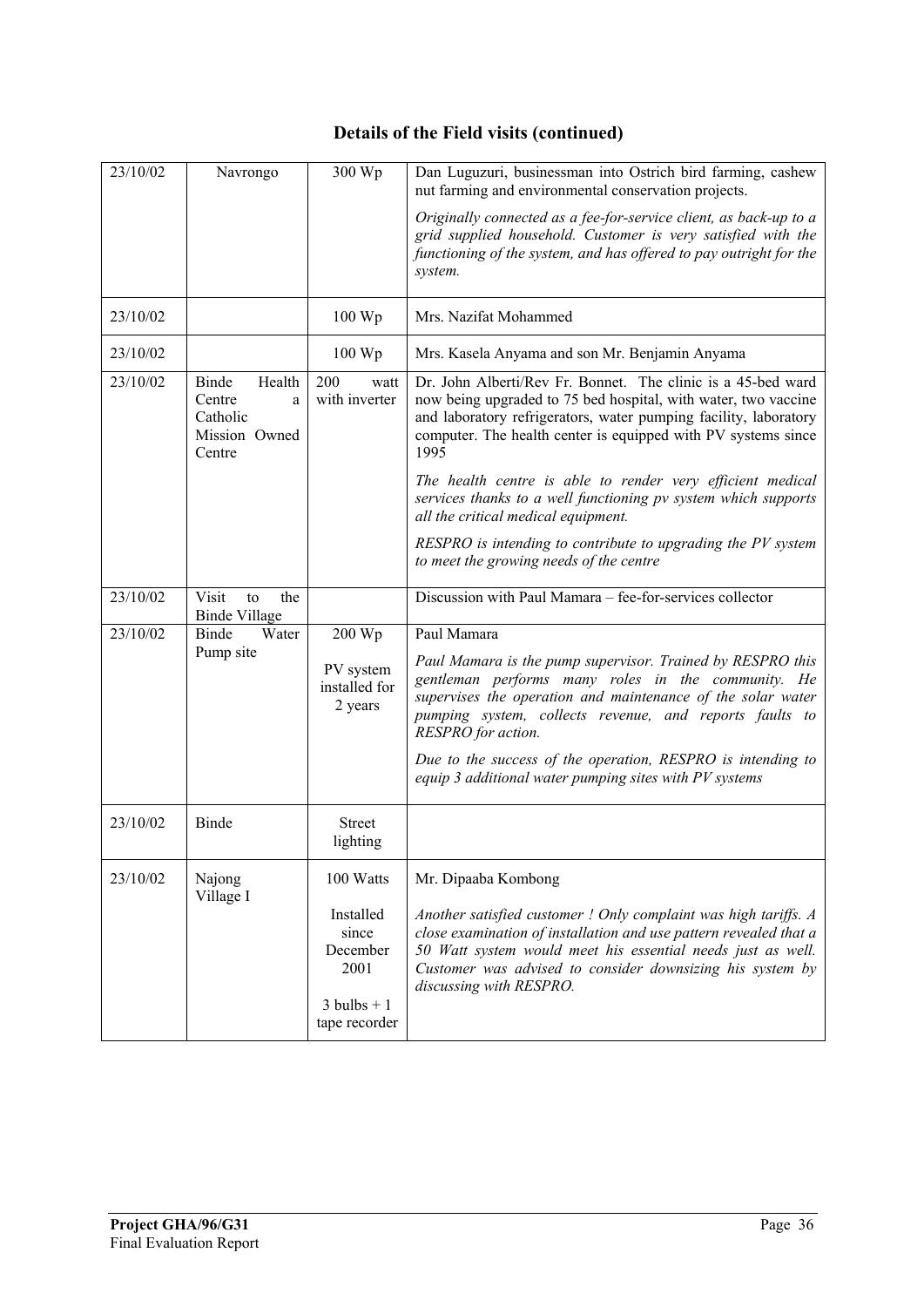## **Details of the Field visits (continued)**

| 23/10/02 | Bunkpurugu;                                                    | 400 watts                                            | Technicians trained and by RESPRO. Five of them,                                                                                                                                                                                                                                                                                                                                                                                                                                                                                                                                                                                                                                                                                                                                                                                                                                                                                     |
|----------|----------------------------------------------------------------|------------------------------------------------------|--------------------------------------------------------------------------------------------------------------------------------------------------------------------------------------------------------------------------------------------------------------------------------------------------------------------------------------------------------------------------------------------------------------------------------------------------------------------------------------------------------------------------------------------------------------------------------------------------------------------------------------------------------------------------------------------------------------------------------------------------------------------------------------------------------------------------------------------------------------------------------------------------------------------------------------|
|          | and the<br><b>RESPRO Office</b><br>battery charging<br>station | 500 watts<br>400 watts                               | including Mr. Takna Dickson<br>(revenue)<br>collector),<br>interviewed by the Evaluation Team.                                                                                                                                                                                                                                                                                                                                                                                                                                                                                                                                                                                                                                                                                                                                                                                                                                       |
|          |                                                                |                                                      | The effort by RESPRO to train village level operation and<br>maintenance staff is highly commendable. While the level of<br>competence of the village level operation and maintenance<br>staff is not extremely high, they are knowledgeable enough<br>to handle installation of basic home systems, replace lamps<br>and fuses and diagnose common faults. This is the kind of<br>skill that is essential for sustainable operation and<br>maintenance of PV systems in a rural and remote location.                                                                                                                                                                                                                                                                                                                                                                                                                                |
| 23/10/02 | Bunkpurugu                                                     | 100 Wp                                               | Mr. Siat Kanturib, teacher; member of District Assembly                                                                                                                                                                                                                                                                                                                                                                                                                                                                                                                                                                                                                                                                                                                                                                                                                                                                              |
|          |                                                                |                                                      | Siat re-emphasized reliability of the PV systems and the<br>positive impact that they had on the educational system,<br>particularly with respect to the ability of teachers to prepare<br>adequately their lessons at night and the opportunity of<br>school children to study an hour or two at night. He pointed<br>out that there is concrete evidence that the performance of<br>children in the town at the Basic Education Certificate<br>Examination had improved as a result of the introduction of<br>PV lighting into the community. He also commended the<br>project for maintaining a good rapport with the community<br>and responding promptly to customer complaints. He<br>however made it quite clear that the tariffs for solar PV<br>system as they currently stand are socially unjust and highly<br>discriminatory against the poor rural folk who receive a<br>lower level of service and pay a higher price. |
| 23/10/02 | Bunkpurugu                                                     | PV Street                                            | Market place                                                                                                                                                                                                                                                                                                                                                                                                                                                                                                                                                                                                                                                                                                                                                                                                                                                                                                                         |
|          |                                                                | lighting-PV<br>equipped<br>Shops,<br>drugstore,      | Discussion with the Drugstore, that was equipped since<br>1999. Very satisfied with the PV system $(100 Wp)$                                                                                                                                                                                                                                                                                                                                                                                                                                                                                                                                                                                                                                                                                                                                                                                                                         |
|          |                                                                | barber,<br>office of the<br>transport<br>Union, etc. | Discussion with the Barber, that was equipped since 1999.<br>Very satisfied with the PV system, which allowed a<br>significant increase of his turnover. Still thinks that 25,000<br>Cedis fee is too expensive.                                                                                                                                                                                                                                                                                                                                                                                                                                                                                                                                                                                                                                                                                                                     |
|          |                                                                |                                                      | Office of the Transport Union. Very satisfied with the PV<br>system. They used to have higher operating costs when using<br>candles and lanterns, before they acquired a PV systems.<br>The office also acknowledged the prompt intervention of the<br>RESPRO to fix a technical problem that they had in the last<br><i>months.</i>                                                                                                                                                                                                                                                                                                                                                                                                                                                                                                                                                                                                 |
| 24/10/02 | Navrongo                                                       | 300 W                                                | Visit to an NGO that is connected to the grid, but is also<br>equipped with a PV system due to its better reliability,<br>particularly for operating computers and other office<br>electronic devices.                                                                                                                                                                                                                                                                                                                                                                                                                                                                                                                                                                                                                                                                                                                               |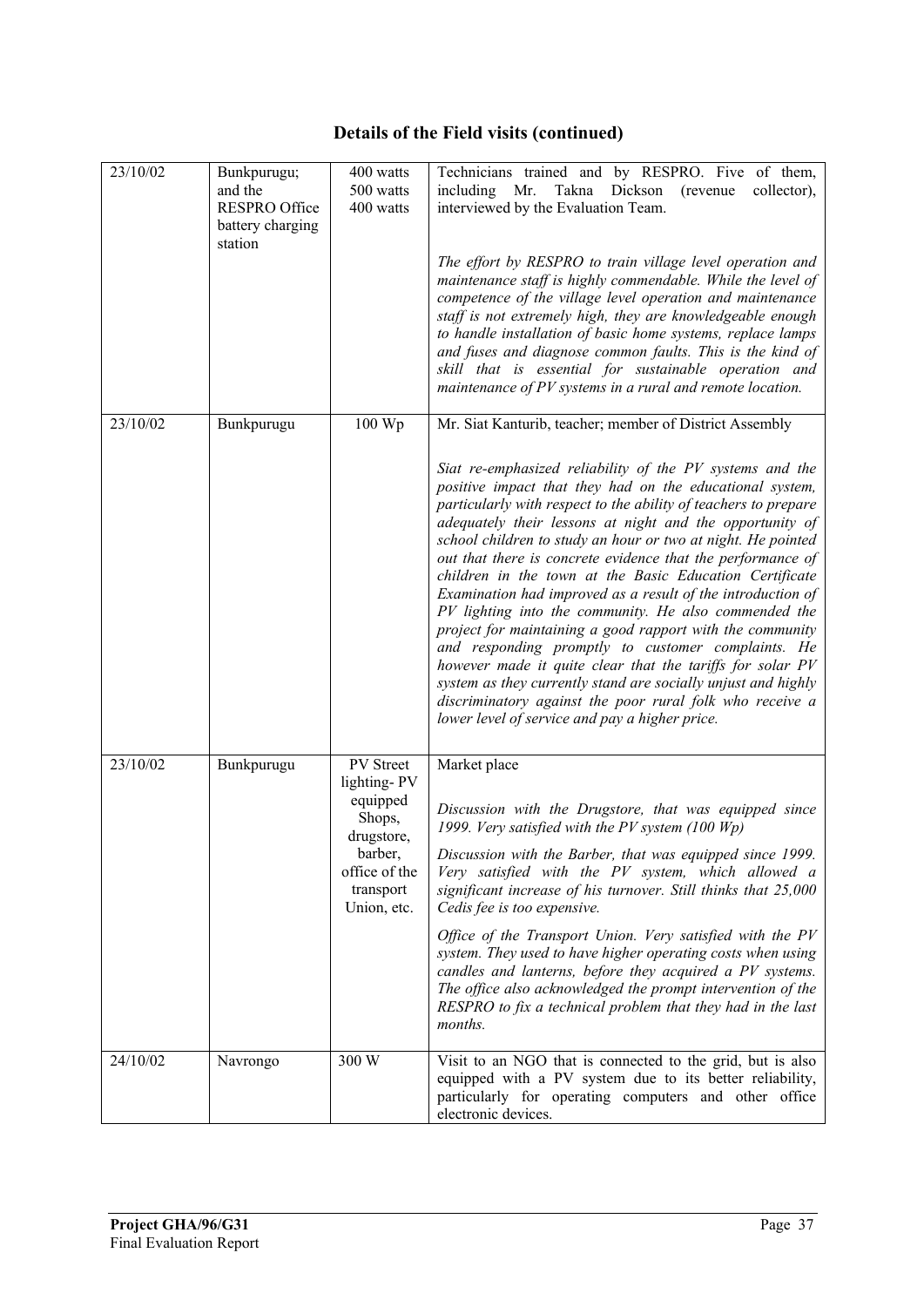## **Details of the Field visits (continued)**

| 24/10/02 | Navrongo                |                                                                                                                                               | Visit to a Bar that is connected to the grid, but is also<br>equipped with a PV system.                                                                                                                                                                                                                                                                                                                                                                                                                                                                                                                            |
|----------|-------------------------|-----------------------------------------------------------------------------------------------------------------------------------------------|--------------------------------------------------------------------------------------------------------------------------------------------------------------------------------------------------------------------------------------------------------------------------------------------------------------------------------------------------------------------------------------------------------------------------------------------------------------------------------------------------------------------------------------------------------------------------------------------------------------------|
| 24/10/02 | Navrongo                | PV system<br>installed for<br>one year                                                                                                        | Visit to a Shop that is connected to the grid. The grid is<br>mainly used to operate a fan, while the shop relies on PV<br>system for lighting. The system was installed to compensate<br>for frequent power cut, and also for security reasons at<br>night.<br>The shopkeeper declared that she's willing to cancel the<br>contract with VRA and to purchase an additional PV to<br>operate the fan.                                                                                                                                                                                                              |
| 24/10/02 | Navrongo                | PV system<br>installed for<br>3 months                                                                                                        | Isolated house (the premises are also used to sell traditional<br>beer). The PV system is supplying electricity for 3 bulbs<br>The light has allowed to increase her turnover<br>One of the bulbs was not operating due inappropriate<br>location (just below the tiles. This resulted in water<br>intrusion inside the lamp). The lady did not try to fix the<br>problem.                                                                                                                                                                                                                                         |
| 24/10/02 | Tengzuk                 | Some 41<br>houses using<br>PV systems<br>from 50<br>watts to 200<br>watts<br>59 other<br>households<br>have not yet<br>acquired PV<br>systems | Baura Zuurr; John Bawazuri; David Golden Tiger Bora:<br>Mrs. Basua Turre; John Dagbaa<br>Generally customers reported being satisfied with the<br>quality of service. Some complained about unreliability and<br>problems in operating their systems.<br>Many complained about high tariffs, and referred to grid<br>tariffs which were much lower for life-line customers.<br>One of the houses visited belongs to a District Assembly<br>member. He is equipped with a 200 Wp PV and has an<br>inverter, allowing him to use a video tape. He used to have a<br>diesel generator before acquiring the PV system. |
| 24/10/02 | Tamale                  |                                                                                                                                               | Visit of the Warehouse. About 400 panels stored. Also a<br>large number of spare parts and battery systems.                                                                                                                                                                                                                                                                                                                                                                                                                                                                                                        |
| 25/10/02 | Travel back to<br>Accra |                                                                                                                                               |                                                                                                                                                                                                                                                                                                                                                                                                                                                                                                                                                                                                                    |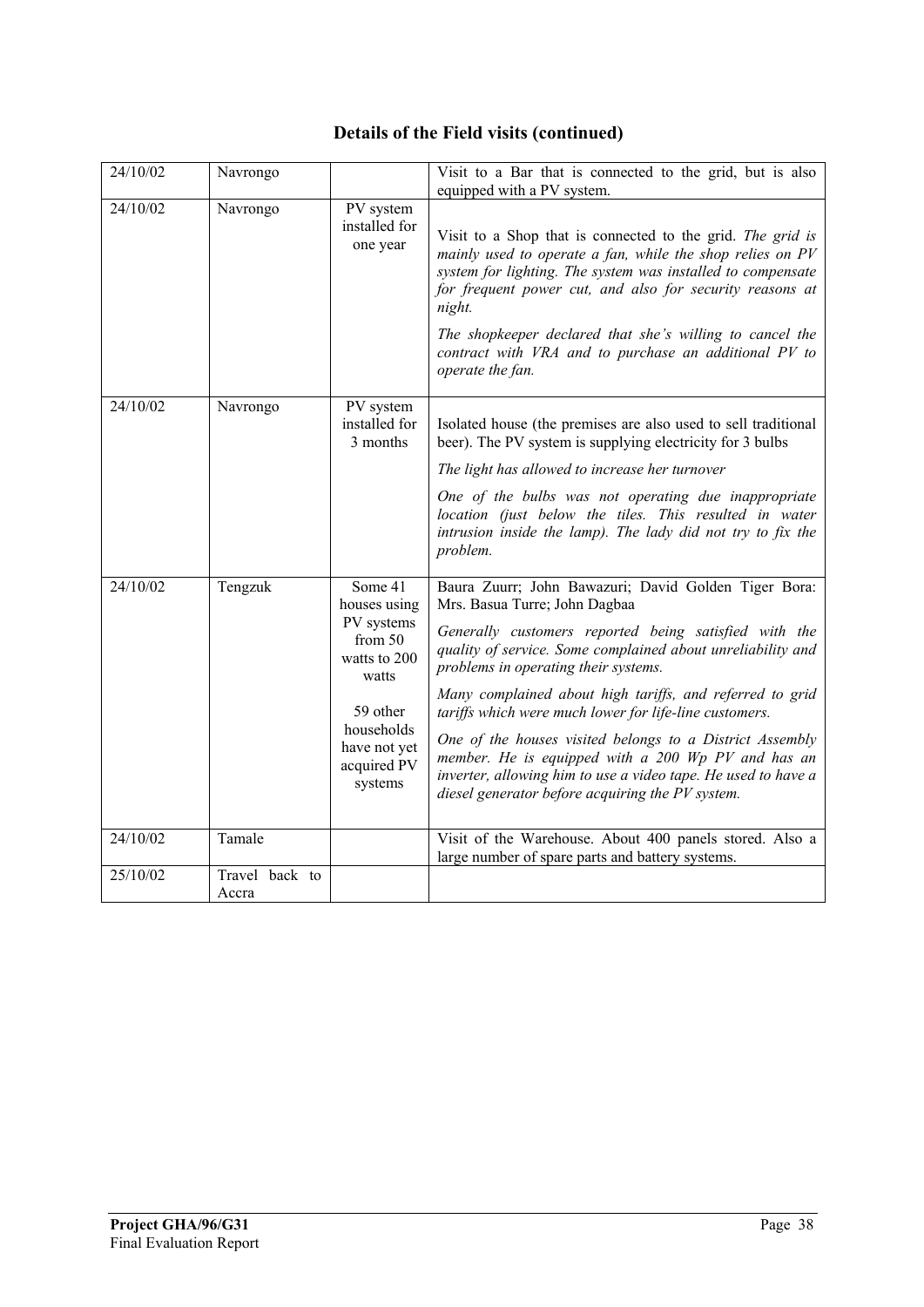# **APPENDIX 4**

## <span id="page-38-0"></span>**PROJECT ORGANISATIONAL STRUCTURE**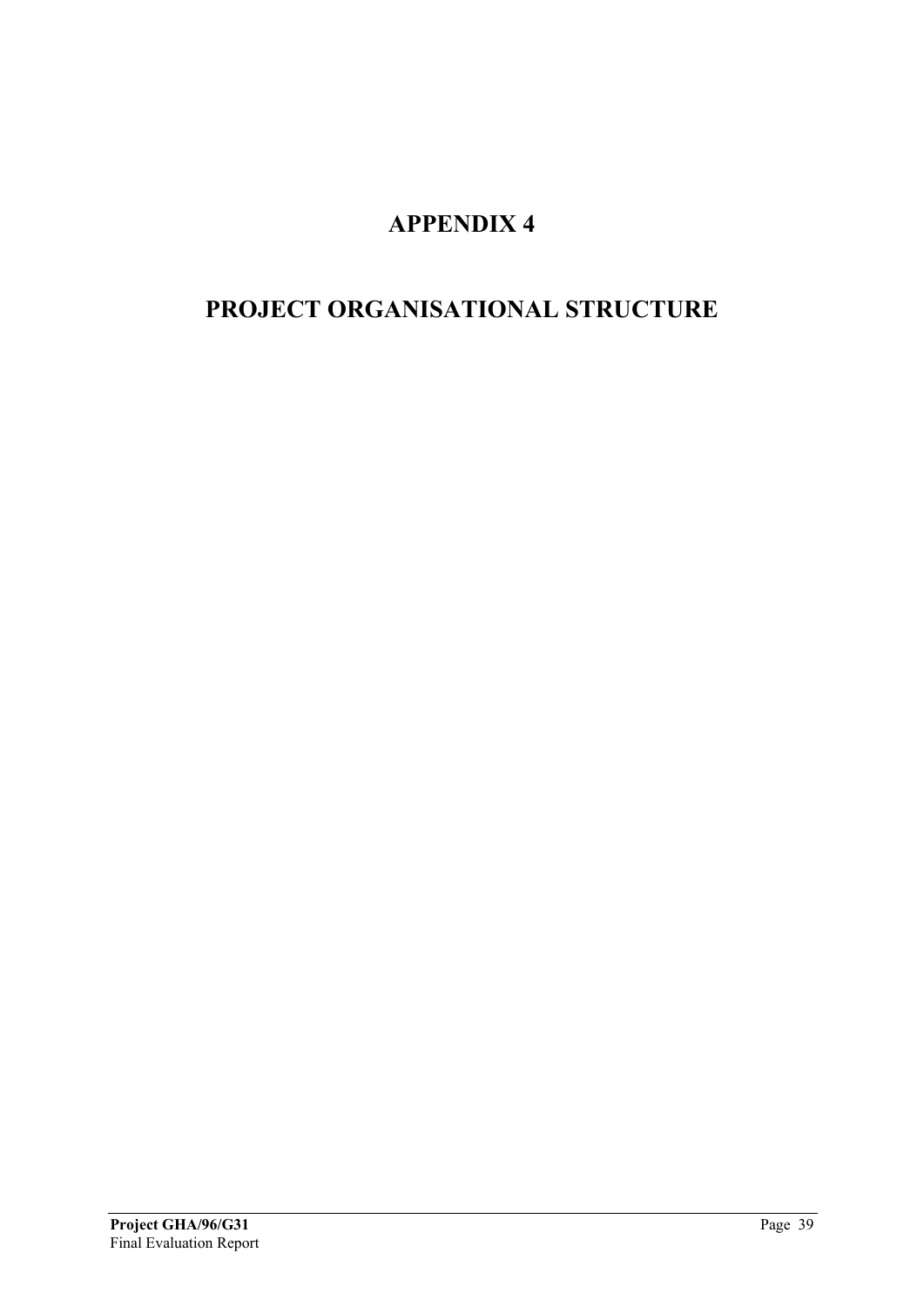

### **Members of the Steering Committee:**

- 1. Ministry of Energy
- 2. Ministry of finance
- 3. Ministry of Environment and Science
- 4. Volta River Authority (VRA)
- 5. UNDP
- 6. One representative from the private sector (SOLACO)
- 7. One District Assembly Representative (East Mamprussi)
- 8. The National coordinator of the UNDP-Small grants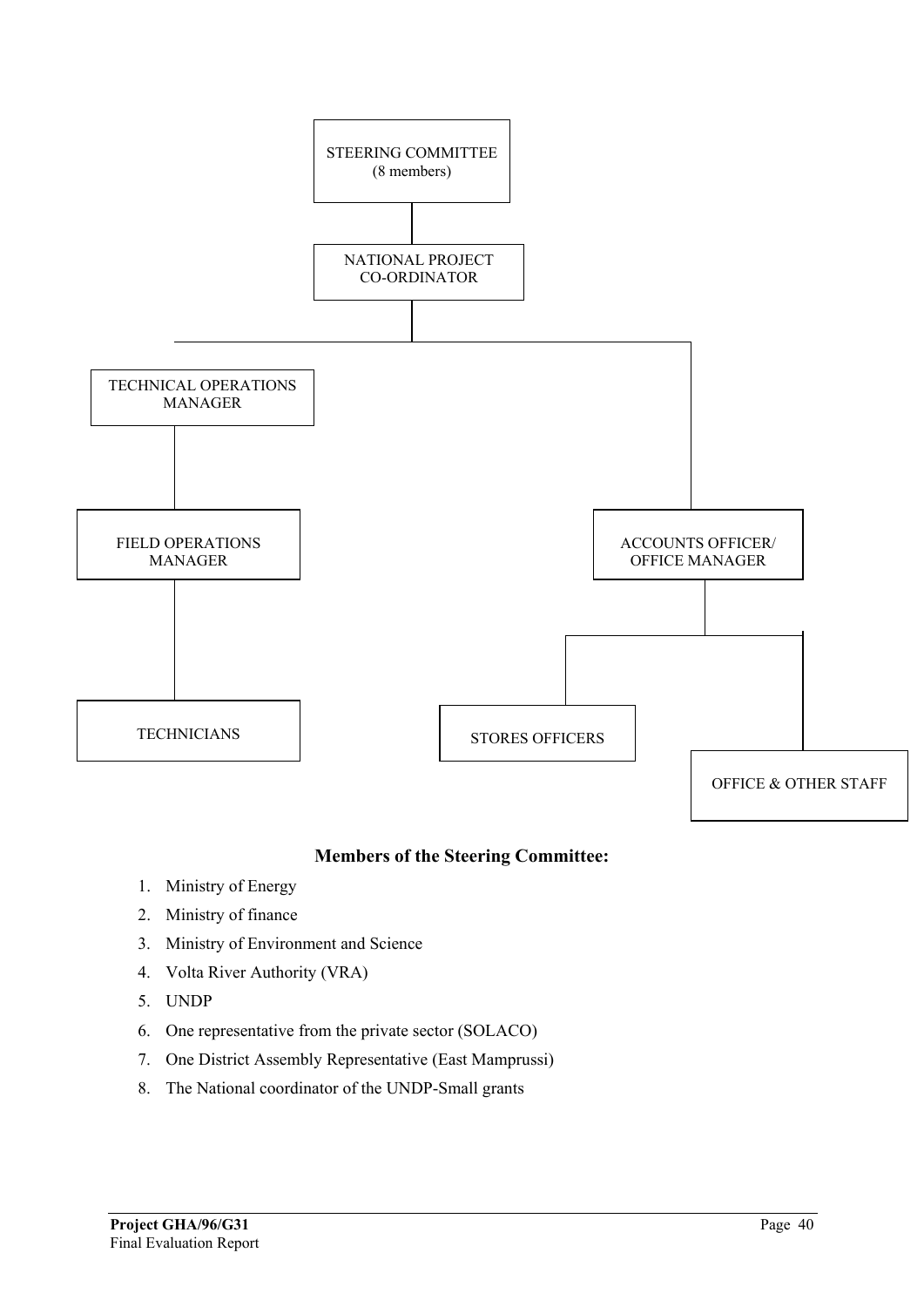# **APPENDIX 5**

# <span id="page-40-0"></span>**BIBLIOGRAPHY**